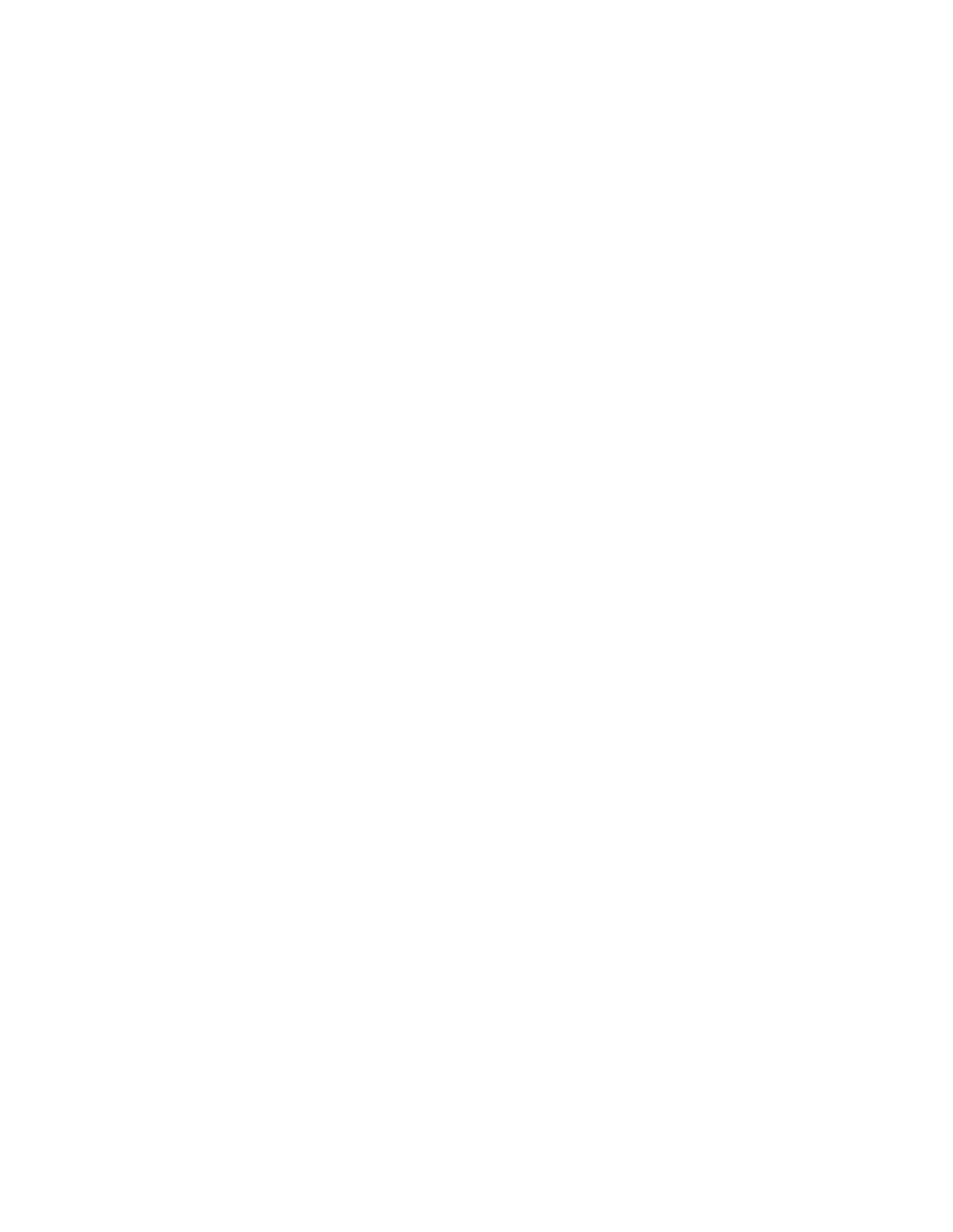## **Contents**

| 3.0 |     |       |                                                                      |       |  |  |
|-----|-----|-------|----------------------------------------------------------------------|-------|--|--|
|     | 3.1 |       |                                                                      |       |  |  |
|     |     | 3.1.1 |                                                                      |       |  |  |
|     |     | 3.1.2 |                                                                      |       |  |  |
|     |     | 3.1.3 | Impact Avoidance and Minimization Measures 3.15                      |       |  |  |
|     |     | 3.1.4 |                                                                      |       |  |  |
|     | 3.2 |       | Status/Presence of Listed Species and Designated Critical Habitat in |       |  |  |
|     |     |       |                                                                      |       |  |  |
|     |     | 3.2.1 | Species and Critical Habitat List(s) and Listing Status3.20          |       |  |  |
|     |     | 3.2.2 | Presence of Federally Listed and Proposed Species in the             |       |  |  |
|     |     |       |                                                                      | .3.20 |  |  |
|     |     | 3.2.3 | Presence of Federally Designated and Proposed Critical Habitat       |       |  |  |
|     |     |       |                                                                      |       |  |  |
|     | 3.3 |       |                                                                      |       |  |  |
|     |     | 3.3.1 | Habitat Conditions in Action Area (Terrestrial Species and           |       |  |  |
|     |     |       |                                                                      |       |  |  |
|     |     | 3.3.2 | Habitat Conditions in Basin or Subbasin (Freshwater Aquatic          |       |  |  |
|     |     |       |                                                                      |       |  |  |
|     | 3.4 |       |                                                                      |       |  |  |
|     |     | 3.4.1 |                                                                      |       |  |  |
|     |     | 3.4.2 |                                                                      |       |  |  |
|     |     | 3.4.3 | Effects from Interrelated and Interdependent Actions/Activities 3.29 |       |  |  |
|     |     | 3.4.4 |                                                                      |       |  |  |
|     |     | 3.4.5 |                                                                      |       |  |  |
|     | 3.5 |       |                                                                      |       |  |  |
|     | 3.6 |       | Magnuson Stevens Fishery Conservation and Management Act 3.35        |       |  |  |
|     | 3.7 |       |                                                                      |       |  |  |

*dj /ba manual 05- 3.0 components of a ba.doc*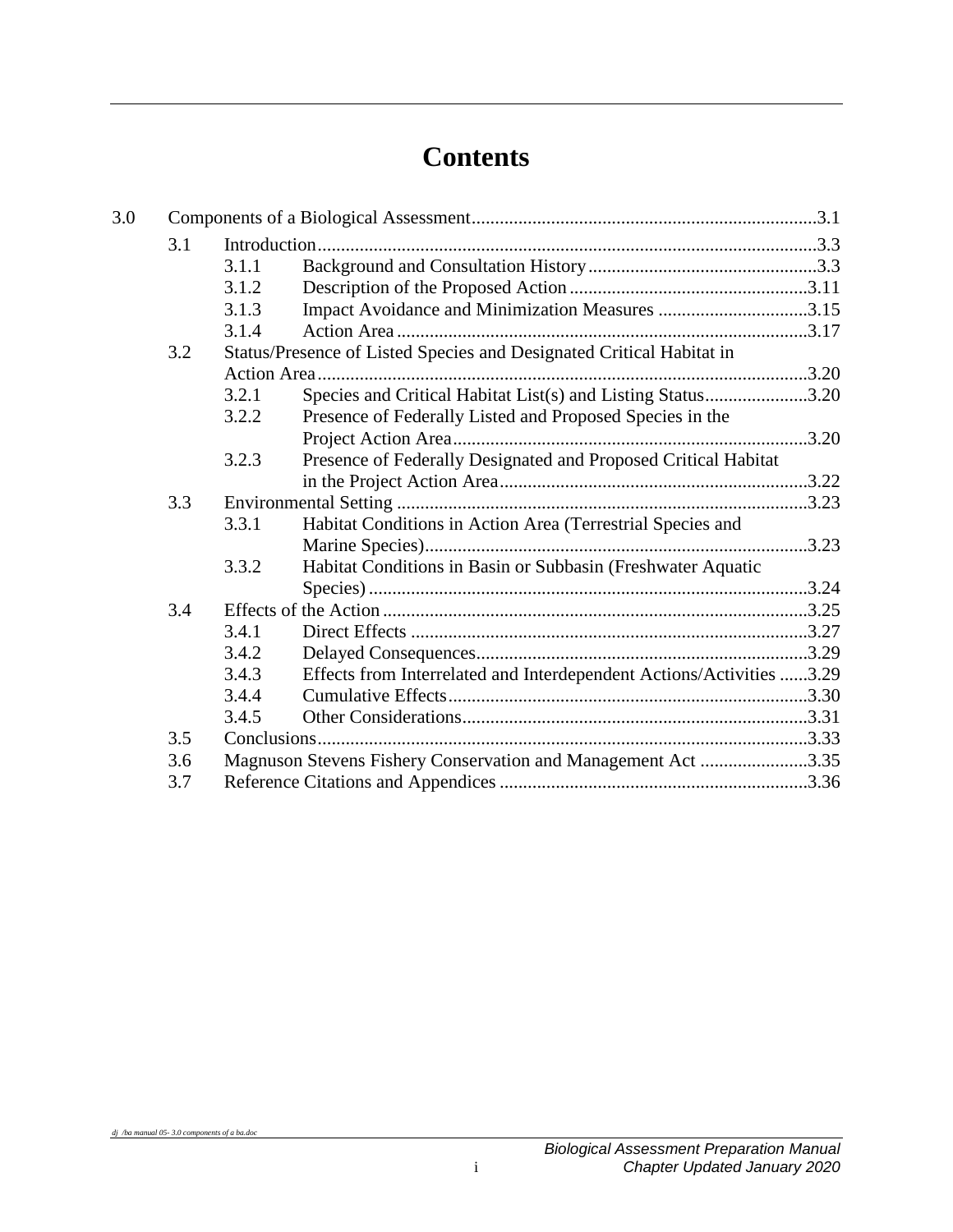## **Tables**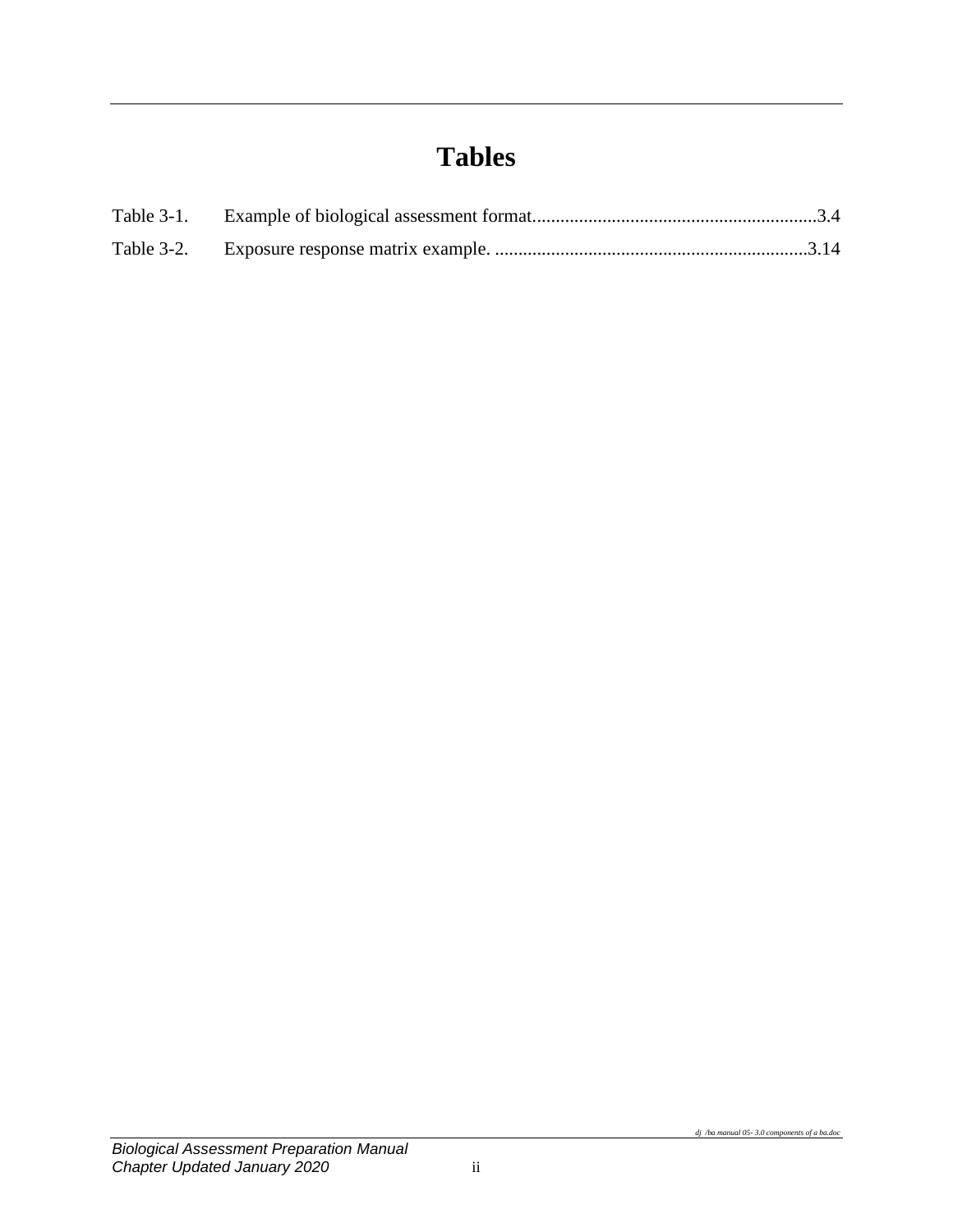## **3.0 Components of a Biological Assessment**

### <span id="page-4-0"></span>**Chapter Summary**

The BA consists of the following main parts or sections, each of which is discussed in detail in this chapter. WSDOT has developed a BA template in conjunction with FHWA, USFWS, and the NMFS. This template must be used for all WSDOT project BAs. BA elements include:

Introduction

- Background and Consultation History
- Project Description
	- o Description of project elements
	- o Description of project sequencing and timeline
- Impact avoidance and minimization measures
- Action area

Status / Presence of Listed Species/ Designated Critical Habitat in Action Area

- Species and Critical Habitat List / Listing Status
- Presence of Federally listed and proposed species in the project action area
- Presence of Federally designated and proposed critical habitat in the project action area

Environmental Setting

- Habitat Conditions in Action Area (Terrestrial species/critical habitat, Marine species/critical habitat)
- Habitat Conditions in Basin or Subbasin (Freshwater Aquatic species/critical habitat)

Effects of the Action

- Direct Effects
- Delayed Consequences
- Cumulative Effects (formal consultations only)

#### Conclusions (Effect Determinations)

Magnuson Stevens Fishery Conservation and Management Act

- Essential Fish Habitat (EFH) background
- Description of the proposed action
- Potential adverse effects of proposed project
	- o Adverse effects on EFH for Salmonids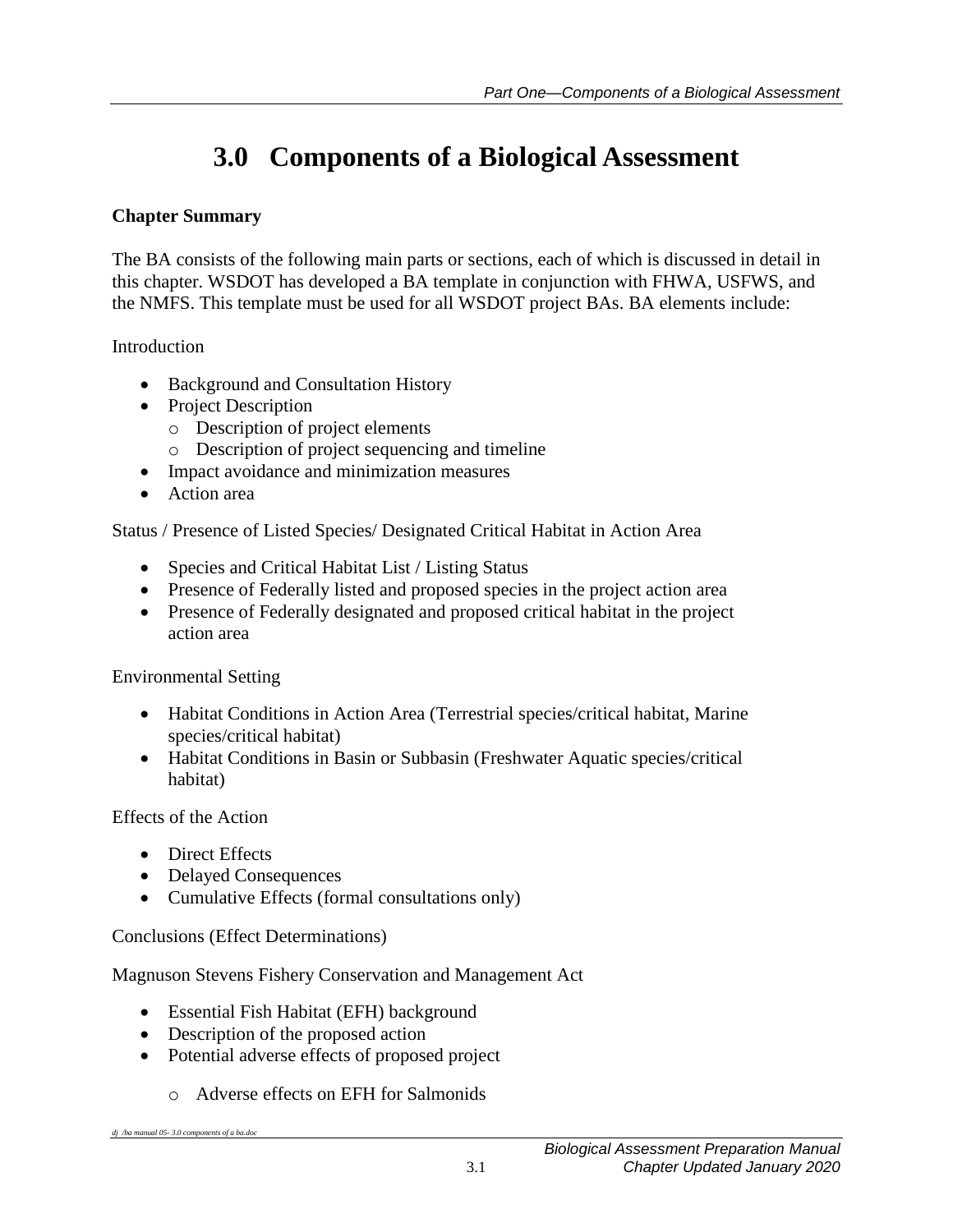- o Adverse effects on EFH for Groundfish
- o Adverse effects on EFH for Coastal Pelagic Species
- EFH conservation measures
- Conclusions

#### References

Appendices (as needed)

- Official Species Lists
- Biology of listed species
	- o Species Name
	- o Status of Species and Critical Habitat
	- o Life History Information
- Pre-BA Meeting Notes
- WSDOT Fish Removal Protocols and Standards (most current)
- Plan Sheets

The Endangered Species Act requires preparation of a BA for any major construction project with a federal nexus. The purpose of a BA is to evaluate the potential effects of a proposed project on listed and proposed wildlife, fish, and plant species and designated or proposed critical habitats that are likely to occur in the vicinity of the project. To ensure compliance with the ESA, some agencies, including WSDOT, prepare BAs for projects that would not be considered major construction.

The BA should use the "best available scientific and commercial information" (USFWS, NMFS 1998). This information is used to help analyze project impacts and is the basis for the effect determination. This information must have been evaluated by the Services and found to be acceptable.

Project biologists may contact the Services for additional species-specific information, including contact information for local area habitat biologists or academic experts. Recovery plans are also an excellent source of information. A list of available recovery plans is available in CHAPTER 19, RECOVERY PLANS.

Using the WSDOT/FHWA biological assessment template, the biological assessment review checklist, or the no-effect letter checklist (available on the WSDOT environmental website at: [<http://www.wsdot.wa.gov/environment/technical/fish-wildlife/policies-and-procedures/esa](http://www.wsdot.wa.gov/environment/technical/fish-wildlife/policies-and-procedures/esa-ba/preparation-manual)[ba/preparation-manual>](http://www.wsdot.wa.gov/environment/technical/fish-wildlife/policies-and-procedures/esa-ba/preparation-manual)) can help to ensure that all necessary topics are addressed in a "no effect" letter or a BA. The content of each BA section is summarized in Table 3-1.

Brief descriptions of each of the sections within a BA are provided below. Many of these discussions are accompanied by brief excerpts from BAs that exemplify common errors or illustrate high-quality BA writing.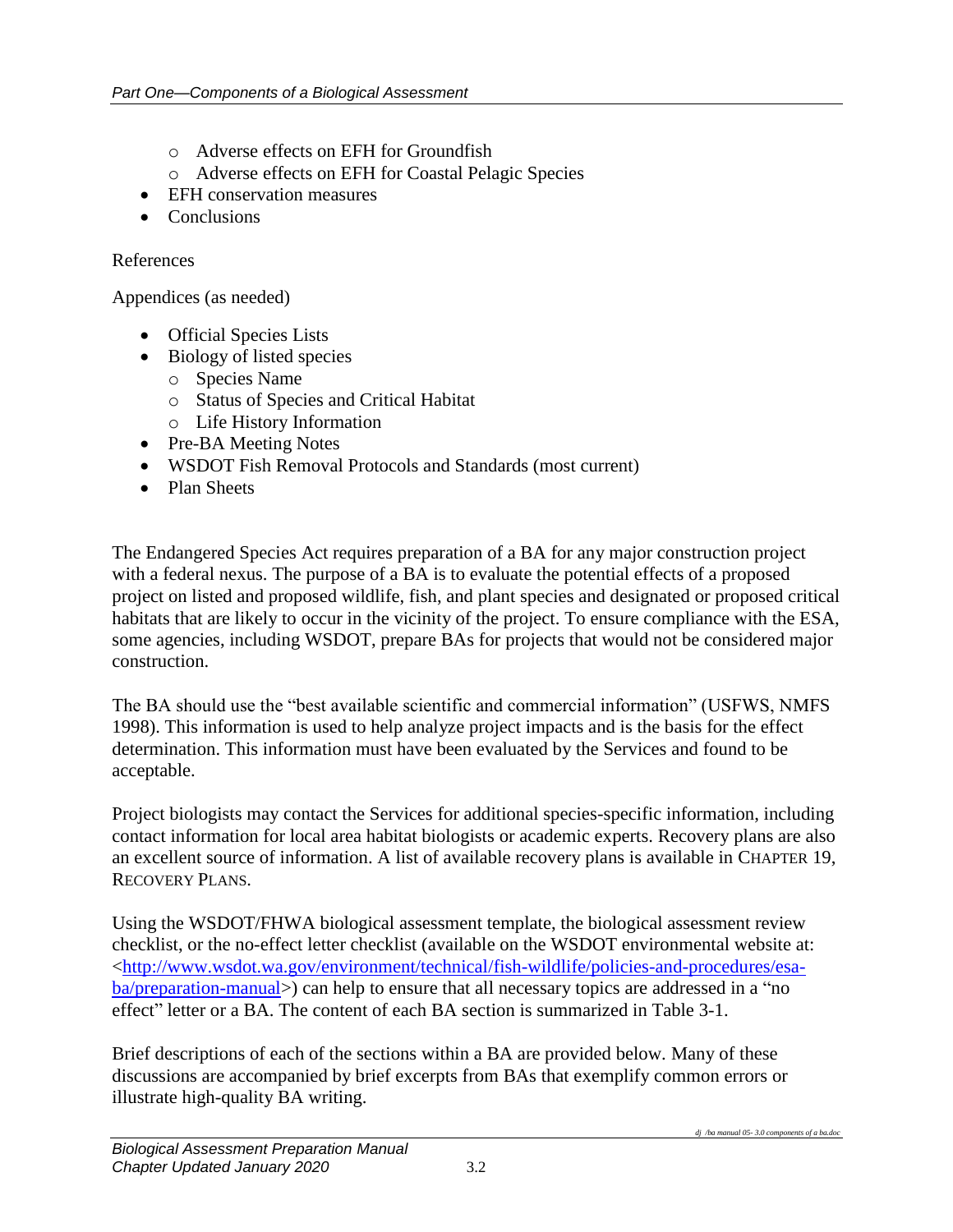## <span id="page-6-0"></span>**3.1 Introduction**

## <span id="page-6-1"></span>**3.1.1 Background and Consultation History**

The background and consultation history section is a one- to two-page summary of the interactions, meetings, formal and informal correspondence (pre-BA meeting, emails, phone conversations, etc.) between the action agency and the Services. The section should be organized chronologically to accurately reflect the progression of the administrative record for the project.

If project representatives attended a pre-BA meeting, provide the date of the meeting and the names of the USFWS and NMFS biologists attending, so that the BA can be assigned to a reviewer who participated in the pre-BA meeting. Include pre-BA meeting minutes in the appendices. Provide information on how pre-BA comments were addressed.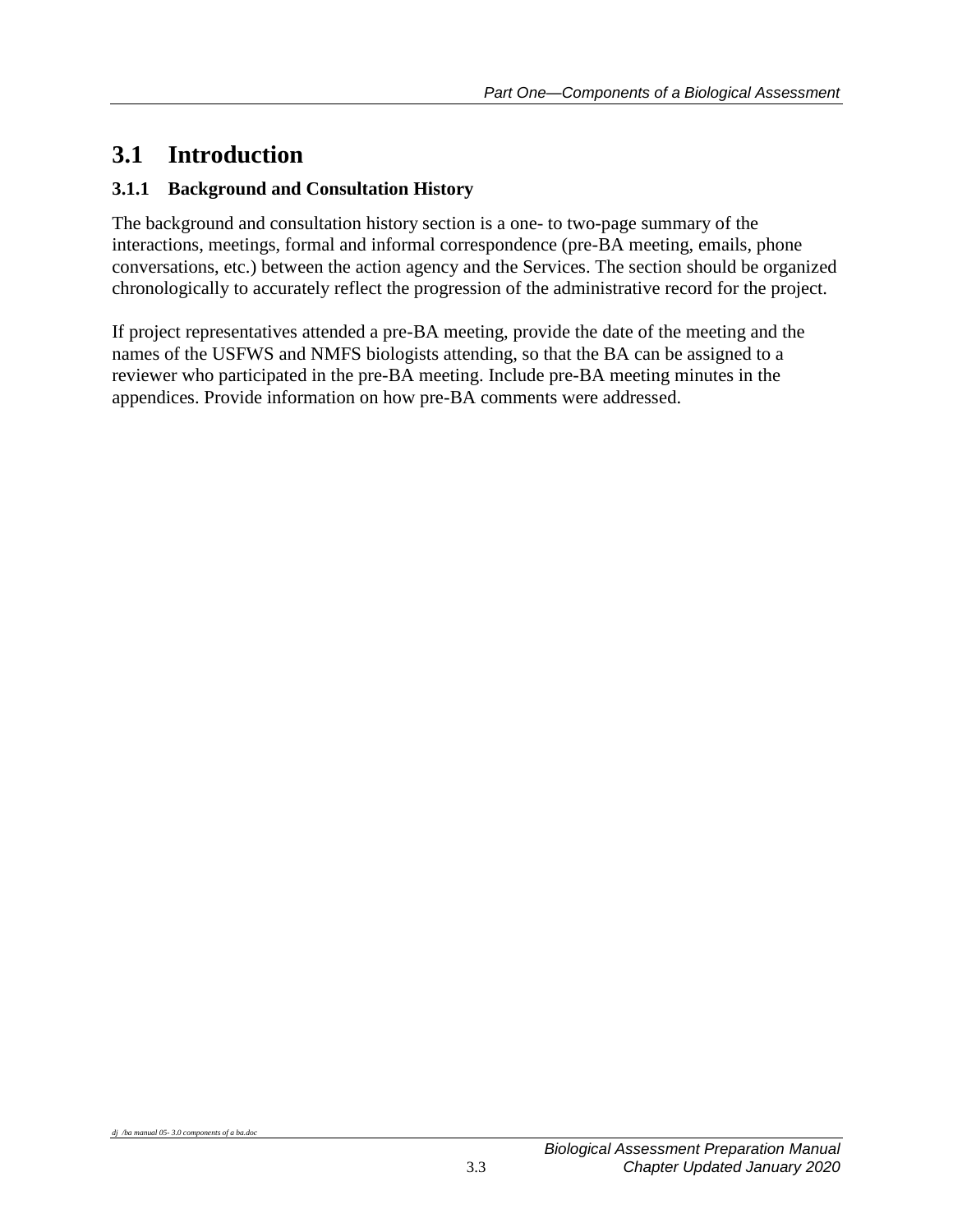<span id="page-7-0"></span>

| <b>Section Heading</b>   | <b>Subsection Heading</b>                     | <b>Contents of Section and Subheadings</b>                                                                                                          | <b>Notes</b>                                                                                          |
|--------------------------|-----------------------------------------------|-----------------------------------------------------------------------------------------------------------------------------------------------------|-------------------------------------------------------------------------------------------------------|
| <b>Table of Contents</b> |                                               |                                                                                                                                                     | Make sure page references are correct.                                                                |
|                          | List of Tables                                |                                                                                                                                                     | Make sure page references are correct.                                                                |
|                          | List of Figures                               |                                                                                                                                                     | Make sure page references are correct.                                                                |
|                          | List of Appendices                            |                                                                                                                                                     | Make sure all appendices are identified                                                               |
| <b>Introduction</b>      |                                               |                                                                                                                                                     |                                                                                                       |
|                          | <b>Background and Consultation</b><br>History | ٠<br>Summary of consultation activities with the USFWS and NMFS,<br>including:                                                                      | Address Pre-BA comments in meeting minutes.                                                           |
|                          |                                               | Date of pre-BA meeting if one was attended, and names of the<br>USFWS and NMFS biologists attending.                                                |                                                                                                       |
|                          |                                               | Summary of subsequent consultation activities and<br>correspondence.                                                                                |                                                                                                       |
|                          |                                               | The Pre-BA meeting minutes should be attached in the<br>appendix.                                                                                   |                                                                                                       |
|                          | Project Description                           | п<br>Project proponent                                                                                                                              | Include vicinity map.                                                                                 |
|                          |                                               | Federal nexus<br>п                                                                                                                                  | Additional maps or aerial photographs as needed to illustrate resource<br>or project characteristics. |
|                          |                                               | Project purpose (i.e., congestion relief, safety)                                                                                                   | If doing in-water work, include river mile.                                                           |
|                          |                                               | Brief summary of project (a few sentences), expected date and<br>overall timeline. Also identify environmental benefits associated<br>with project. |                                                                                                       |
|                          |                                               | Specific project location (milepost begin/end of project,<br>township/range, latitude/longitude, etc.)                                              |                                                                                                       |
|                          |                                               | Watershed in which project is located (WRIA), 6th-field HUC<br>п                                                                                    |                                                                                                       |
|                          |                                               | Brief description of project setting/vicinity/existing conditions                                                                                   |                                                                                                       |

| <b>Table 3-1.</b> | <b>Example of biological assessment format.</b> |
|-------------------|-------------------------------------------------|
|                   |                                                 |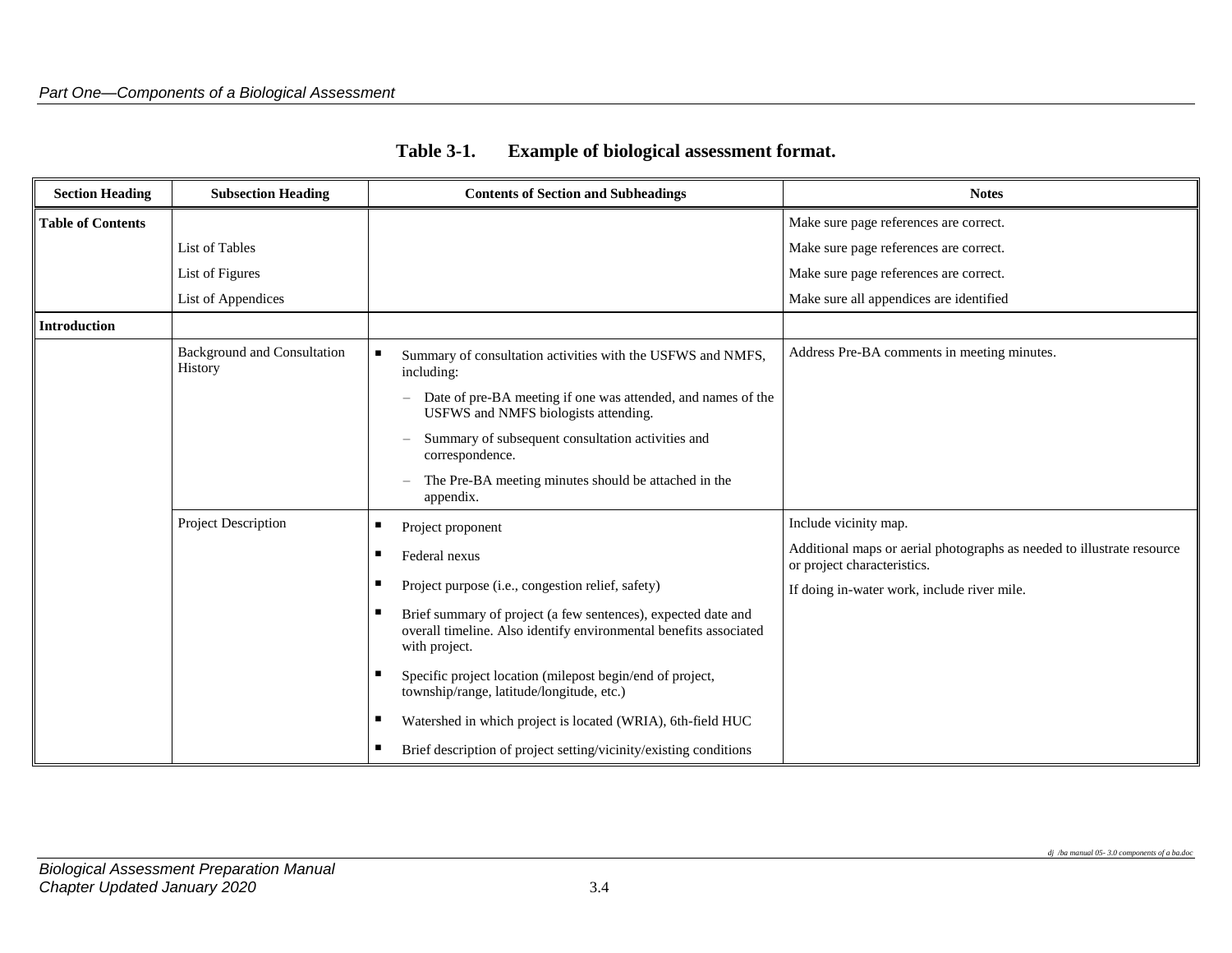| <b>Section Heading</b>      | <b>Subsection Heading</b>                         | <b>Contents of Section and Subheadings</b>                                                                                                                                                                                                                                                            | <b>Notes</b>                                                                                                                                                                                                                                                                                                                          |
|-----------------------------|---------------------------------------------------|-------------------------------------------------------------------------------------------------------------------------------------------------------------------------------------------------------------------------------------------------------------------------------------------------------|---------------------------------------------------------------------------------------------------------------------------------------------------------------------------------------------------------------------------------------------------------------------------------------------------------------------------------------|
| Introduction<br>(continued) | Project Description (continued)                   | Deconstruction of project into its components                                                                                                                                                                                                                                                         | Photos or simple project plans may be inserted in this section, or more<br>detailed figures may be referenced in the appendices.                                                                                                                                                                                                      |
|                             | Description of Project<br>Elements                | ш<br>Construction activities and types of equipment for each component                                                                                                                                                                                                                                | It can be helpful to provide a 2-column table (Date/Activity) listing                                                                                                                                                                                                                                                                 |
|                             | Description of Project<br>Sequencing and Timeline | Describe size and configuration of project footprint (e.g., cut and<br>fill amounts, acres of impervious surface). Include permanent and<br>temporary impacts.                                                                                                                                        | each construction step in chronological order. Emphasis should be<br>placed on construction phases/activities that will particularly impact<br>protected species.                                                                                                                                                                     |
|                             |                                                   | Secondary project features (mitigation sites, staging areas, detours,<br>waste/stockpile areas, etc.) and directly related BMPs                                                                                                                                                                       | Follow the Module links in the BA template to see the level of detail<br>needed for seven types of common WSDOT projects.                                                                                                                                                                                                             |
|                             |                                                   | Quantify new impervious surface and address how stormwater will<br>be treated, what the associated stormwater BMPs are and where<br>the discharge points are. The load and concentration information<br>can be included here.                                                                         | Provide in-water work window, and identify the time work will occur<br>in the water. Provide hours of operation, specify day or night, time of<br>year (months and year), duration. Tables/Gantt charts are often the<br>best way to present some of this information (e.g., construction<br>equipment, BMPs, construction timeline). |
|                             |                                                   | Quantify and describe temporary and permanent impacts to<br>vegetation (identify type of vegetation that will be affected,<br>species, diameter at breast height if applicable). Describe noise<br>generating activities and whether noise attenuation measures or<br>monitoring will be implemented. |                                                                                                                                                                                                                                                                                                                                       |
|                             |                                                   | Describe in-water work; include stream bypass, dewatering, fish<br>exclusions, and fish moving.                                                                                                                                                                                                       |                                                                                                                                                                                                                                                                                                                                       |
|                             |                                                   | Detailed project timeline and sequencing addressing each of the<br>components                                                                                                                                                                                                                         |                                                                                                                                                                                                                                                                                                                                       |
|                             |                                                   |                                                                                                                                                                                                                                                                                                       |                                                                                                                                                                                                                                                                                                                                       |

*dj /ba manual 05- 3.0 components of a ba.doc*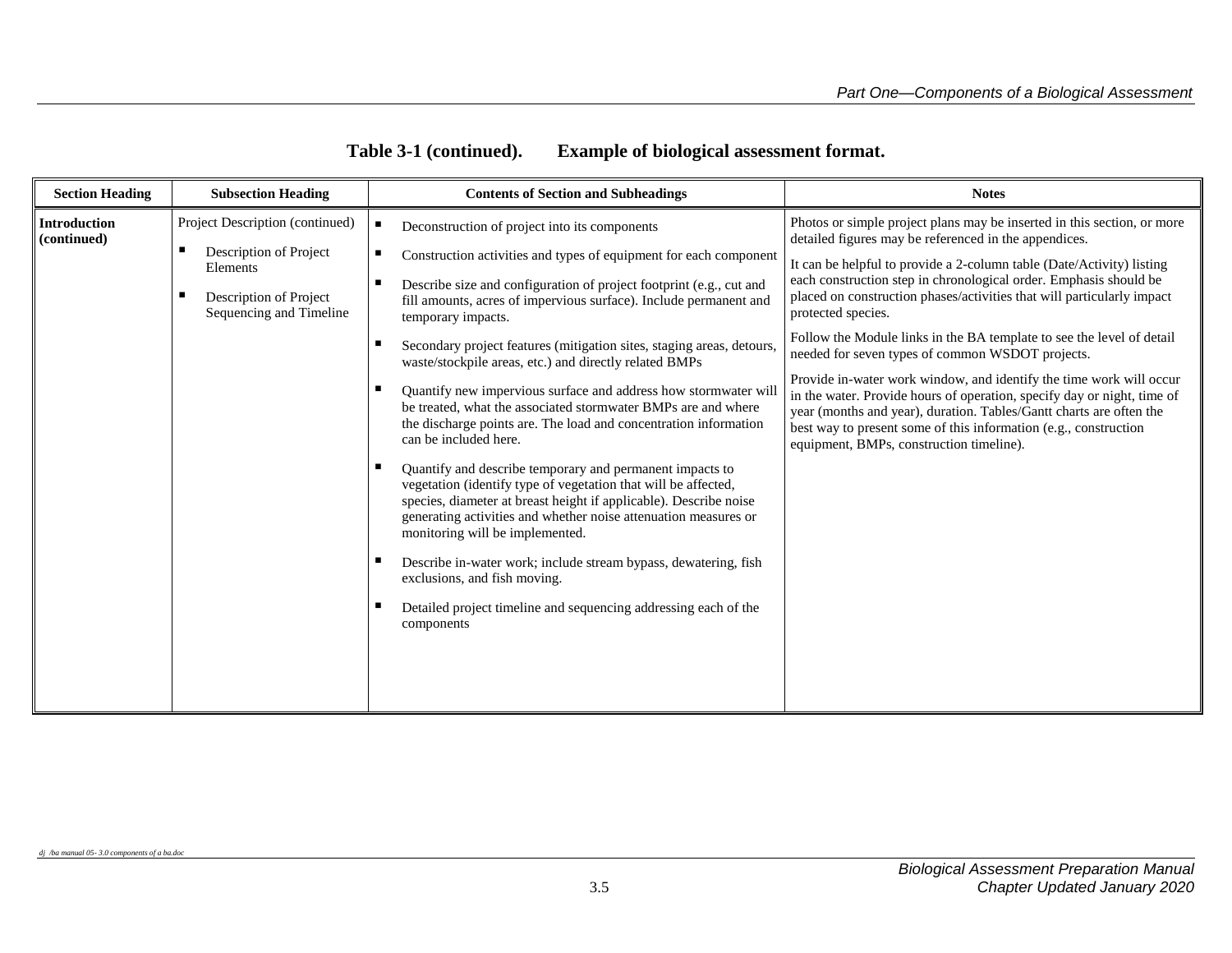| <b>Section Heading</b>                                                                                                 | <b>Subsection Heading</b>                                                                                                                      | <b>Contents of Section and Subheadings</b>                                                                                                                                                                                                                                                                                                                                                                                                                                                                                                                                                                    | <b>Notes</b>                                                                                                                                                                                                                                                                                                                                                                                                                                                                                                                                                                                                                                                                                                      |
|------------------------------------------------------------------------------------------------------------------------|------------------------------------------------------------------------------------------------------------------------------------------------|---------------------------------------------------------------------------------------------------------------------------------------------------------------------------------------------------------------------------------------------------------------------------------------------------------------------------------------------------------------------------------------------------------------------------------------------------------------------------------------------------------------------------------------------------------------------------------------------------------------|-------------------------------------------------------------------------------------------------------------------------------------------------------------------------------------------------------------------------------------------------------------------------------------------------------------------------------------------------------------------------------------------------------------------------------------------------------------------------------------------------------------------------------------------------------------------------------------------------------------------------------------------------------------------------------------------------------------------|
| <b>Introduction</b><br>(continued)                                                                                     | Impact Avoidance and<br><b>Minimization Measures</b>                                                                                           | п.<br>Impact avoidance and minimization measures (minimization<br>measures [MMs], best management practices [BMPs], and<br>performance standards) identified for each project component as<br>applicable.                                                                                                                                                                                                                                                                                                                                                                                                     | Identify MMs or BMPs that will be implemented for each project<br>component.<br>Compile impact avoidance and minimization measures into a single<br>list or summary, including additional measures that may be identified<br>for specific species.<br>Highlight project features designed to minimize impacts of the project<br>(like build retaining wall here, shifted work to median to avoid<br>wetlands, etc.). This can be provided in a list format.                                                                                                                                                                                                                                                       |
|                                                                                                                        | <b>Action Area</b>                                                                                                                             | Characterization and description of the physical, chemical and<br>biological impacts of project activities and describe the geographic<br>extent of these activities<br>Description of extent of zones of impact that comprise action area<br>Definition, delineation, and description of extent of action area                                                                                                                                                                                                                                                                                               | Insert a map or aerial photo with action area identified.<br>Action area can be constructed by overlaying/combining multiple<br>zones of impact associated with project effects. For example, the<br>single action area for the project may be composed of a water quality<br>impact zone, terrestrial noise impacts zone, aquatic noise impact zone,<br>etc.<br>Be sure to have a paragraph that defines the extent of the action area<br>in its entirety as depicted on the map.<br>Be sure to consider delayed consequences, terrestrial and underwater<br>noise, and downstream water quality effects.                                                                                                        |
| <b>Status/Presence of</b><br><b>Listed Species/</b><br><b>Designated Critical</b><br><b>Habitat in Project</b><br>Area | Species and Critical Habitat List<br>/ Listing Status<br>Species Presence in Action Area<br>Critical Habitat Presence in<br><b>Action Area</b> | $\blacksquare$<br>List of species and critical habitats addressed in the BA<br>Summary of listing status of species and critical habitats addressed<br>in the BA<br>Explanation of why other species on NMFS or USFWS lists are<br>not addressed in the BA<br>Species occurrence in the action area, including specific life<br>history stages that occur within the action area<br>For freshwater species – Presence of species by subbasin.<br>٠<br>Presence or absence of critical habitat in the action area, including<br>٠<br>specific Physical or Biological Features (PBFs) within the action<br>area | Include a table identifying listed and proposed species/critical habitat<br>addressed in BA and their federal status.<br>Provide detailed information on site-specific species and critical<br>habitat occurrence. Section may be organized to address terrestrial<br>species first followed by aquatic species.<br>Identify fish by DPS or ESU.<br>Include date(s) of field reviews by project personnel, persons<br>involved, and results.<br>Include information from local sources, including agency biologists,<br>tribal biologists, or others with local knowledge and experience.<br>Place general information on species and habitat requirements in<br>appendices.<br>Do not include candidate species. |

| Table 3-1 (continued). | <b>Example of biological assessment format.</b> |
|------------------------|-------------------------------------------------|
|                        |                                                 |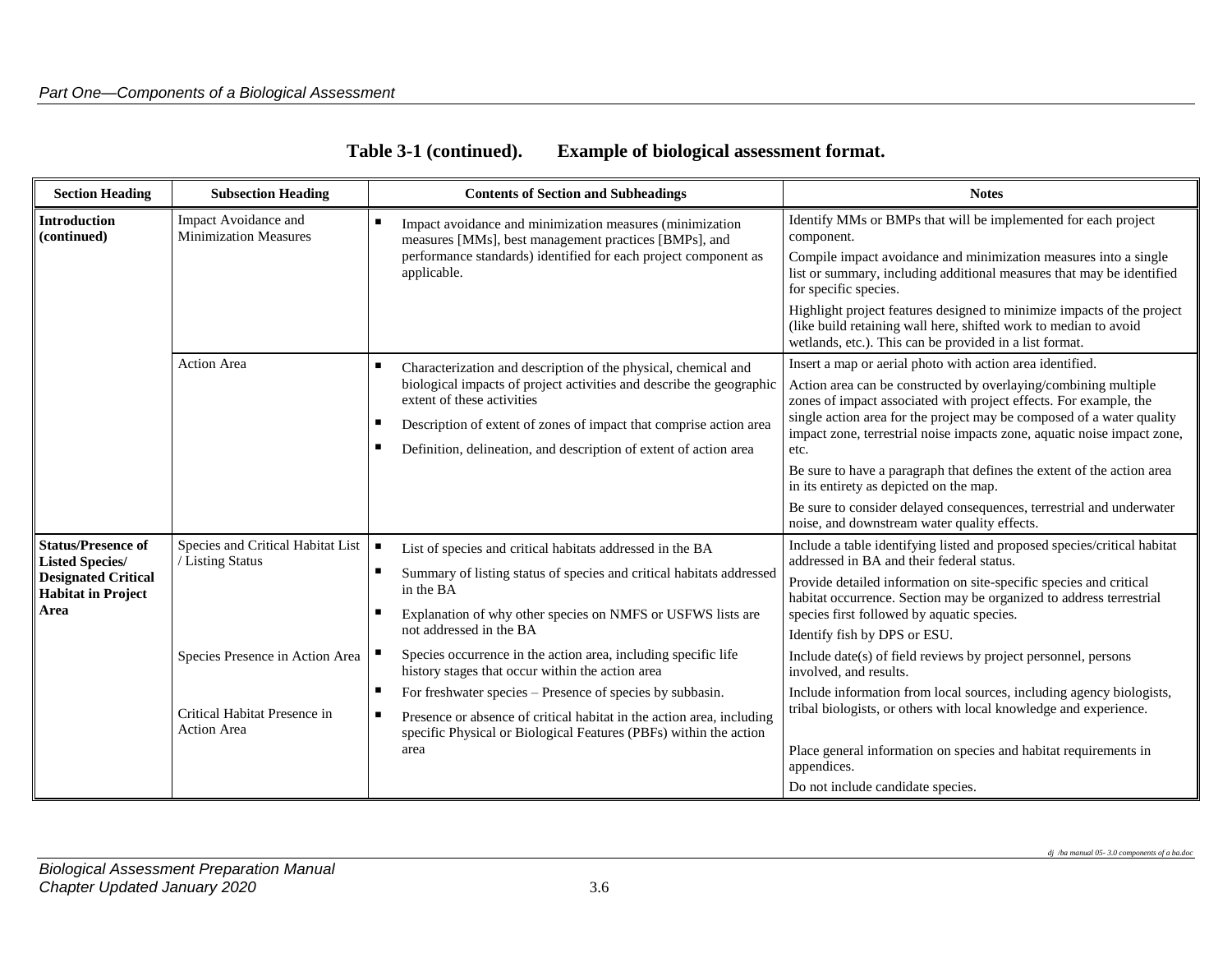| <b>Section Heading</b>          | <b>Subsection Heading</b>                                                                                                                                            |        | <b>Contents of Section and Subheadings</b>                                                                                                                                                                                                                                                                                                                                                                                                                                                                                                                                                                                                                                                                                                                                                                                                                                                                                                                                                                                                                                                                                                                                                                                                                                                                                                                                                                                                                                                          | <b>Notes</b>                                                                                                                                                                                                                                                                                                                                                                                                                                                                                                                                                                                                                                                                                                                                                                                                                                                                                                                                                                                                                                                          |
|---------------------------------|----------------------------------------------------------------------------------------------------------------------------------------------------------------------|--------|-----------------------------------------------------------------------------------------------------------------------------------------------------------------------------------------------------------------------------------------------------------------------------------------------------------------------------------------------------------------------------------------------------------------------------------------------------------------------------------------------------------------------------------------------------------------------------------------------------------------------------------------------------------------------------------------------------------------------------------------------------------------------------------------------------------------------------------------------------------------------------------------------------------------------------------------------------------------------------------------------------------------------------------------------------------------------------------------------------------------------------------------------------------------------------------------------------------------------------------------------------------------------------------------------------------------------------------------------------------------------------------------------------------------------------------------------------------------------------------------------------|-----------------------------------------------------------------------------------------------------------------------------------------------------------------------------------------------------------------------------------------------------------------------------------------------------------------------------------------------------------------------------------------------------------------------------------------------------------------------------------------------------------------------------------------------------------------------------------------------------------------------------------------------------------------------------------------------------------------------------------------------------------------------------------------------------------------------------------------------------------------------------------------------------------------------------------------------------------------------------------------------------------------------------------------------------------------------|
| Environmental<br><b>Setting</b> | <b>Habitat Conditions in Action</b><br>Area - Terrestrial Species and<br>Marine Species<br>Habitat Conditions in Basin or<br>Sub-basin-Freshwater Aquatic<br>Species | п<br>п | Brief characterization of project area and history that describes the<br>influence of existing conditions and previous activities on the<br>species and the functional condition of critical habitat:<br>Development patterns<br>$\qquad \qquad -$<br>Surrounding land use<br>$\overline{\phantom{0}}$<br>Wetlands<br>Geology and soils<br>$\overline{\phantom{0}}$<br>Vegetation<br>$\overline{\phantom{0}}$<br>Analysis of presence and condition of habitat features as they<br>pertain to the species addressed in the BA (describing applicable<br>setting conditions only, focusing on elements necessary to<br>complete the analysis of effects)<br>Assessment of key habitat features for each species and for each<br>critical habitat PBF in the action area.<br>What function does/should the habitat provide?<br>$\qquad \qquad -$<br>How well is habitat functioning (use matrices for guidance)?<br>$\qquad \qquad -$<br>Presence or absence of suitable habitat for listed and proposed<br>species in the action area<br>For freshwater species - Include NMFS or USFWS matrices as<br>appropriate and provide citation. Table should be provided in the<br>body of the BA, summarizing aquatic setting conditions and<br>anticipated impacts at watershed and project/action area scales.<br>For freshwater species – Summary of pathways and indicators that<br>will be affected by the project and for which data are sufficient<br>(provide detailed analyses in BA appendices). | Photos and maps, which are helpful for federal reviewers, may be<br>inserted in this section.<br>Terrestrial habitat features: foraging habitat, nesting or dispersal<br>habitat, prey overwintering areas, prey concentration areas, migration<br>corridors, suitable habitat, occupied habitat.<br>Marine habitat features: foraging habitat, forage fish spawning areas,<br>prey concentration areas, haul outs.<br>If the project has no aquatic impacts and is isolated from aquatic<br>habitat, provide information on the terrestrial environment only.<br>If project will have stormwater impacts, be sure to clearly characterize<br>the baseline water quality conditions including metals concentrations<br>and loading (if known).<br>Only include summary of pathways and indicators that will be<br>affected by project activities within the BA Environmental Setting<br>section.<br>Use limiting factor analysis, limiting factor reports, aerial photos, field<br>investigations, and consultation with professionals for supporting<br>information. |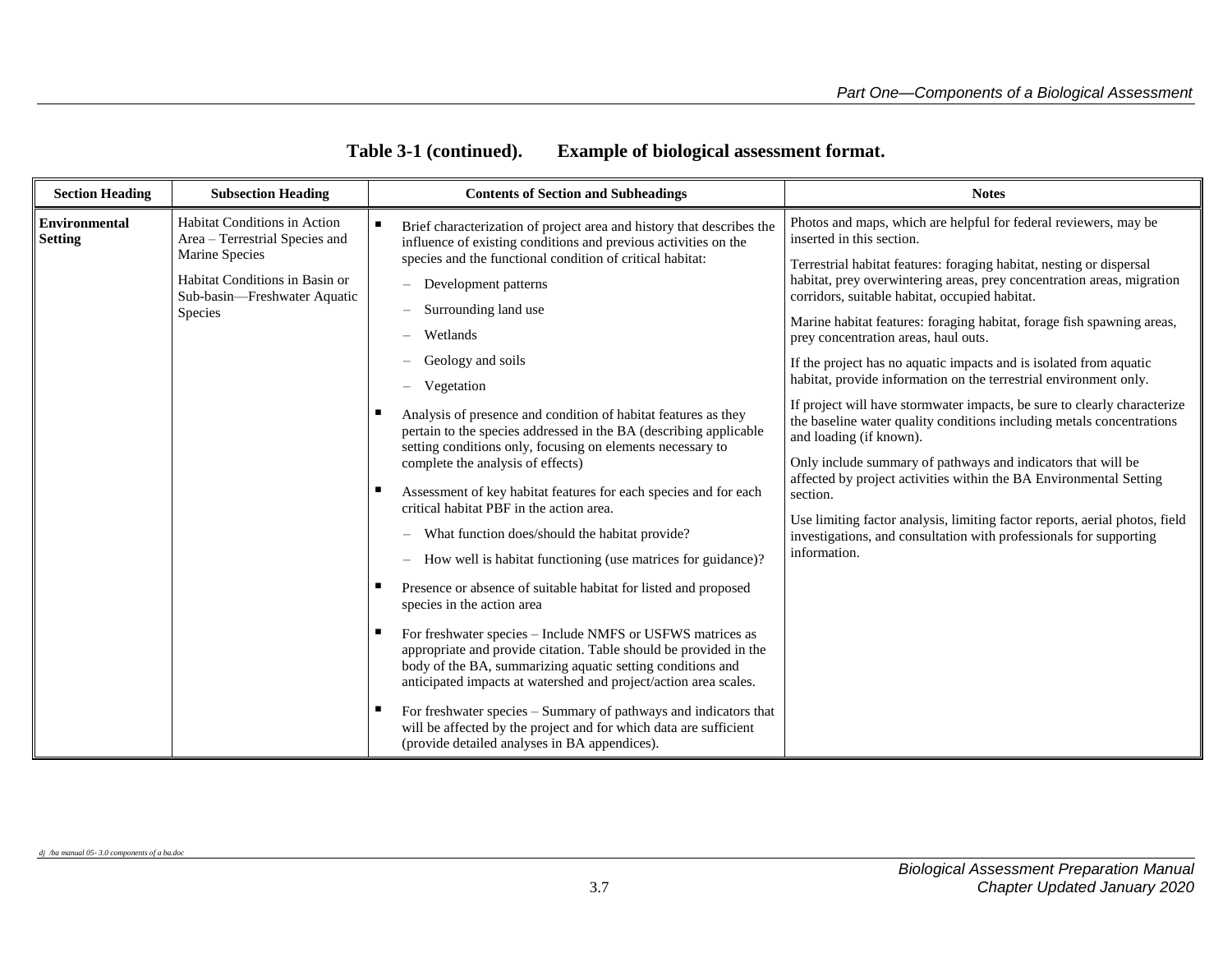| <b>Section Heading</b>       | <b>Subsection Heading</b>                                                  | <b>Contents of Section and Subheadings</b>                                                                                                                                                                                                                          | <b>Notes</b>                                                                                                                                                                                                           |                                                                                                                 |                                                                                                                                                                          |                                                                                                                                                                                                      |  |  |  |                                                         |                                                                                                                                             |
|------------------------------|----------------------------------------------------------------------------|---------------------------------------------------------------------------------------------------------------------------------------------------------------------------------------------------------------------------------------------------------------------|------------------------------------------------------------------------------------------------------------------------------------------------------------------------------------------------------------------------|-----------------------------------------------------------------------------------------------------------------|--------------------------------------------------------------------------------------------------------------------------------------------------------------------------|------------------------------------------------------------------------------------------------------------------------------------------------------------------------------------------------------|--|--|--|---------------------------------------------------------|---------------------------------------------------------------------------------------------------------------------------------------------|
| <b>Effects of the Action</b> | <b>Direct Effects</b><br><b>Delayed Consequences</b>                       | ٠<br>Discussion of specific direct effects and delayed consequences,<br>injury and mortality, behavioral response, estimate extent of                                                                                                                               | Tie potential effects to compliance with species recovery plans,<br>management plans, and/or habitat conservation plans.                                                                                               |                                                                                                                 |                                                                                                                                                                          |                                                                                                                                                                                                      |  |  |  |                                                         |                                                                                                                                             |
|                              | <b>Effects to Terrestrial Species</b><br><b>Effects to Aquatic Species</b> | exposure, etc.<br>For all species – Exposure and response analyses                                                                                                                                                                                                  | Analyze in detail only project impacts that potentially affect listed<br>species and critical habitat.                                                                                                                 |                                                                                                                 |                                                                                                                                                                          |                                                                                                                                                                                                      |  |  |  |                                                         |                                                                                                                                             |
|                              |                                                                            | Determine if exposure is likely.                                                                                                                                                                                                                                    | Discuss beneficial effects.                                                                                                                                                                                            |                                                                                                                 |                                                                                                                                                                          |                                                                                                                                                                                                      |  |  |  |                                                         |                                                                                                                                             |
|                              |                                                                            | If exposure likely:                                                                                                                                                                                                                                                 | Take into consideration proposed impact minimization measures and<br>BMP <sub>s</sub> .                                                                                                                                |                                                                                                                 |                                                                                                                                                                          |                                                                                                                                                                                                      |  |  |  |                                                         |                                                                                                                                             |
|                              |                                                                            | Assessment of species response to direct effects of the<br>action                                                                                                                                                                                                   | For marine and terrestrial environments, assessment of project effects<br>on existing environmental conditions that are pertinent to the species.                                                                      |                                                                                                                 |                                                                                                                                                                          |                                                                                                                                                                                                      |  |  |  |                                                         |                                                                                                                                             |
|                              |                                                                            | Assessment of species response to delayed<br>consequences of the action                                                                                                                                                                                             | There are no matrices available for these environments, so the<br>biologist must determine what environmental characteristics are                                                                                      |                                                                                                                 |                                                                                                                                                                          |                                                                                                                                                                                                      |  |  |  |                                                         |                                                                                                                                             |
|                              |                                                                            | For habitat as it relates to the species:                                                                                                                                                                                                                           | pertinent to the analysis.                                                                                                                                                                                             |                                                                                                                 |                                                                                                                                                                          |                                                                                                                                                                                                      |  |  |  |                                                         |                                                                                                                                             |
|                              |                                                                            | Analysis of direct effects and delayed consequences to<br>habitat conditions                                                                                                                                                                                        | For freshwater aquatic environmental setting, assessment of effects on<br>the setting conditions (in NMFS and USFWS matrices) at watershed<br>and/or action area scales. Confine detailed analysis to those indicators |                                                                                                                 |                                                                                                                                                                          |                                                                                                                                                                                                      |  |  |  |                                                         |                                                                                                                                             |
|                              |                                                                            |                                                                                                                                                                                                                                                                     |                                                                                                                                                                                                                        | Analysis of how species would respond to the affected<br>habitat in the context of existing setting conditions. | that will sustain impacts. Additional analyses can be provided in BA<br>appendices.                                                                                      |                                                                                                                                                                                                      |  |  |  |                                                         |                                                                                                                                             |
|                              |                                                                            |                                                                                                                                                                                                                                                                     |                                                                                                                                                                                                                        |                                                                                                                 |                                                                                                                                                                          |                                                                                                                                                                                                      |  |  |  | For critical habitat:                                   | Additional measures that may be identified for specific species should<br>be compiled into a single list or summary of impact avoidance and |
|                              |                                                                            |                                                                                                                                                                                                                                                                     |                                                                                                                                                                                                                        |                                                                                                                 |                                                                                                                                                                          |                                                                                                                                                                                                      |  |  |  | Analysis of effects to PBFs and setting conditions<br>ш | minimization measures. This list will be included in the Project<br>Description section of the BA.                                          |
|                              |                                                                            |                                                                                                                                                                                                                                                                     |                                                                                                                                                                                                                        |                                                                                                                 |                                                                                                                                                                          |                                                                                                                                                                                                      |  |  |  |                                                         |                                                                                                                                             |
|                              |                                                                            |                                                                                                                                                                                                                                                                     |                                                                                                                                                                                                                        |                                                                                                                 | Analysis of how action will impact the function of each<br>PBF (long-term, short-term, temporary, permanent,<br>seasonal) in the context of existing setting conditions. | A table (Impact, MMs/BMPs) may effectively summarize anticipated<br>impacts to protected species or critical habitat and the applicable off-<br>setting mitigation or related minimization measures. |  |  |  |                                                         |                                                                                                                                             |
|                              |                                                                            | Analysis of how species would respond to the affected<br>PBF function.                                                                                                                                                                                              |                                                                                                                                                                                                                        |                                                                                                                 |                                                                                                                                                                          |                                                                                                                                                                                                      |  |  |  |                                                         |                                                                                                                                             |
|                              |                                                                            | Identification of additional species-specific impact avoidance<br>and minimization measures (MMs), best management<br>practices (BMPs), conservation measures, and performance<br>standards to reduce potential for exposure or to address<br>anticipated response. |                                                                                                                                                                                                                        |                                                                                                                 |                                                                                                                                                                          |                                                                                                                                                                                                      |  |  |  |                                                         |                                                                                                                                             |

*dj /ba manual 05- 3.0 components of a ba.doc*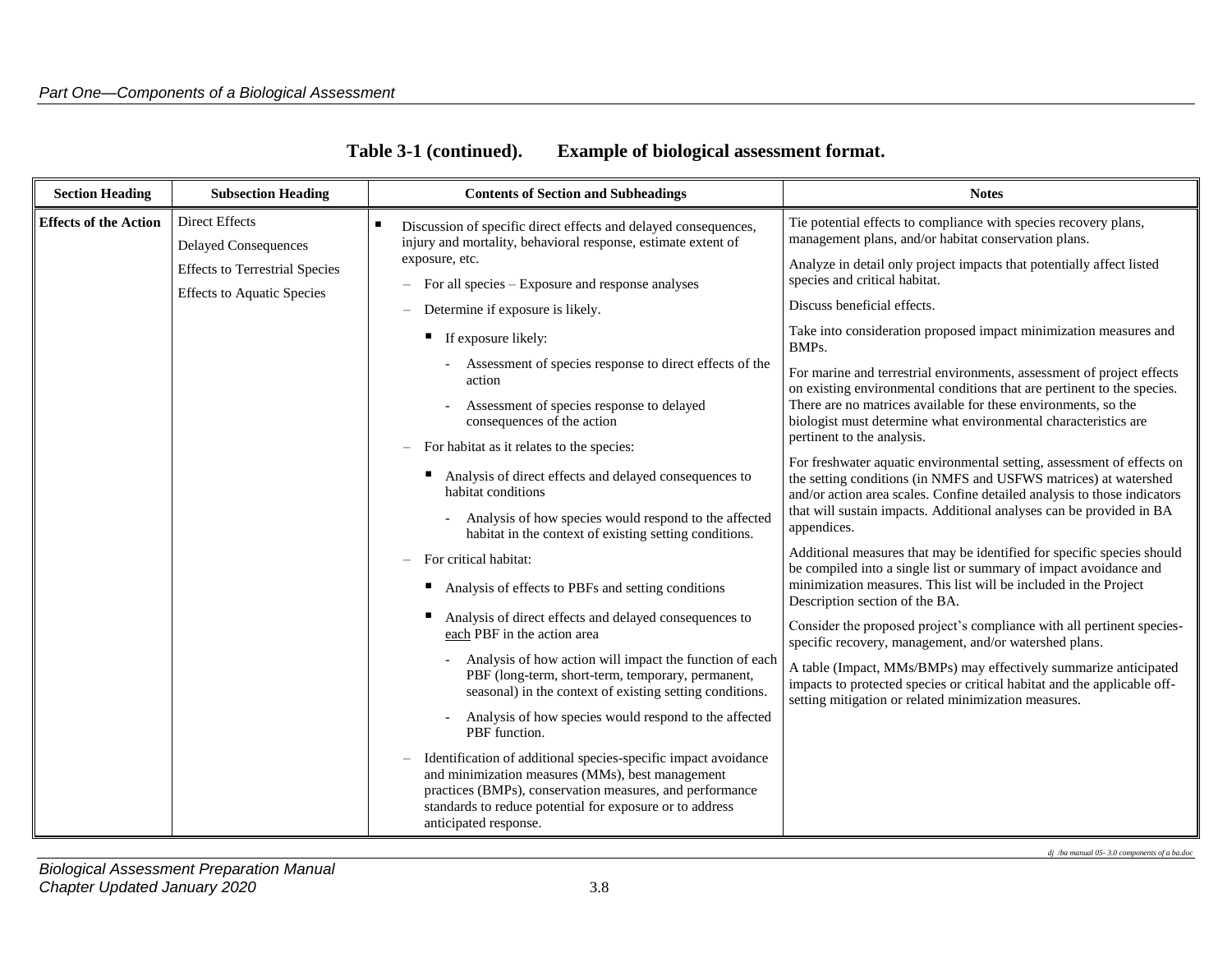| Table 3-1 (continued). | <b>Example of biological assessment format.</b> |
|------------------------|-------------------------------------------------|
|------------------------|-------------------------------------------------|

| <b>Section Heading</b>                      | <b>Subsection Heading</b>                                      | <b>Contents of Section and Subheadings</b>                                                                                                                                                                                                                                                                                         | <b>Notes</b>                                                                                                                                                                                                                                                                                                                                                                                                                                                                                       |
|---------------------------------------------|----------------------------------------------------------------|------------------------------------------------------------------------------------------------------------------------------------------------------------------------------------------------------------------------------------------------------------------------------------------------------------------------------------|----------------------------------------------------------------------------------------------------------------------------------------------------------------------------------------------------------------------------------------------------------------------------------------------------------------------------------------------------------------------------------------------------------------------------------------------------------------------------------------------------|
| <b>Effects of the Action</b><br>(continued) | Effects from Interrelated and<br><b>Interdependent Actions</b> | Detailed description of interrelated and interdependent actions<br>or activities.                                                                                                                                                                                                                                                  | These actions are considered part of the larger action (action $=$ proposed<br>project + interrelated/interdependent actions).                                                                                                                                                                                                                                                                                                                                                                     |
|                                             |                                                                | Use the "but for" test.                                                                                                                                                                                                                                                                                                            |                                                                                                                                                                                                                                                                                                                                                                                                                                                                                                    |
|                                             |                                                                | Analyze direct effects and delayed consequences to species and<br>habitat associated with interrelated and interdependent actions.                                                                                                                                                                                                 |                                                                                                                                                                                                                                                                                                                                                                                                                                                                                                    |
|                                             | <b>Cumulative Effects</b>                                      | Assessment of cumulative effects within the action area                                                                                                                                                                                                                                                                            | Remember that the cumulative effects discussion is not based on the<br>NEPA definition; and it is for formal consultations only, not considered<br>when making effect determinations.                                                                                                                                                                                                                                                                                                              |
|                                             |                                                                |                                                                                                                                                                                                                                                                                                                                    | Identify and briefly describe all future state and private actions that are<br>reasonably certain to occur within the action area. Reasonably certain<br>means that the projects have applied for permits or discussed and planned<br>out at the local jurisdiction level.                                                                                                                                                                                                                         |
| Conclusion                                  |                                                                | Effect determination for each species present in project area<br>Effect determination for designated critical habitat present in<br>project area:<br>Effect determination to include summary of rationale<br>(summary of effects on species and habitats in a bulleted<br>list format), for each species/critical habitat analyzed | For each listed species and designated critical habitat, effect<br>determinations are needed:<br>No effect (absolutely no effect whatsoever, either positive or<br>negative);<br>May affect, not likely to adversely affect (insignificant - never<br>reaches the level where take occurs, or discountable - extremely<br>unlikely to occur; or entirely a beneficial effect);<br>May affect, likely to adversely affect (measurable or significant<br>effects – will require formal consultation) |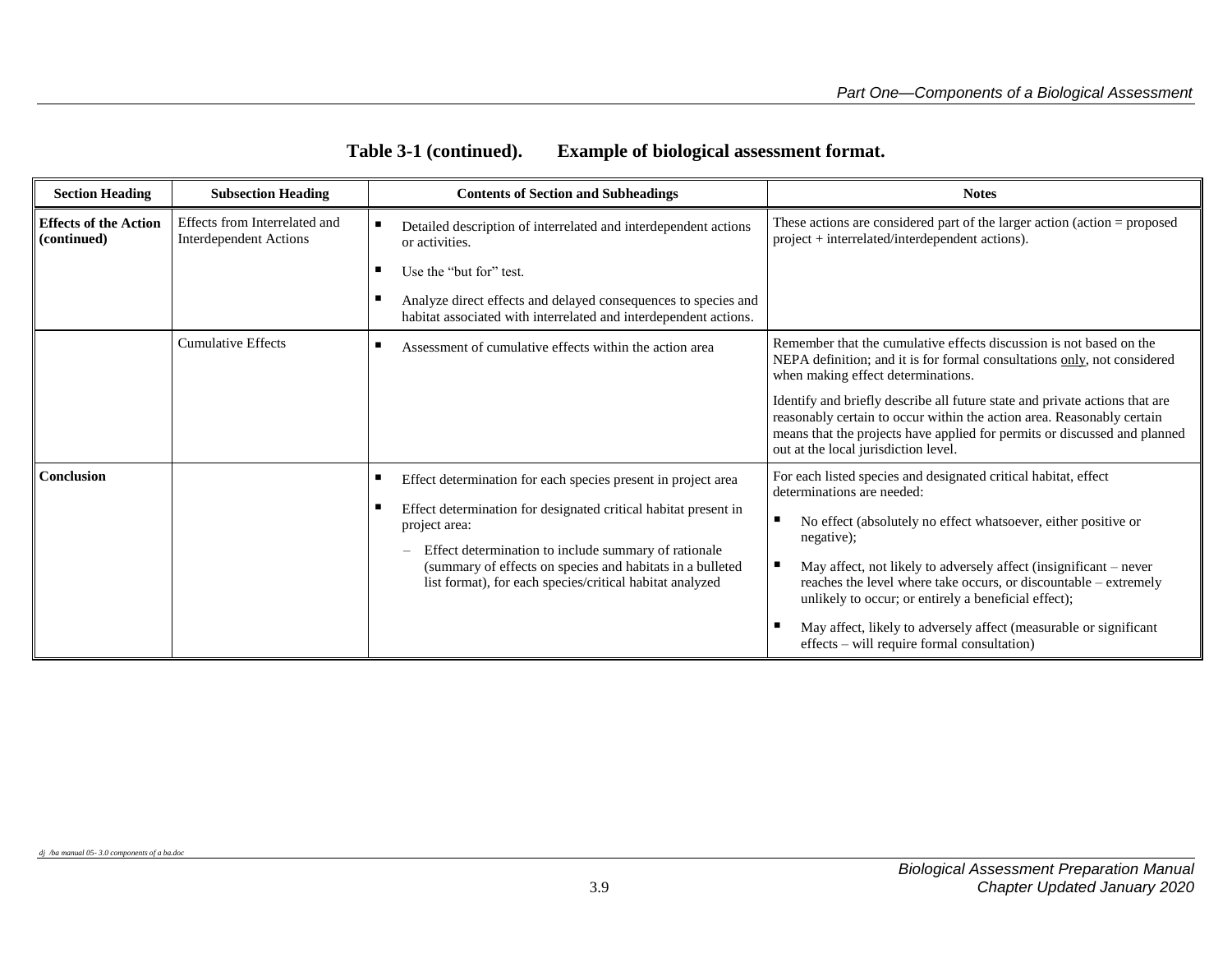| <b>Section Heading</b>                                             | <b>Subsection Heading</b>                                                | <b>Contents of Section and Subheadings</b>                                                                 | <b>Notes</b>                                    |
|--------------------------------------------------------------------|--------------------------------------------------------------------------|------------------------------------------------------------------------------------------------------------|-------------------------------------------------|
| <b>Magnuson Stevens</b>                                            | <b>EFH Background</b>                                                    | Federal mandate (Magnuson-Stevens Act)                                                                     | Address EFH separately from ESA analysis.       |
| <b>Fishery</b><br><b>Conservation and</b><br><b>Management Act</b> | Description of the proposed<br>action                                    | Action agency, project name. Can reference previous<br>project description, but describe in 1-2 sentences. |                                                 |
|                                                                    | Potential adverse effects of the<br>proposed action                      | ٠<br>EFH managed species potentially present in project vicinity                                           |                                                 |
|                                                                    | п<br>Adverse effects of the                                              | Elements of EFH present in project vicinity                                                                |                                                 |
|                                                                    | proposed action on<br>salmonid EFH                                       | п<br>Analysis of project impacts, referencing ESA Analysis of<br>Effects section above if necessary        |                                                 |
|                                                                    | п<br>Adverse effects of the<br>proposed action on<br>groundfish EFH      | Conclusion for each EFH-type present in project area<br>٠                                                  |                                                 |
|                                                                    | п<br>Adverse effects of the<br>proposed action on coastal<br>pelagic EFH |                                                                                                            |                                                 |
|                                                                    | <b>EFH Conservation Measures</b>                                         |                                                                                                            | Discuss EFH conservation measures               |
|                                                                    | Conclusions                                                              |                                                                                                            |                                                 |
| <b>References</b>                                                  |                                                                          | List of information resources used in BA preparation<br>٠                                                  |                                                 |
| <b>Appendices</b>                                                  | <b>WSDOT Fish Removal</b><br>Protocols and Standards (most<br>current)   | п.<br>Information/reporting outlined in the WSDOT Fish Removal<br>Protocols and Standards                  | Include if applicable                           |
|                                                                    | <b>Official Species Lists</b>                                            | п.<br>Current species Lists from USFWS and NMFS                                                            | Lists are available on-line on agency websites. |
|                                                                    | <b>Biology of Listed Species</b>                                         | п<br>General information on life history and habitat requirements                                          |                                                 |
|                                                                    | Environmental Baseline for<br><b>Aquatic Habitats</b>                    | Detailed environmental setting discussion of the<br>NMFS/USFWS indicators and pathways                     |                                                 |
|                                                                    | Minutes for the Pre-BA meeting                                           |                                                                                                            |                                                 |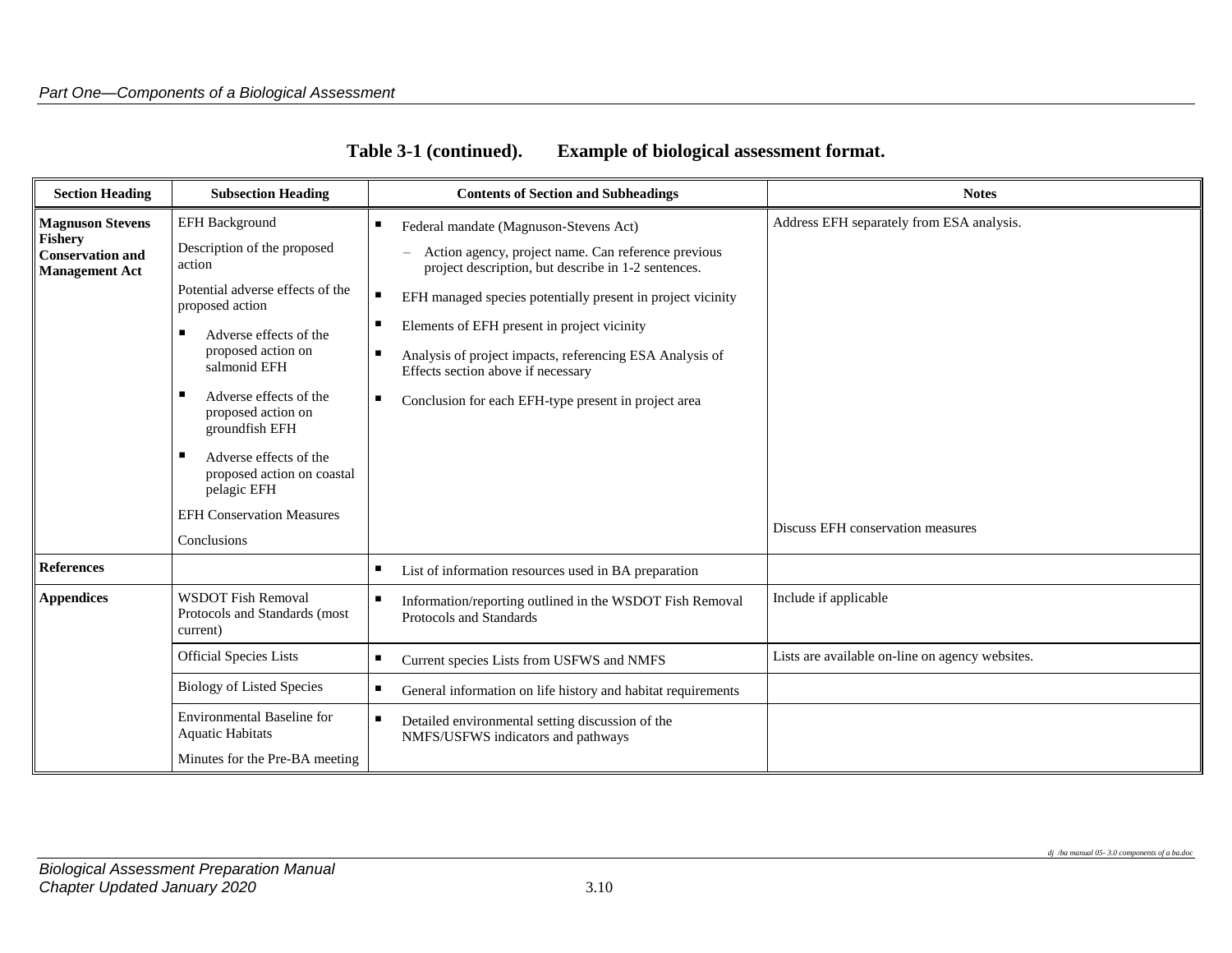### <span id="page-14-0"></span>**3.1.2 Description of the Proposed Action**

The initial paragraph in the Description of the Proposed Action section should describe the rationale for preparing the BA in light of ESA requirements. Include the specific federal nexus for the project. The project purpose and need statement should provide a clear statement of purpose for the proposed project, as well as a brief description of proposed actions in relation to the needs discussed. (This is not the same as the NEPA purpose and need statement, which has stringent regulatory requirements and implications.) If the project is related to an ongoing series of projects or actions, provide a brief project history. This discussion is optional; however, it can provide reviewers with useful insight into the larger picture or context of the project.

The introduction to a project description should provide the following information:

- Name of the project proponent
- Clear identification of the federal nexus of the project
- Project purpose, need, and history, if relevant (not the same as the regulatory purpose and need statement required in NEPA documents)
- **Brief summary of project**

The project location must also be clearly conveyed in the initial paragraphs of the Description of the Proposed Action section. In this portion of the BA, related photographs can be particularly helpful for reviewers.

The description of the project location should include information on the following topics:

- State route or interstate identification
- **Milepost start and end of project**
- **County**
- Township, section, and range
- Latitude and longitude
- Watershed in which project is located: including water bodies in which work will occur, and water resource inventory area (WRIA) identification

This brief summary should also clearly identify the watershed in which the project site is located by the 6th-field hydrologic unit code (HUC), to facilitate NMFS tracking of the project in its database. For general information on HUCs, see [<http://water.usgs.gov/GIS/huc\\_name.txt>](http://water.usgs.gov/GIS/huc_name.txt).

A vicinity map should be provided to visually identify the location of the project area; aerial photographs can also provide good contextual information.

The discussion of habitat features present in the vicinity of the project can be general in nature. The habitat discussion should become more specific later in the document as environmental setting conditions in the project action area are discussed. The discussion of habitat should be pertinent to the terrestrial or aquatic species addressed in the BA.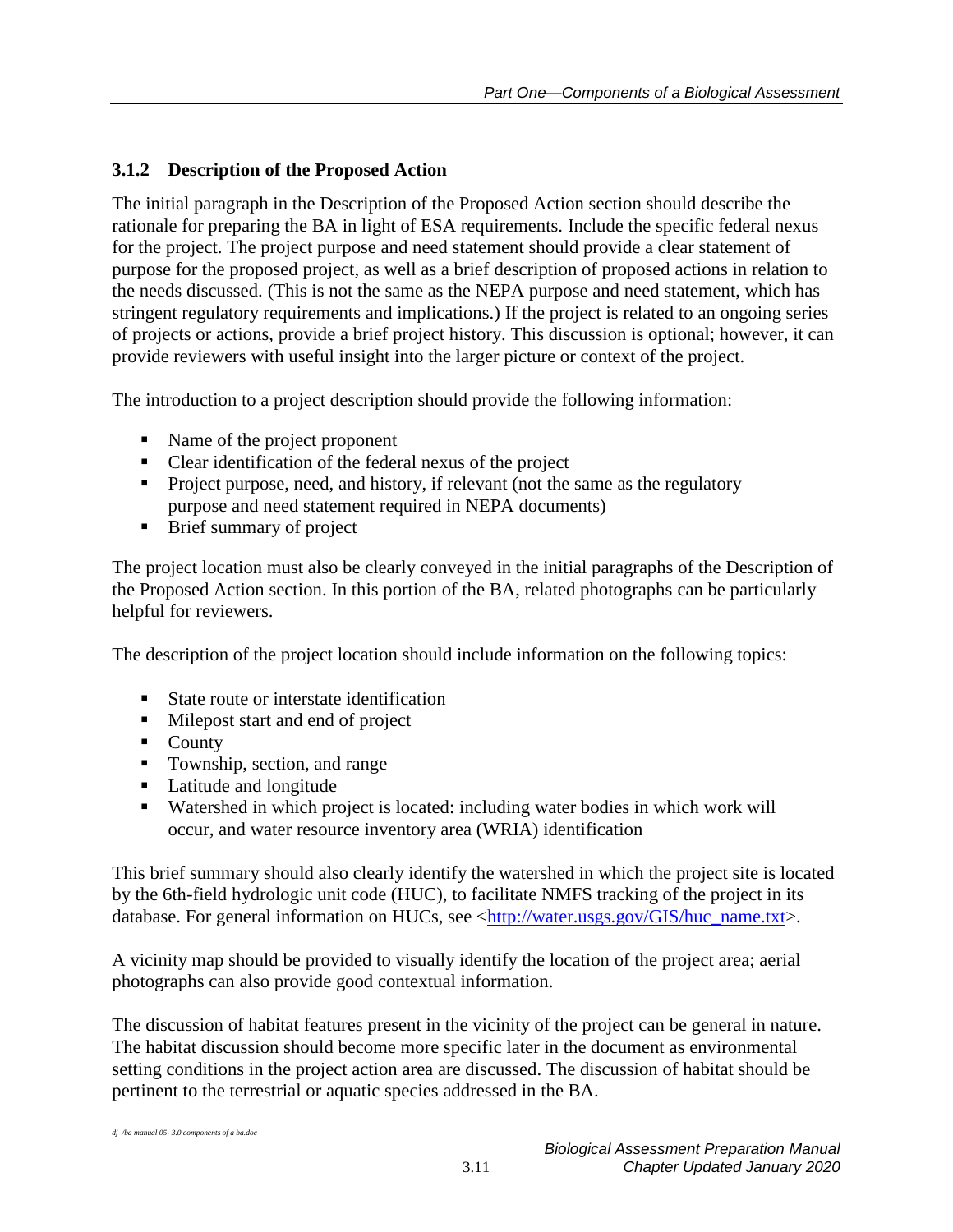### *3.1.2.1 Description of Project Elements*

The description of proposed activities begins with an overview of the proposed action and project footprint (i.e., where project or construction activities will occur), including overall project timeline and environmental benefits. The project footprint discussion should provide an overview of the extent of temporary and permanent disturbance associated with the project. The environmental benefits section should provide an overview of the anticipated benefits associated with the project.

This section should then provide the reader with a detailed picture of all proposed project actions, by deconstructing the action into all of its elements. The proposed project action discussion should describe each of the proposed project elements, including specific construction methods, materials, and techniques associated with each project element, and summarize the anticipated impacts associated with each element. This description should be accompanied by plan drawings, as appropriate, to illustrate the locations and configuration of the project components and proposed activities. Project plans should be kept readable and simple, and may be included in this section or referenced in a BA appendix. Project elements should be listed in chronological order, if possible.

A description of the required site preparation and construction equipment should be provided for each impact or project element, if the equipment is capable of producing high noise levels or measurable impacts on listed species or habitats. For many projects the standard equipment list of bulldozers, dump trucks, etc., is suitable. However, some projects require special equipment, such as rock drills or spiders for in-water work, and these should be listed explicitly in the BA.

The locations of various secondary project features, including staging areas, waste sites, stockpile sites, and construction material source sites (e.g., rock quarries or gravel pits developed specifically because of this project), if known, should also be addressed in the BA to provide reviewers with a complete picture of the extent of the proposed project. These areas are considered during the analysis of direct effects and delayed consequences or are addressed as interrelated and interdependent activities or actions of the proposed project and may appreciably expand the action area of a project.

As needed, more detailed project description information can be incorporated into the project description section. In general, the level of detail provided should be commensurate with the level of impacts that are anticipated.

Behind the scenes, the deconstructed project elements should be listed in a tabular format to facilitate their incorporation into the later analysis of project effects on listed species and critical habitats. The methodical analysis of each project element to determine the potential for exposure for listed species or designated critical habitat followed by an analysis of the anticipated response of the species to the proposed project is termed the "Analytical Framework" by the Services. An example of the standard matrix used to document this analysis is provided in Table 3-2 below. For each listed species and each designated critical habitat in the action area a table containing the same project elements but different analysis (each would have different potential for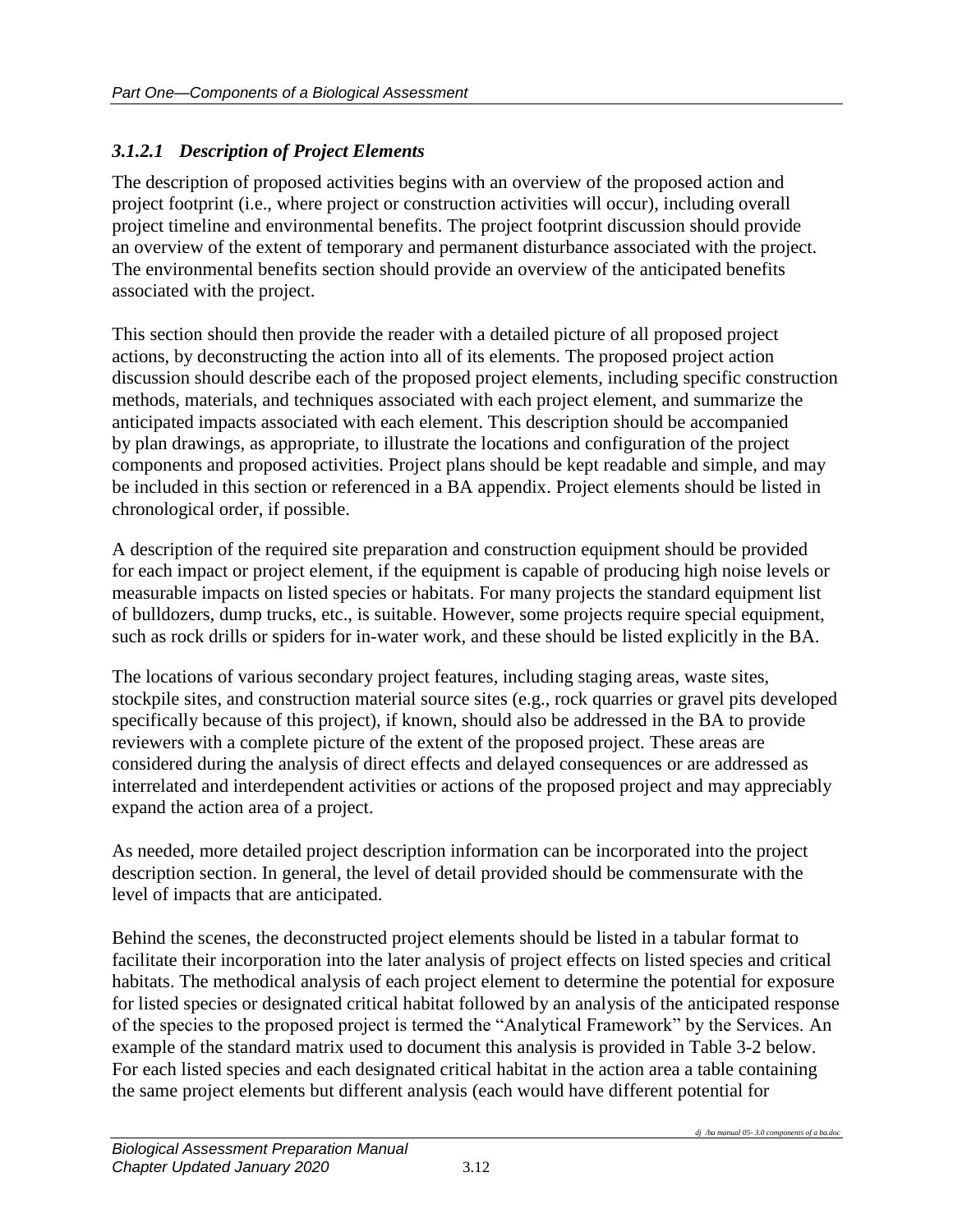exposure) would be prepared and included in the Appendix of the BA. These tables essentially summarize the analysis that is described in detail in the BA.

At this point in the analysis, only the first few columns (Action and Where and perhaps the Stressor, When, Duration, Frequency, Minimization Measures and/or Performance Standards columns) would be filled in based on project description related information.

Once the proposed action has been described in detail, any interrelated and interdependent actions or activities associated with the proposed project should be described in detail. After both the proposed action and interrelated and interdependent actions have been described, all of the impact minimization measures and best management practices that will be implemented should be described and also compiled into a comprehensive list.

The discussion of construction activities should provide sufficient detail for a reviewer to clearly understand the project, all of its elements, and associated impact minimization measures or best management practices.

## *3.1.2.2 Description of Project Sequencing and Timeline*

The section should conclude with a discussion of the sequencing of project elements and detailed timeline projections. If possible, it is preferable to include the specific dates or months during which construction will occur. Seasonal references are not sufficiently precise for the purposes of reviewers.

Following is an example of an inadequately described construction schedule in a BA recently reviewed by the Services:

Construction of this improvement is scheduled to begin in the summer of 2018. It is estimated to take 50 working days to complete this project.

One reviewer responded:

#### *Can we get more specific dates? Or at least specific months? How does this timing relate to the fish window and other guidelines for construction timing?*

Often a BA is written before a project has been funded, advertised for contractor bids, or fully designed, in which case specific dates may not be available to the project biologist. In this situation, providing an example of how construction phasing and timing would occur is helpful for reviewers. Providing a visual overview of the project elements and chronology, as would be illustrated in a Microsoft Project schedule spreadsheet, is particularly effective.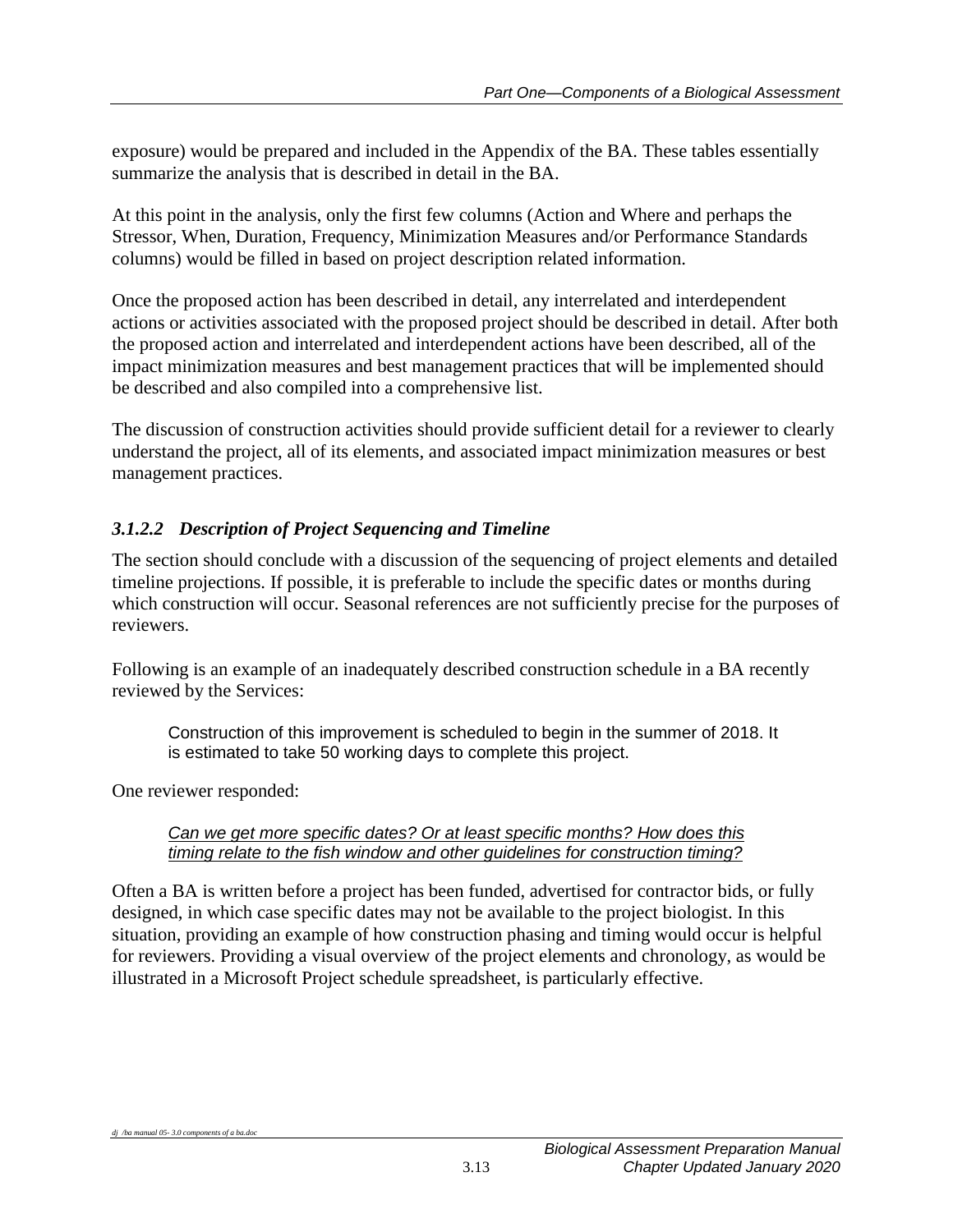<span id="page-17-0"></span>

|                   |       | <b>Exposure</b> |      |                 |                  |                             |                                       |                                        |                                        | <b>Resulting</b>                       |
|-------------------|-------|-----------------|------|-----------------|------------------|-----------------------------|---------------------------------------|----------------------------------------|----------------------------------------|----------------------------------------|
| <b>Action</b>     | Where | <b>Stressor</b> | When | <b>Duration</b> | <b>Frequency</b> | <b>Life History</b><br>Form | <b>Response to</b><br><b>Stressor</b> | <b>Minimization</b><br><b>Measures</b> | <b>Performance</b><br><b>Standards</b> | <b>Effects of the</b><br><b>Action</b> |
| Project element 1 |       |                 |      |                 |                  |                             |                                       |                                        |                                        |                                        |
| Project element 2 |       |                 |      |                 |                  |                             |                                       |                                        |                                        |                                        |
| Project element 3 |       |                 |      |                 |                  |                             |                                       |                                        |                                        |                                        |
| Project element 4 |       |                 |      |                 |                  |                             |                                       |                                        |                                        |                                        |
| Project element 5 |       |                 |      |                 |                  |                             |                                       |                                        |                                        |                                        |

#### **Table 3-2. Exposure response matrix example.**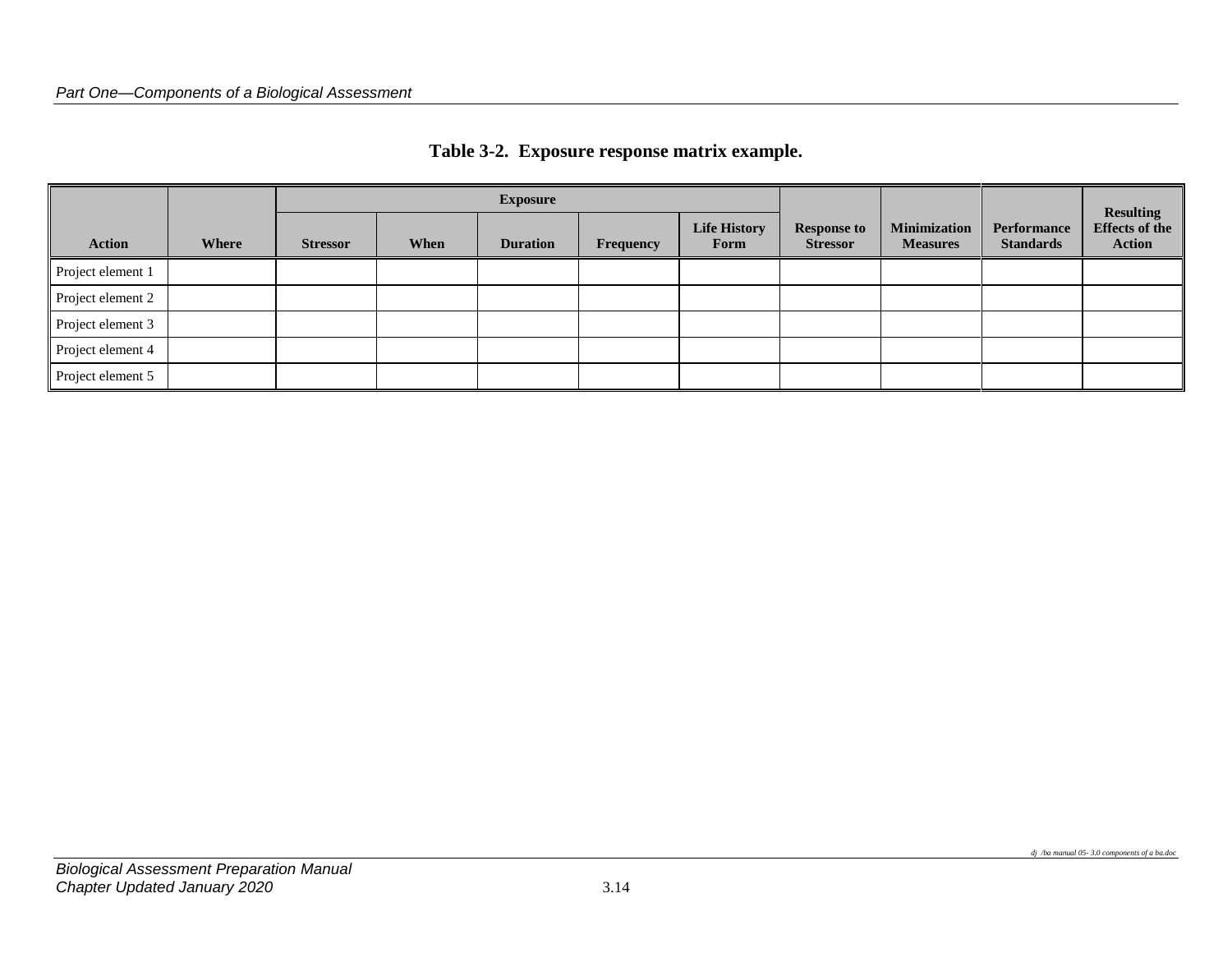To allow for unforeseen complications or prohibitive weather conditions during project construction, the BA may stipulate more time for completion of construction activities than that estimated by project engineers. For example, a project biologist may add 10 percent contingency time to a project by extending the project end date, or a few days may be added to the contract time (e.g., stipulating 260 rather than 240 days). Before making these revisions to the project schedule, the project biologist should check with the project manager to ensure that this contingency time is considered useful. Providing contingency time often ensures that the BA adequately addresses project activities in the event that the project is slightly delayed or behind schedule.

## <span id="page-18-0"></span>**3.1.3 Impact Avoidance and Minimization Measures**

The BA should highlight the measures that have been taken to avoid or minimize project impacts. These may include design elements of the project, such as the construction of retaining walls to minimize impacts on streams, or use of steel piles or untreated wood piles to avoid contamination of aquatic habitats, in addition to other impact minimization measures (MMs) and best management practices (BMPs). MMs and BMPs are applicable to every project type. Conservation measures are measures taken to help recover listed species and are not applicable to every project. Performance standards are measurable benchmarks for a particular performance objective agreed to by the Services and the action agency, and also do not apply to every project or to every action within a project.

Descriptions of MMs and BMPs should be clearly worded and should describe specific actions to be implemented to eliminate or reduce adverse effects of the action in general. Because the Services cannot consult on recommendations, but only on project elements or methods that will actually occur, choose language such as *will* or *shall be implemented*, instead of *may*, *to the practicable extent possible*, *frequently*, etc. Transportation-related activities and related impact minimization measures are discussed in PART 2, IMPACT AVOIDANCE AND MINIMIZATION MEASURES.

Specific project-related impacts on habitat features and species in the action area are assessed in the Effects of Project on Species and Critical Habitats section of the BA, where additional MMs or conservation measures for individual species may also be identified. A summary of construction-related and species-related MMs, conservation measures, and BMPs should be provided in the BA to be considered as part of the impact assessment for species and habitats and to help substantiate the rationale for effect determinations.

While each construction technique may require specific MMs to avoid or minimize its potential impacts, project-related impacts may be avoided or reduced through careful planning, design, and timing. A project biologist can work with project designers and engineers throughout the entire design process, from pre-project planning to project implementation, to aid in identifying potential impacts and avoidance and minimization measures.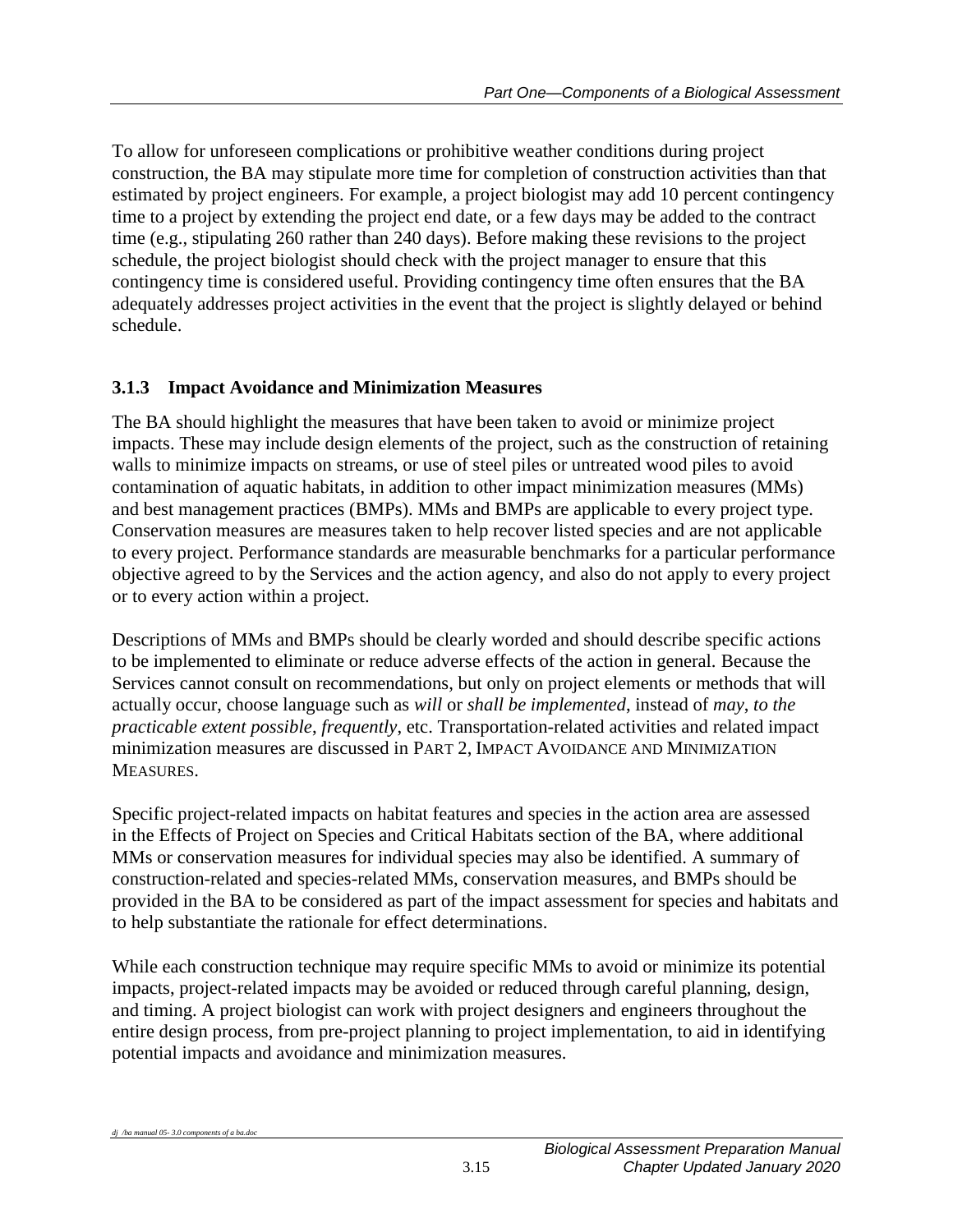For example, project biologists may be called upon to help identify sensitive species and habitats in the general vicinity of a proposed project prior to any design work, so that these issues will be considered and represented in any subsequent planning or project design. Similarly, a project biologist can help designers identify whether proposed project designs or methods would adversely affect a listed species or its habitat, and whether alternative designs would minimize those impacts or avoid the need for formal consultation. A project biologist can also help project managers identify whether timing restrictions are necessary for a project, so that project timing and phasing can be planned appropriately to avoid or minimize impacts on listed species.

Useful information sources for determining whether habitat and species impacts can be avoided include the following:

- Habitat management plans for nest territories (see PART 3, CHAPTER 19, RECOVERY PLANS)
- ESA highway runoff effects guidance (see PART 2, STORMWATER IMPACT ANALYSIS)
- Definitions of *harm* and *take* under the ESA, as related to habitat and listed species (see PART 3, GLOSSARY AND ABBREVIATIONS, and/or CHAPTER 19, WORKING WITH LISTED SALMONIDS)
- ESA *take* avoidance plans for suitable habitat
- Salmon information websites (see CHAPTER 19, WORKING WITH LISTED SALMONIDS)
- Information on wildlife and plant sensitive periods (see CHAPTER 19, WILDLIFE SENSITIVE PERIODS CALENDAR, and IDENTIFICATION WINDOW FOR THREATENED AND ENDANGERED PLANTS IN WASHINGTON STATE).

Examples of alternative construction methods that may be helpful include the following:

- Vibratory pile driving rather than impact pile driving techniques
- Non-explosive expansion materials rather than explosive materials
- **Special equipment or techniques known to have lower or fewer impacts**
- Noise shields to help contain the radius of sound impacts

Many MMs or BMPs identified by project biologists within the BA may be consistent with WSDOT standard specifications and can easily be incorporated into contract documents. However, other impact minimization measures or conservation measures that are not standard specifications (e.g., timing restrictions) may be identified by a project biologist as necessary to minimize impacts on species; these measures must be coordinated with the project manager so that they can be incorporated into contract documents as special provisions (for more information, see PART 2, IMPACT AVOIDANCE AND MINIMIZATION MEASURES).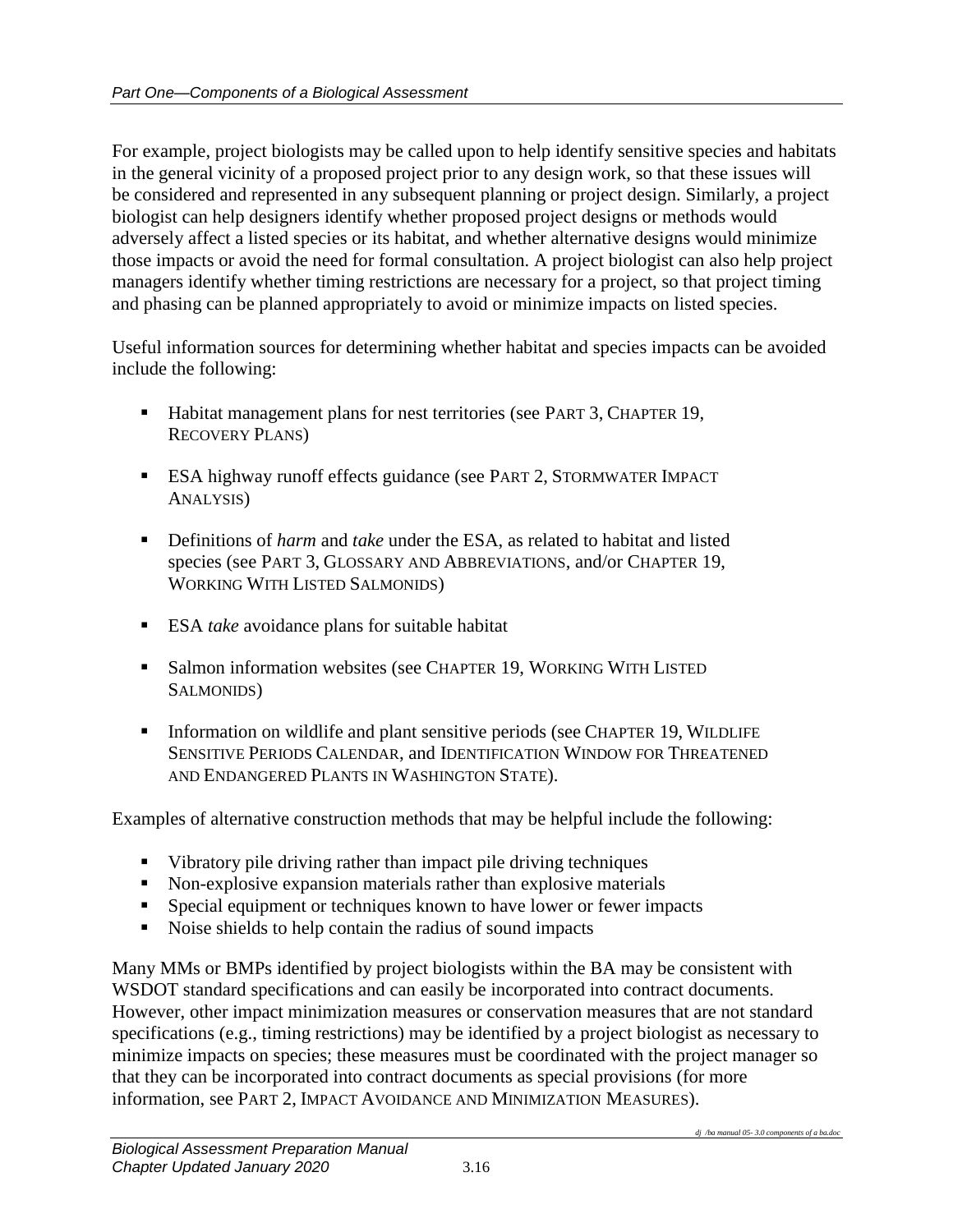To facilitate the analysis of project effects on listed species and critical habitats ensure that this information is incorporated into to the Exposure-Response matrix used to document the analytical framework underlying the discussions and conclusions contained in the BA provided in Table 3-2 above.

At this point in the analysis, most of the columns (Action Where, Stressor, When, Duration, Frequency, Minimization Measures and/or Performance Standards columns) would be filled in based on project description related information.

### *3.1.3.1 Summary of Impact Avoidance and Minimization Measures*

The BA should provide the reviewer with a consolidated list of construction-related and speciesrelated impact minimization measures for easy reference when examining the effect determination section of the BA.

## <span id="page-20-0"></span>**3.1.4 Action Area**

This section of the BA contains the definition of and supporting rationale for the *action area* for the proposed project. Normally, a map is also provided to illustrate the extent of the action area.

The action area for a proposed project is defined as all areas to be affected by the federal action, and not merely the immediate area involved in the action (Endangered Species Act (50 CFR 17.11).

Direct effects are defined as "direct or immediate effects of the project." Direct effects include all immediate impacts (adverse and beneficial) from project-related actions (e.g., constructionrelated impacts such as noise disturbance or loss of habitat), those disturbances that are directly related to project elements that occur very close to the time of the action itself (e.g., sedimentation), and those impacts stemming from actions or activities that are interrelated or interdependent to the proposed action.

Delayed consequences (formerly known as indirect effects) include those effects that are caused by or will result from the proposed action or the larger action (including interrelated and interdependent actions or activities) and are later in time (generally after the construction period), but are still reasonably certain to occur. Delayed consequences may result from the operation of the project or future activities related to the project (e.g., future impacts from trail use, induced land use change or growth, increased traffic). The BA must examine these continued impacts (adverse and beneficial) in order to ascertain overall project-related impacts. The analysis of delayed consequences can be complex and should include an assessment of the impacts related to the following issues:

Does the project create a new facility (e.g., a new road or interchange) or increase the capacity of or access to the existing system?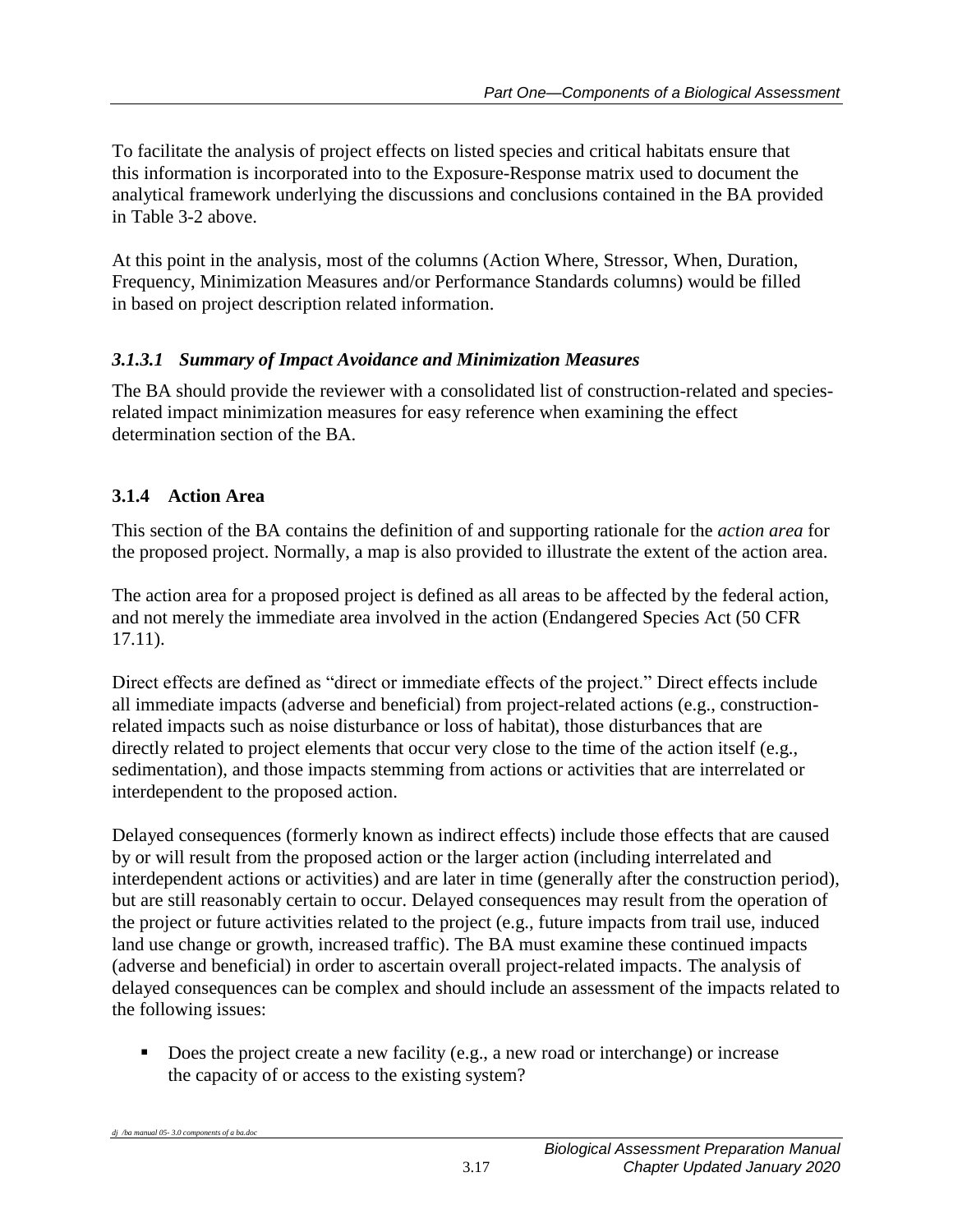- Is surrounding development contingent on the proposed project? In some cases, developments are tied by permit condition or Growth Management Act concurrency to certain transportation improvements.
- Is any anticipated future development the result of (caused by or dependent on) the project?

The *zone of influence*, which is defined for project-related traffic and development issues as part of the delayed consequences analysis, may help to define the limits of the action area. The process of this analysis and defining the zone of influence is summarized in WSDOT *Guidance – ESA, Transportation, and Development: Assessing Indirect Effects* (Chapter 10). At the very least, a delayed consequences analysis should address all 10 questions that are posed in the WSDOT indirect effects guidance document1. A more detailed discussion of delayed consequences, including the WSDOT guidance, is provided in PART 2, DELAYED CONSEQUENCES.

To help determine the project action area, the geographic extent of project impacts must be determined. The project biologist should determine the physical, biological and chemical impacts associated with each of the proposed project elements and with interrelated and interdependent activities. The biologist must then determine the magnitude, extent, and timing of when these impacts will occur, and most importantly the geographic extent of areas that will be affected by these impacts. The action area represents a geographic composite of all the areas that will sustain impacts associated with project activities.

In summary, the action area includes the geographic extent of physical, biological, and chemical impacts of the project, which in turn can be influenced by the implementation of MMs and BMPs. Consequently, the action area is usually larger than the project area and sometimes larger than the project vicinity.

The action area includes but is not limited to the following areas: equipment staging areas, detour routes around the project area on a case-by-case basis<sup>2</sup>, material sources that are developed due to the project, water bodies receiving highway runoff, the river upstream and downstream of a bridge project, and wetland mitigation sites or other mitigation sites resulting from project impacts. Similarly, the extent of noise impacts should also be included in the action area. For example, if the noise impacts associated with a project extend to a 1-mile radius, the action area

 $\overline{a}$ 

<sup>1</sup> In May 2009, FHWA NMFS, USFWS and WSDOT published inter-agency guidance on addressing land use indirect effects to assist BA authors with the preparation of these analyses. Although "indirect effects" are now known as "delayed consequences", the guidance document will continue to use the former term until updated interagency guidance has been published.

<sup>2</sup> Assess whether the detour route will result in environmental impacts that significantly differ from existing conditions. If a road being used for a detour does not normally support heavy traffic and the detour will divert heavy traffic onto it, the project biologist might consider including a detour route in the action area. Similarly, if the detour would result in noise impacts that do not occur under normal conditions, the project biologist would likely consider the detour route as part of the action area.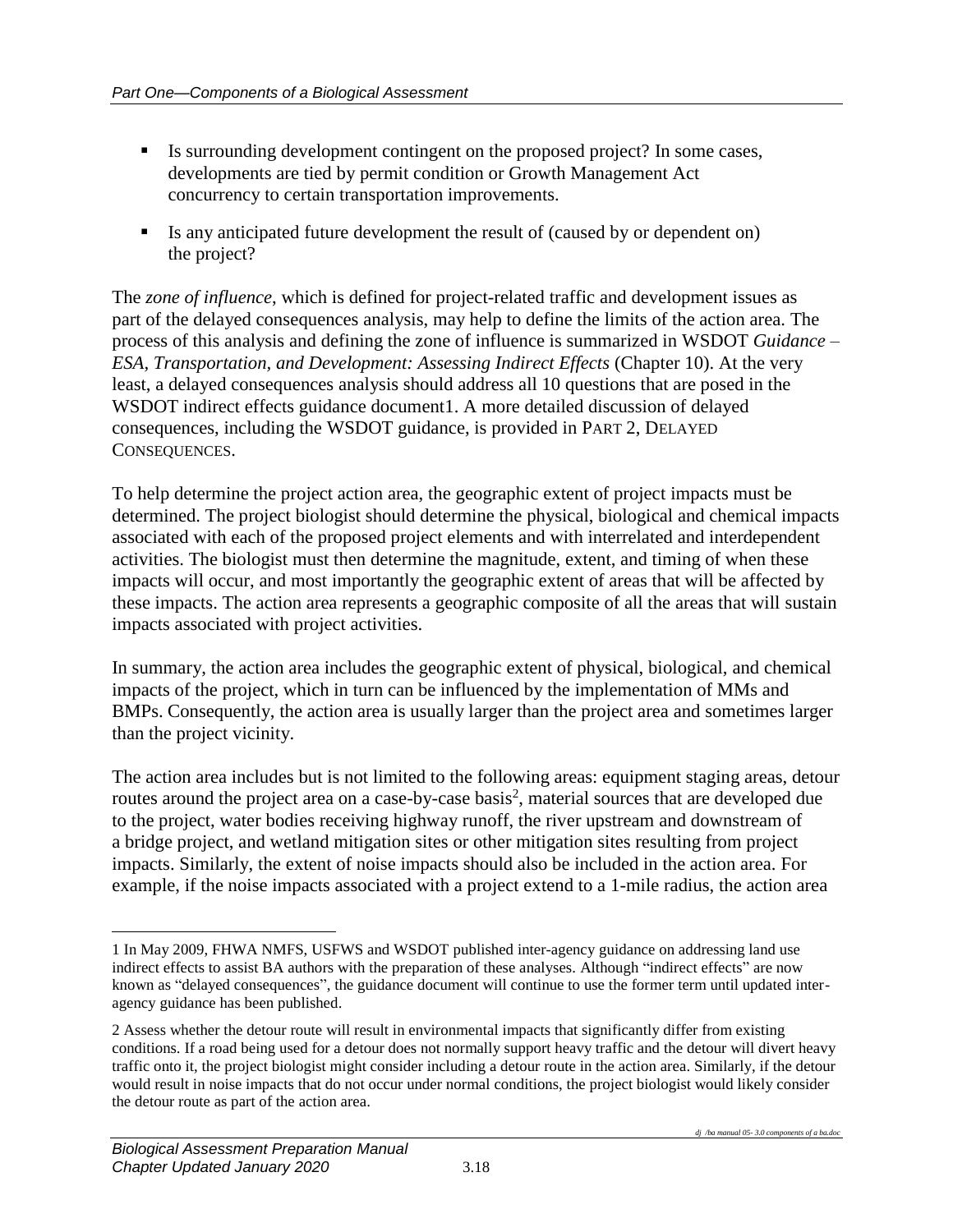encompasses this entire area (see PART 2, CONSTRUCTION NOISE IMPACT ASSESSMENT, for more information on how to assess this impact).

The action area is determined independently of the effects of the action on listed species and critical habitat. After the action area is identified, then the distribution of the listed species and critical habitat is overlaid on the same map to determine which species and critical habitat may be subject to effects of the action.

We currently evaluate the action area and the extent of effects of a project (especially noise effects) based on human perception of the environment; the environment as seen through our human vision, color spectrums, hearing frequencies and disturbance thresholds. Scientific research is resulting in an increased understanding of how animals may perceive the world differently from humans, and WSDOT is beginning to consider looking at the effects of an action based on the animals' perception of the world. For example, we now place marine mammals into functional hearing groups. As research continues, we will be exploring how we define the extent of effects on the environment as we learn what the "environment" looks like through the senses of animals we are consulting on.

In addition to clearly defining the action area limits, a thorough description of the action area must provide a rationale for these limits. A graphic representation of these limits can prove invaluable for reviewers. The discussion of the action area should include detailed information pertaining to the anticipated impacts of the proposed action upon the areas and resources surrounding the project. Required additional information to support the action area definition includes:

- Describe land uses within the action area.
- Identify any water resources within the action area (e.g., rivers, tributaries, wetlands, floodplains, and aquifer recharge areas).
- Document existing environmental conditions or environmental setting conditions (i.e., substrate, water quality, tides and currents [where applicable], flow rate, macrofauna, vegetation, wintering concentrations, perch trees, forage areas, spawning or rearing habitats, etc.).

Several examples of properly defined and illustrated action areas are provided in PART 2, ACTION AREA.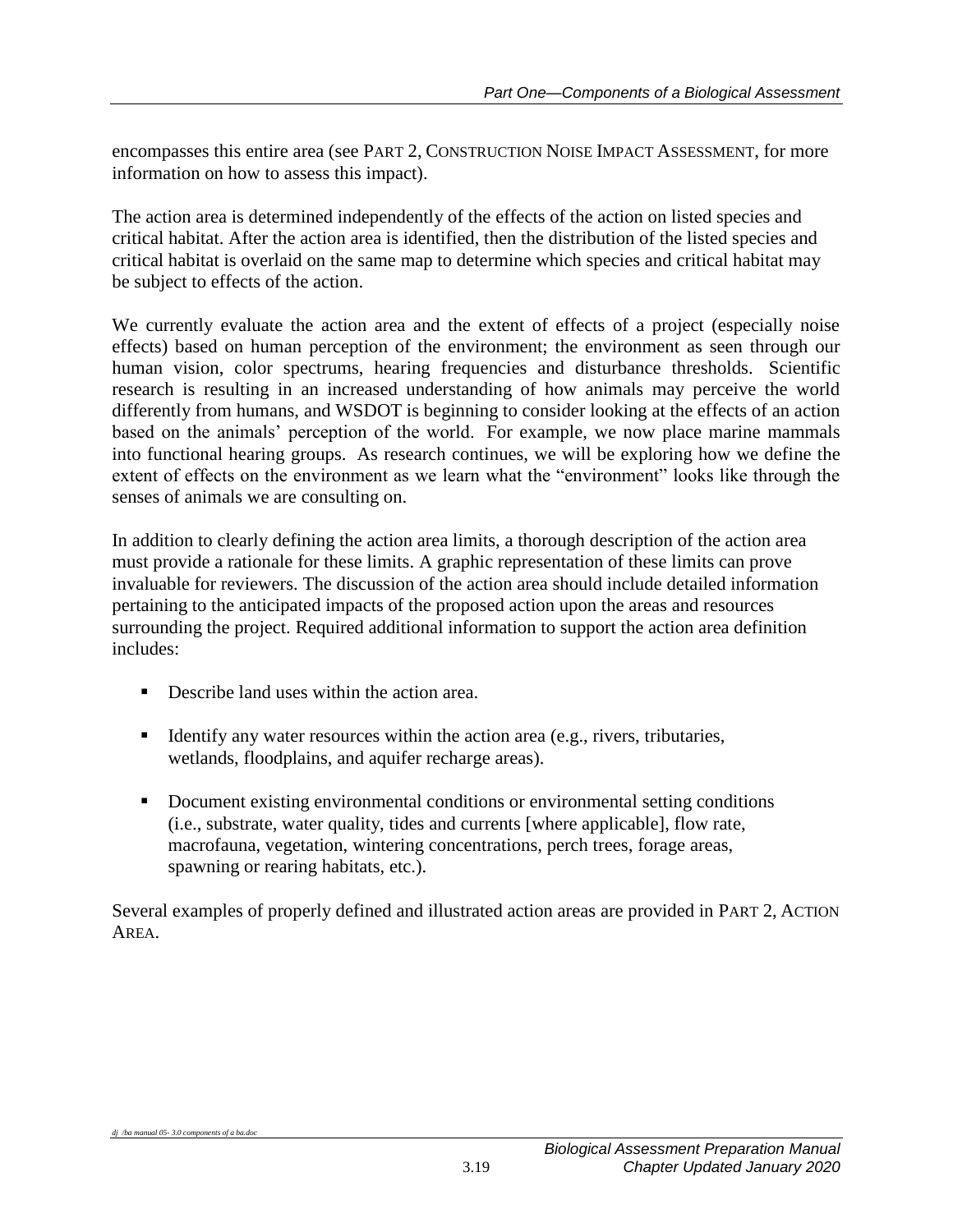## <span id="page-23-0"></span>**3.2 Status/Presence of Listed Species and Designated Critical Habitat in Action Area**

#### <span id="page-23-1"></span>**3.2.1 Species and Critical Habitat List(s) and Listing Status**

It is a statutory requirement that the BA be based on a current species list. A table listing species and critical habitat covered in the BA provides reviewers with a concise summary of the species and critical habitats addressed throughout the report. This table should provide common names of species, scientific names of the species or subspecies, and federal status (state status can be included but is not required) of each of these species (see Table 3-2). The table should also indicate whether or not there is designated or proposed critical habitat within the project vicinity.

If a species list was received from the Services, a formal species listing citation should be provided. This listing and the printout of the species list from the agency website, should be included in the BA report as an appendix. Also provide a summary of the date(s) on which field reviews were conducted to assess project impacts and environmental setting conditions in the project action area.

This section of the BA should also identify any species included on the USFWS or NMFS lists that are not addressed in the BA, with a brief explanation of the reason for not including them in the BA analysis.

#### <span id="page-23-2"></span>**3.2.2 Presence of Federally Listed and Proposed Species in the Project Action Area**

This section of the BA should focus on behavioral characteristics of species and habitat elements that are central to completing the analysis of effects and effect determinations. Depending upon the species or critical habitat addressed in the biological assessment, the biologist may choose to organize this section of the report by terrestrial species followed by aquatic species. The section should include current site-specific information about each species, their use of the action area, and the suitability of the habitat in the action area for each species.

The species and habitat information provided in the main body of the BA should be brief and limited to the information needed to support the overall analysis of effects and effect determinations. For example, information on nesting habits is unnecessary if only foraging habitat exists within the action area. The project biologist should not address the entire life history of a species or conservation recommendations; however, clear and concise information must be provided on each species that may be present, when it is present (i.e., year-round, temporary, or seasonal), and its life stage and activity during that timeframe (i.e., incubating, spawning, rearing, migrating through an area, overwintering, roosting, nesting, or foraging). General life history information is not necessary unless it pertains directly to the proposed project.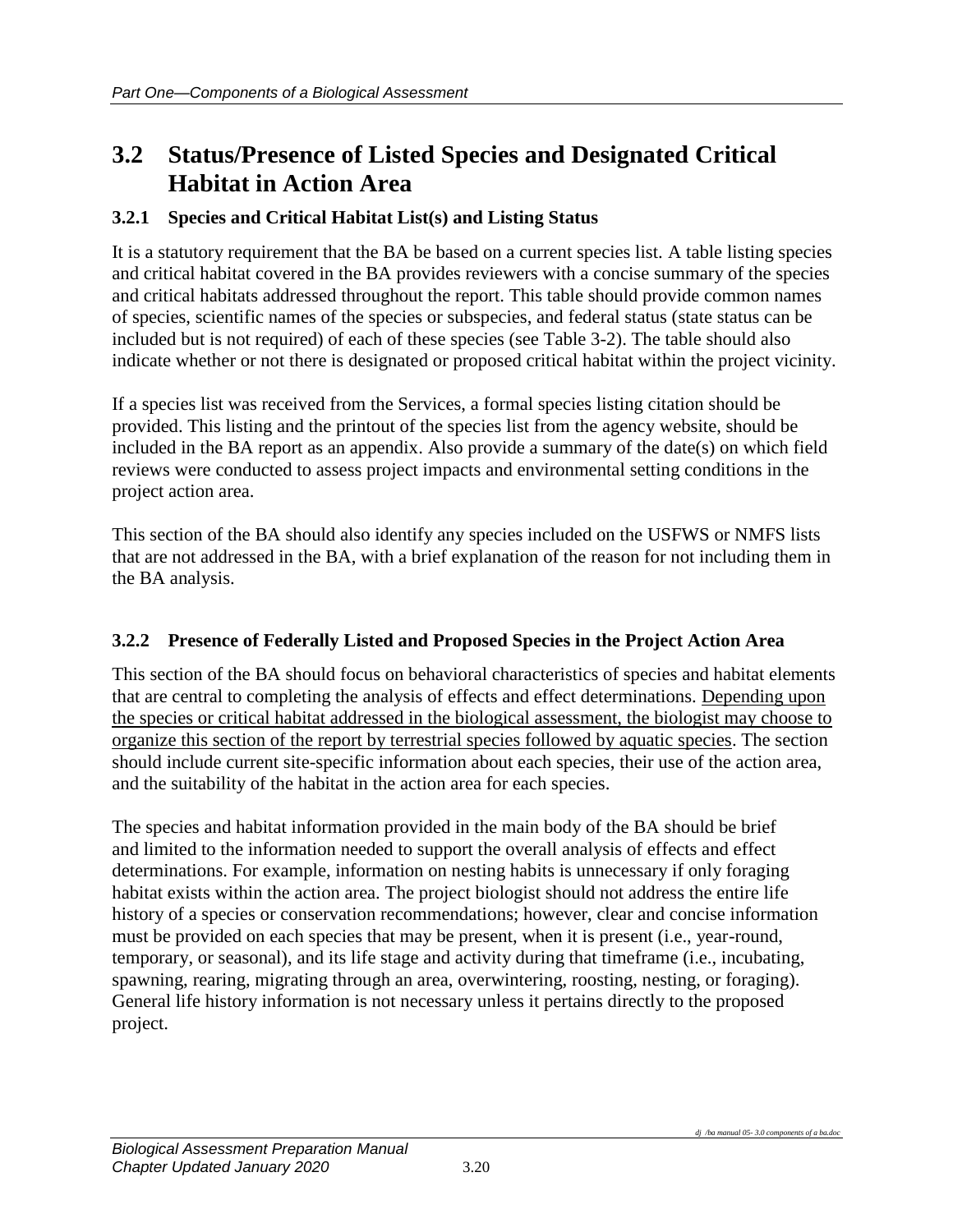If it is pertinent to the assessment and is available from a reliable source (such as recovery plans), the information provided may also include current population estimates, trends, conservation needs, or threats to species in the action area.

Citations of relevant scientific literature or research findings should be provided throughout the BA as they are mentioned. And in all cases the project biologist should identify the information sources used for determining the occurrence of listed species (e.g., PHS database, local agency biologists, or *Salmon and Steelhead Status Inventory* [SASSI]).

Items that should be addressed or provided in this section of the BA include the following, which are discussed more fully below:

- Citations of information sources for each species identified as potentially occurring in the vicinity of the project through listings provided by the Services or interviews with local experts
- Site-specific species occurrence and habitat information:
	- o Timing
	- o Life phases
	- o Distribution
	- o Occurrence within action area
	- o Occurrence within a species project analysis area and habitat connectivity with suitable habitat within the action area
	- o Designated ESU or distinct population segment (DPS)
	- o Presence of designated critical habitat
	- o Presence and occupancy of suitable habitat
	- o Description of habitat types

To ensure the protection of listed species in the site vicinity, no site-specific information or exact locations of species present, as identified in PHS maps or otherwise, should be included in this public document.

The BA is focused on the potential impacts upon a specific population of the listed species potentially occurring in the vicinity of the project. The run timing, or timing of species use of the project footprint and action area, local status information, and presence or absence of suitable habitat or designated critical habitat should be provided for the species or specific run using the action area. It is important to discuss species presence year-round if permanent or year-round impacts are expected. Essential information includes the location of the project in relation to designated territories, or areas containing threatened or endangered evolutionarily significant units or distinct population segments (ESU/DPS) of salmonids, as well as the characteristics and presence of designated critical habitat within the project action area.

Often BAs fail to provide adequate information on species life histories, habitat requirements, and ecology, especially for local populations, at the action area scale. Another common shortcoming in BAs is to state illogical or erroneous assumptions (e.g., because the area has only

*dj /ba manual 05- 3.0 components of a ba.doc*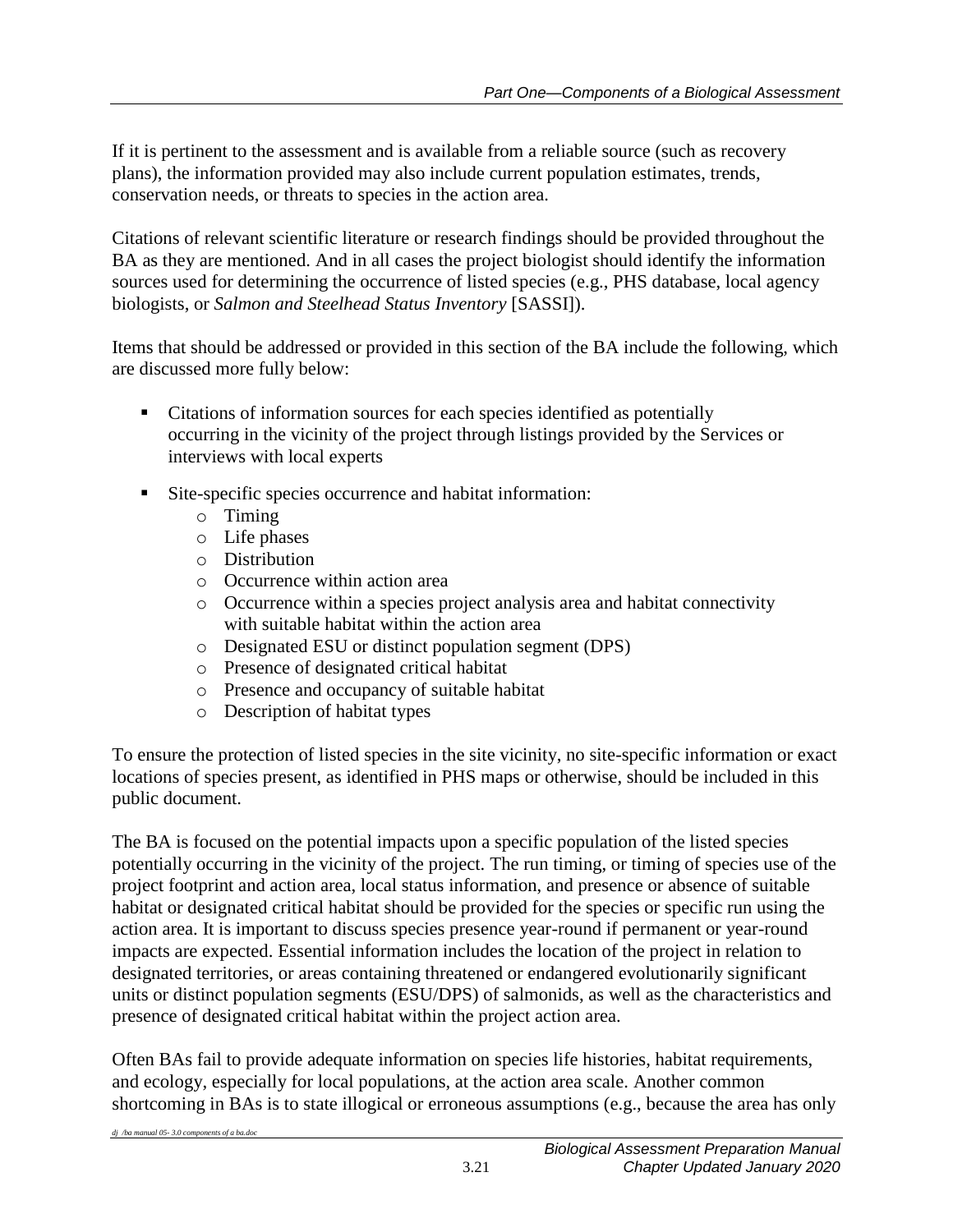second-growth vegetation, there is no spotted owl use). Information provided in this section should be logical, detailed, and empirically sound. The project biologist should strive to provide a comparative analysis by describing the available habitat features in comparison to habitat features that define suitable habitat. This analysis should be presented for species within the project action area and in the project vicinity, to determine whether species may move through the project action area en route to foraging or nesting habitats.

This section of the BA provides information pertaining to occurrence of a species within the immediate vicinity of the project area and in the action area itself, and details the specific habitat types and features within this area.

To facilitate the analysis of project effects on listed species and critical habitats ensure that this species information, in particular the life history form or timing information, is incorporated into the Exposure-Response matrices, outlined in Table 3-2 above, used to document the analytical framework underlying the discussions and conclusions contained in the BA for each species and designated critical habitat.

At this point in the analysis the Life History Form columns would be filled in based on sitespecific species information. Or perhaps this column would be modified to address individual Physical or Biological Features (PBFs) for critical habitat.

General life history and habitat requirement information should be included in the appendices of the BA. This discussion should provide ecology and life history information relevant to the specific project and its action area. Some general species-level information, such as species information on a regional or statewide scale, can provide useful background for reviewers; however, this information should be kept to a minimum. For information on species occurring in Washington State, see LISTED SPECIES IN WASHINGTON STATE: USFWS AND NMFS JURISDICTION, in CHAPTER 19.

#### <span id="page-25-0"></span>**3.2.3 Presence of Federally Designated and Proposed Critical Habitat in the Project Action Area**

The project biologist must also identify whether any designated critical habitat is located in the project action area. If critical habitat PBFs are present within the action area, they too should be characterized.

In addition, a project biologist may want to include sketches of habitat types in the project vicinity, completed during a site visit, or aerial photos or maps of the project area showing locations of different habitat types. Sketches are particularly useful for identifying subtle in-channel habitat variations that may not be readily apparent in a photograph.

Discussion of essential fish habitat and analysis of project impacts on essential fish habitat should be confined to a self-contained assessment included after the ESA biological assessment is concluded (see PART 2, ESSENTIAL FISH HABITAT).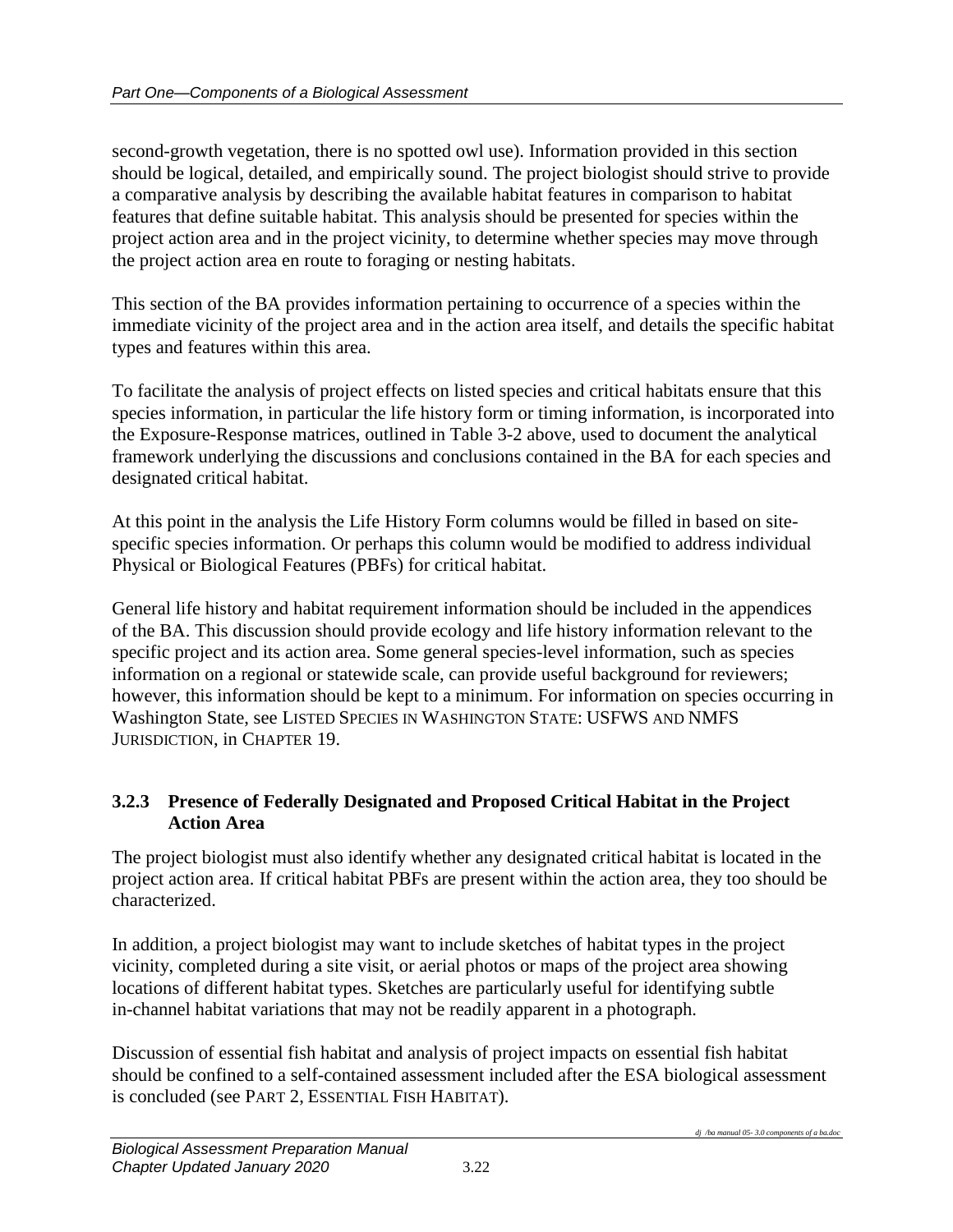## <span id="page-26-0"></span>**3.3 Environmental Setting**

The project biologist must characterize the habitat features and describe the condition of habitats used by listed species present within both the project vicinity and the project action area. In addition, the biologist should describe how these conditions have affected the status of the species and the functional condition of any physical or biological features or critical habitat features. The current condition of the habitat in the action area and the factors responsible for that condition should be discussed with appropriate supporting documentation.

The discussion of existing environmental conditions (environmental baseline conditions) should include a summary of relevant land use and past and present activities that relate to the species and critical habitats potentially occurring in the action area, as well as those impacts that directly define the action area (development areas, impervious surface area, etc.). This discussion should consider activities that could influence, or have influenced, the project area over time. The description may include information on the following topics:

- General habitat features
- General development patterns in the vicinity of the project
- **Past and present uses of the lands surrounding the project area**

Additional information may be provided for the following topics, if relevant to subsequent analysis:

- **•** Wetlands
- Local topography and geomorphology
- Geology and soils
- **Predominant vegetation types**

A more detailed discussion of what to include in this section is provided in PART 2, ENVIRONMENTAL SETTING.

The project biologist completes an assessment of existing environmental or baseline conditions (and documents these characteristics) during a thorough review of literature, studies and existing information in the office coupled with a field review of the action area. This section of the BA should also provide a brief synopsis of the date(s) on which project biologists visited the project site, the habitat parameters that were assessed relevant to the species identified, and the methods used. This information may also appear as part of the action area discussion or in the introduction section of a BA.

## <span id="page-26-1"></span>**3.3.1 Habitat Conditions in Action Area (Terrestrial Species and Marine Species)**

If listed terrestrial species are potentially present in the project vicinity, the BA should assess and describe in detail the relevant habitat characteristics essential to the species occurring within the action area (e.g., foraging habitat, nesting habitat, prey availability overwintering areas, and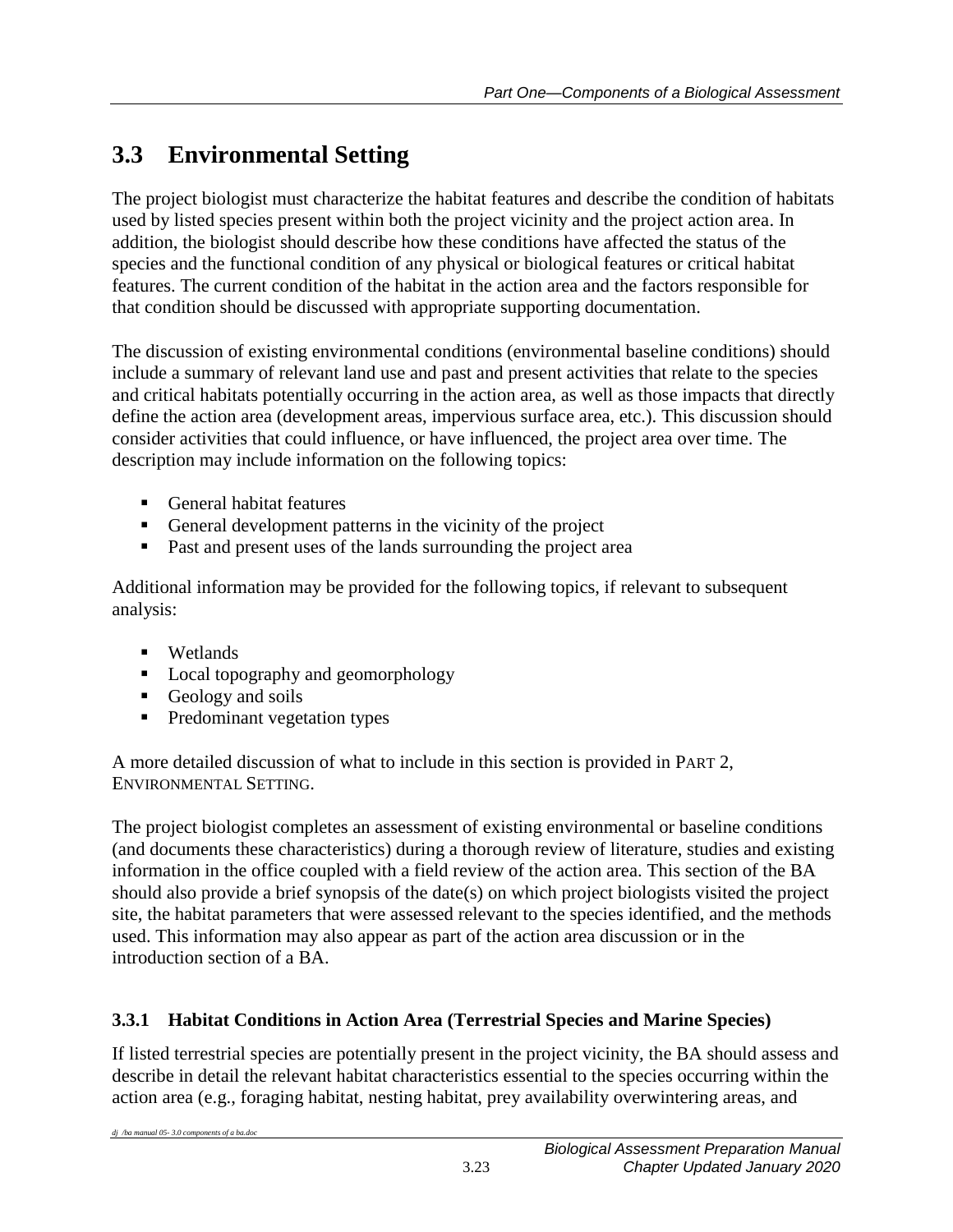perch trees). The existing environmental conditions within the action area and specific species analysis area should be identified and discussed in relation to the status of the species as well as anticipated project impacts. Habitat characteristics relevant to designated critical habitat should also be addressed. If PBFs have been defined for a species' critical habitat, these elements should be identified, and if specific PBFs are present within the action area or could be affected by the proposed action, they should be described in detail.

If listed or proposed marine species are potentially present in the project vicinity, the BA should assess and describe in detail the relevant habitat characteristics essential to the species occurring within the action area (e.g., suitable habitat, occupied habitat, sightings, foraging habitat, forage fish spawning areas, prey concentration areas, and haul outs). The existing environmental conditions within the action area should be identified and discussed in relation to the species' status and anticipated project impacts. Habitat characteristics relevant to designated critical habitat should also be addressed. If PBFs have been defined for a species' critical habitat, these elements should be identified, and if specific PBFs are present within the action area or could be affected by the proposed action, they should be described in detail.

## <span id="page-27-0"></span>**3.3.2 Habitat Conditions in Basin or Subbasin (Freshwater Aquatic Species)**

For projects that could potentially affect listed freshwater aquatic species, the project biologist should systematically assess the environmental setting conditions or, more specifically, the pertinent aquatic habitat pathway indicators defined in the NMFS and USFWS pathways and indicators matrices (see PART 2, ENVIRONMENTAL SETTING, Tables 9-4 through 9-7). Assess all pathway indicators that relate to potential effects on listed species and critical habitat from the proposed action, including the following:

- Water quality parameters (temperature, sediment loading, chemical and nutrient contamination)
- Habitat access (physical barriers to fish passage)
- Habitat elements (substrate composition, large woody debris, pool frequency measures for salmon or bull trout, pool quality, presence of large pools, offchannel habitats, and refugia)
- Channel conditions and dynamics (width/depth ratio for salmon or bull trout, stream bank condition, floodplain connectivity)
- Flow or hydrology (change in peak/base flows, increase in drainage network due to human activities or roads)
- Watershed conditions (road density and location, disturbance history, and presence of riparian reserves)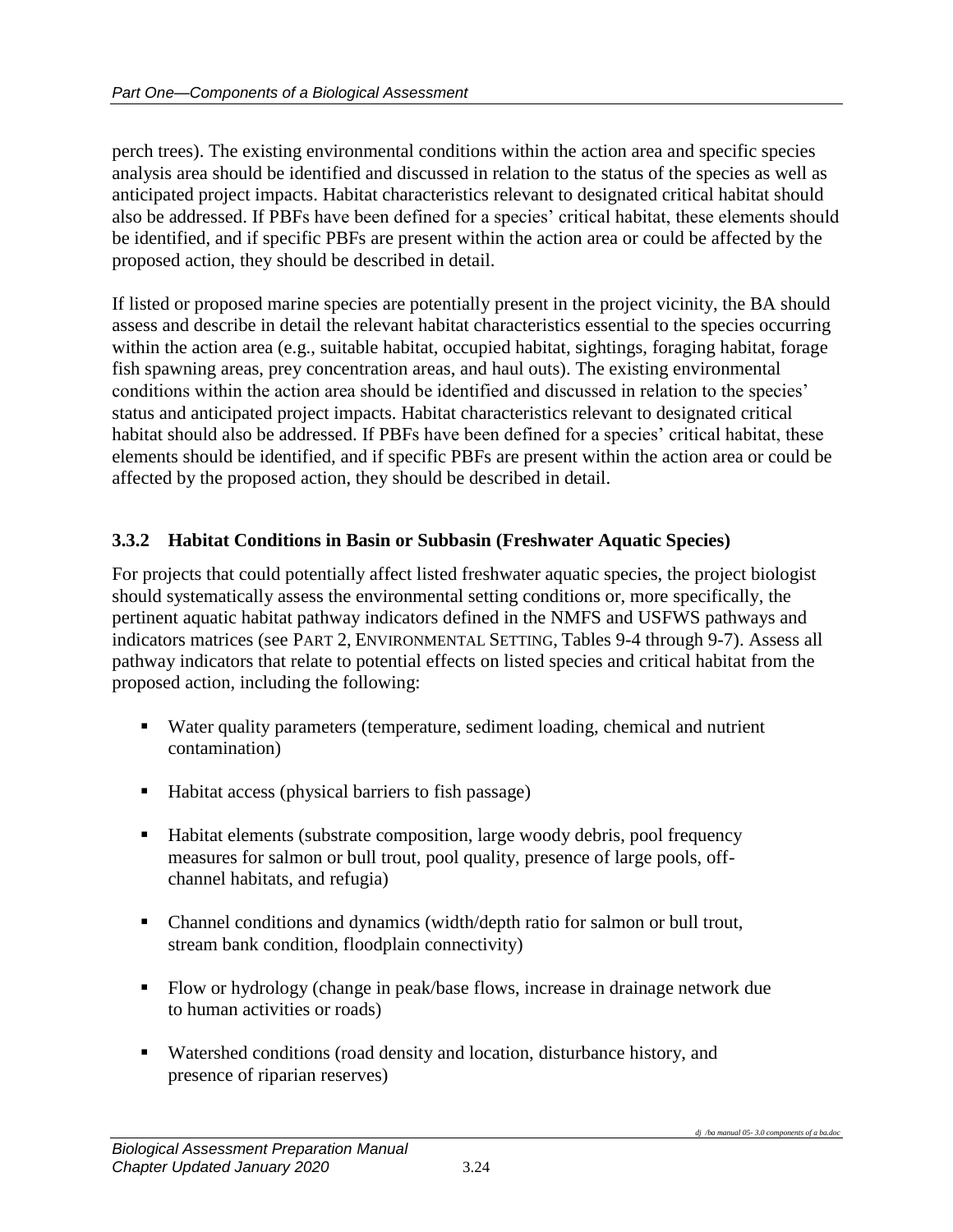If bull trout are present, the subpopulation characteristics in the watershed must be assessed, and the assessment of species and habitat conditions must be integrated (i.e., will anticipated impacts on habitat conditions lead to species impacts?). If PBFs have been defined for a species' critical habitat, these elements should be identified, and if specific PBFs are present within the action area or could be affected by the proposed action, they should be described in detail. This discussion should also describe the functional condition of these PBFs and how it relates to past and on-going activities in the action area.

An overview of this setting information should be provided in a table in the body of the BA. A summary of those pathways or indicators that will be affected by the proposed action should accompany the table in the body of the BA. Detailed description and analysis of all of the indicators and pathways and aquatic environmental setting information should be included in a BA appendix. The USFWS and NMFS matrices apply to freshwater habitats, not marine systems.

## <span id="page-28-0"></span>**3.4 Effects of the Action**

After providing project and species information in sufficient detail to define the proposed action and the potential occurrence of species in the project action area, the BA must provide an analysis of the potential effects of the project upon listed and proposed species as well as designated or proposed critical habitat. The analysis should focus on the potential of the listed species or PBFs to be exposed and what the response is expected to be.

Again, depending upon the species or critical habitat addressed in the biological assessment, the biologist may choose to organize this section of the report by terrestrial species followed by aquatic species. The Effects of the Action section presents the analysis of effects required under Section 7 of the ESA. Because consultation on essential fish habitat (EFH) is different from ESA consultation, the discussion of potential project effects on EFH should be presented in a separate document included after the ESA-related assessment has been concluded (see PART 2, ESSENTIAL FISH HABITAT).

The topics addressed in the Effects Analysis section include the following:

- **Direct effects**
- Potential for the project to result in injury or mortality of listed species
- Anticipated behavioral responses of species to project related impacts
- Delayed consequences
- Potential for the project to result in injury or mortality of listed species
- Anticipated behavioral responses of species to project related impacts
- **Effects from Interrelated and Interdependent Actions**
- Cumulative Effects

Other considerations or components of this section may include: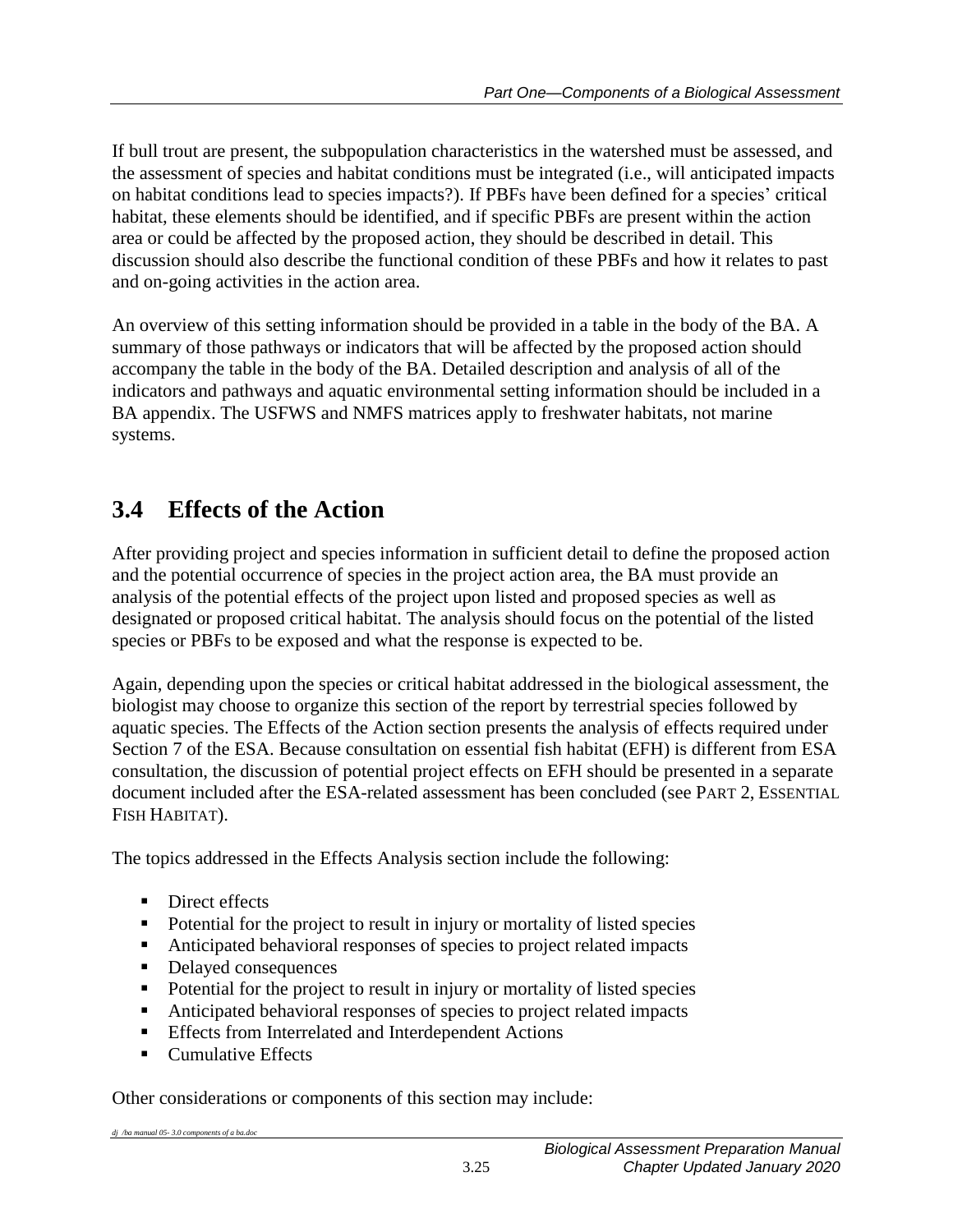- Compliance with existing recovery or management plans
- Potential for the project to result in incidental take of listed species
- Potential for the project to jeopardize continued existence of proposed species or adversely modify critical habitat

For each of the project-related effects, the biologist should determine if a species or critical habitat is likely to be exposed, and identify general response to the impact, followed by a more comprehensive evaluation of its anticipated response to likely project impacts given proposed minimization measures and BMPs. This information can be summarized in the Exposure-Response matrices used to document the analytical framework underlying the discussions and conclusions contained in the BA (Table 3-2) for each listed species and designated critical habitat within the action area.

At this point in the analysis, for each project element or action, the Response to Stressor column would be completed and the Minimization Measures and/or Performance Standards columns would be revisited in order to evaluate or predict the overall effect of the activity or project element in the Resulting Effects of the Action column.

In the Effects Analysis section, the project biologist should also describe anticipated *take* (as defined under the ESA) in terms of these three factors:

- The estimated number of individuals affected
- Whether the affected individuals are adults, juveniles, or both
- How the individuals will be affected, based on the endpoints discussed

For some species, such as fish species, it is difficult or impossible to estimate the number of individuals affected, but the project biologist can address the impact in terms of space and time (e.g., all adult bull trout migrating through river mile 1 to 5 of John Doe Creek in November 2019). Construction activities that are likely to prevent reproduction, foraging during nesting, or migration to a spawning or nesting area may result in *take* of juveniles. The project biologist may be able to estimate the future number of juveniles based on historical records.

Examples of activities that are likely to affect an individual animal's ability to survive, reproduce, forage, or seek shelter include those that interfere with access to spawning grounds, shelter from predators, cold-water refuge (if the species is dependent on cold-water), or foraging habitat.

When assessing impacts on critical habitat, the project biologist addresses the PBFs outlined in the federal listing of the designated critical habitat unit. Discuss the predicted adverse effects and the extent of the effect for each individual PBF. Adverse effects can cause harm to any or all of the PBFs without reaching the level of *adverse modification*, which is equivalent to *jeopardy*. An adverse modification determination indicates that the conservation role of the critical habitat for the species would be compromised and that the critical habitat no longer retained the ability to be functionally established.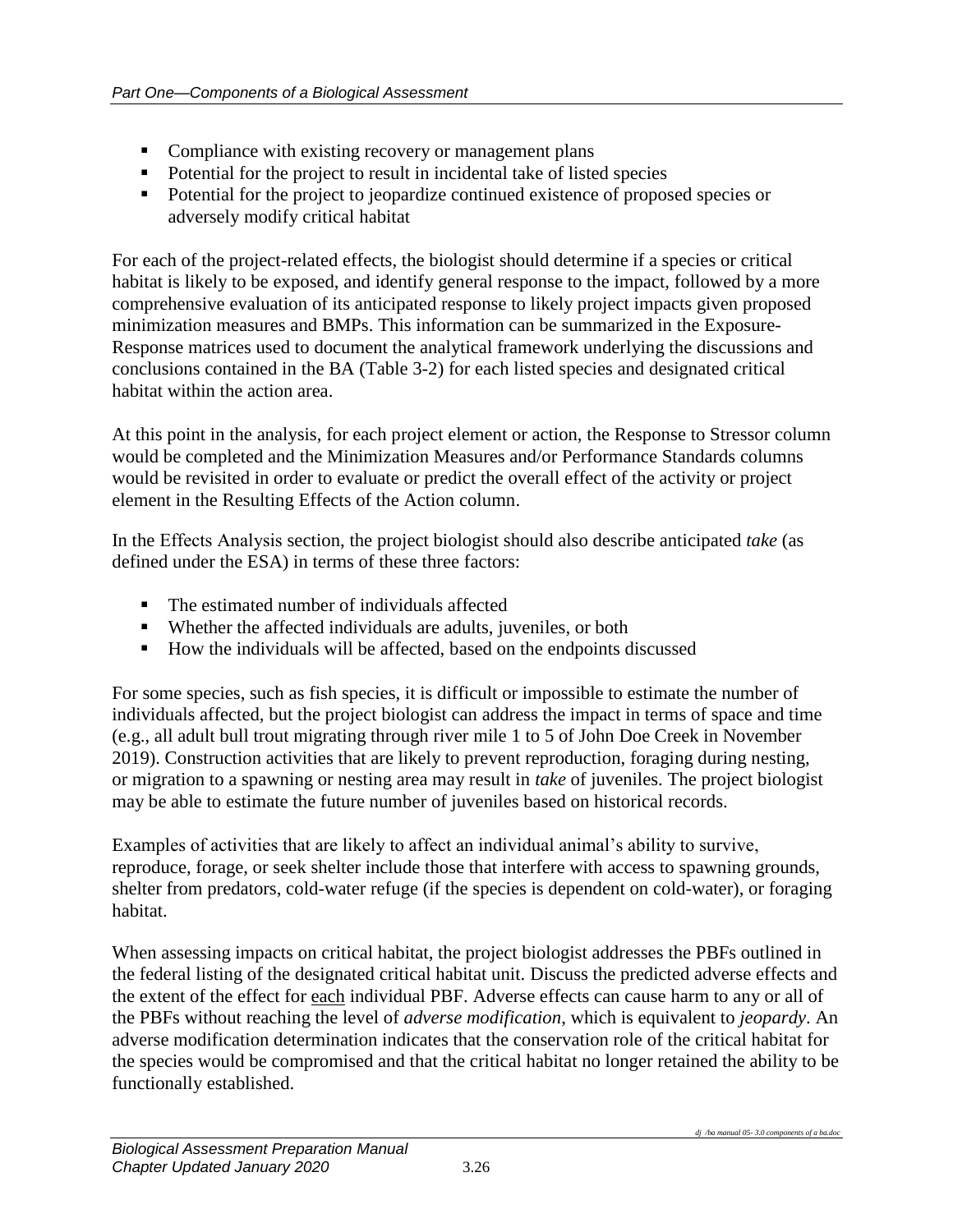Often, BAs lack a logical, adequate analysis of whether a project will or will not cause direct effects or delayed consequences. Similarly, BAs often fail to establish whether these effects are significant or discountable. The potential for project-related adverse effects is often overlooked, particularly for projects with in-water work. For example, receiving a hydraulic project approval (HPA) permit and incorporating the conditions of the HPA into the impact minimization measures of the BA does not guarantee that there will be no adverse effect. The analysis of effects must be detailed and complete, providing enough information to substantiate the rationale underlying the project biologist's effect determination.

Deconstructing the project action into its many constituent parts will help biologists ensure that all project elements are included in their analysis. Characterizing impacts associated with each of these project elements will help ensure that all project-related impacts have been evaluated. Systematically evaluating the potential for exposure and anticipated response for each species related to each project impact will ultimately ensure a robust analysis of effects that avoids the gaps in information or rationale described above.

The analysis of effects should be completed separately for each listed species to facilitate making effect determinations for each species, to be consistent with the new WSDOT BA form, and to acknowledge that the project may affect various species differently. For example, the direct effects, delayed consequences, and cumulative effects should be analyzed for bull trout, then for marbled murrelet, then for Chinook salmon, and so on. The specific subsections included in the analysis of effects, as required under the ESA, are discussed below.

## <span id="page-30-0"></span>**3.4.1 Direct Effects**

## *3.4.1.1 Terrestrial Species*

When examining direct effects on specific wildlife and plants, evaluate the potential for exposure by identifying and quantifying all impacts anticipated to result from construction, including but not limited to, disturbances from noise, visual impacts, vibration, and human activity during construction. If a species or designated critical habitat will "co-occur" with direct effects, then there is potential for the species or habitat to be exposed to the impact. For each species, if the potential for exposure can be established, the biologist should complete a response analysis for each applicable impact.

Some useful tools or considerations for completing the analyses are provided below:

- Injury or disturbance thresholds associated with different noisegenerating/disturbance activities have been established by USFWS (2013a) for murrelets and spotted owls (refer to PART 2, CONSTRUCTION NOISE IMPACT ASSESSMENT for more information on this topic).
- Refer to the wildlife sensitive periods calendar (CHAPTER 19, WILDLIFE SENSITIVE PERIODS CALENDAR) to determine whether the project occurs during the breeding period or another sensitive period for nearby wildlife. Placing timing restrictions

*dj /ba manual 05- 3.0 components of a ba.doc*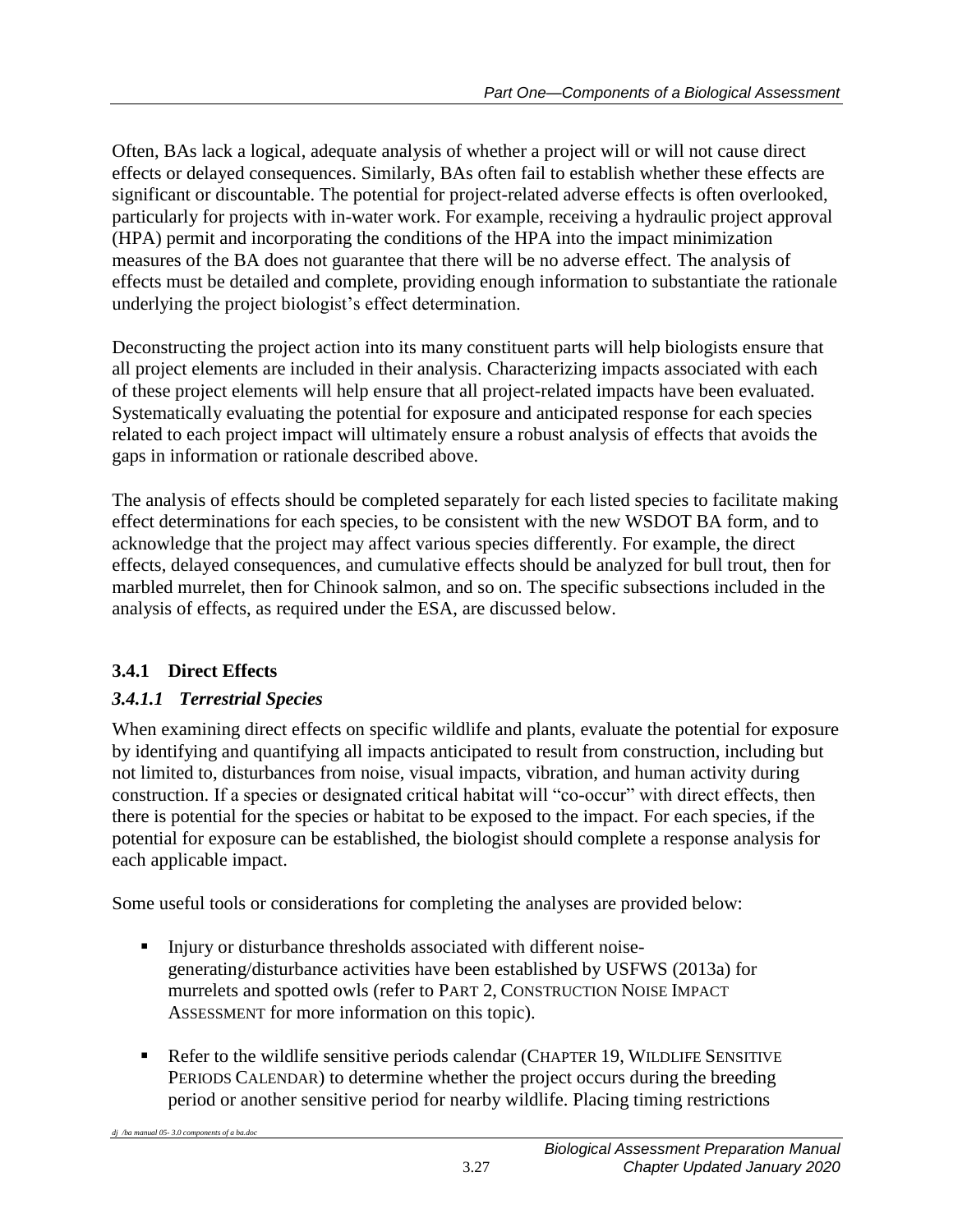on a project to avoid work during these sensitive periods can minimize or avoid direct impacts on listed species.

 Biologists may be able to correctly identify listed plants in the field only when species are in bloom (see CHAPTER 19, IDENTIFICATION WINDOW FOR THREATENED AND ENDANGERED PLANTS IN WASHINGTON STATE).

When examining direct effects on habitat for wildlife and plants, identify all habitat types (including suitable and critical habitat) in the project action area that would be affected by the proposed action. Determine whether these habitats are occupied by a listed species. Quantify impacts on habitat in and surrounding the proposed project (e.g., acreage of clearing and grubbing, cut and fill, and number of trees removed). Identify clearly whether the project will have an impact on suitable or critical habitat, or whether species will be disturbed or displaced as a result of these impacts (e.g., their behavior is affected, access to habitats is cut off, or a portion of their habitat is lost). The effects of the action on existing environmental setting should be evaluated and systematically documented.

In addition, ensure that the information in the biological assessment is consistent with the information contained in the Exposure-Response matrices that have been generated for the project.

## *3.4.1.2 Aquatic Species*

When examining direct effects on a specific fish species, identify and quantify all impacts on aquatic systems that are anticipated and could affect the species, including but not limited to sedimentation and the extent and duration of in-water work. Determine the run timing for listed fish in the vicinity of the project by contacting the WDFW local area habitat biologist or other local experts. Impacts on fish can be minimized or avoided by conducting work outside sensitive time periods (spawning, rearing, or migration) or when fish are not present in the vicinity of the project.

Identify and quantify all impacts on aquatic habitats, which in turn could affect the species or critical habitat, including but not limited to placement of riprap (note its position in relation to the OHWM), removal of riparian vegetation, sediment disturbance, and underwater noise impacts related to pile driving. Clearly identify whether the affected habitats are critical habitats or provide habitat for important life history stages (i.e., spawning, rearing, and migrating).

The effects of the action on the environmental baseline conditions and PBFs in the project action area should be evaluated and systematically documented. If bull trout occur in the vicinity of the project, the USFWS baseline indicator checklist should be completed. If salmonids regulated by NMFS occur in the project action area, the NMFS checklist may be completed (see PART 2, ENVIRONMENTAL SETTING ). When both NMFS and USFWS freshwater species are present, environmental setting conditions may be summarized in a single combined matrix.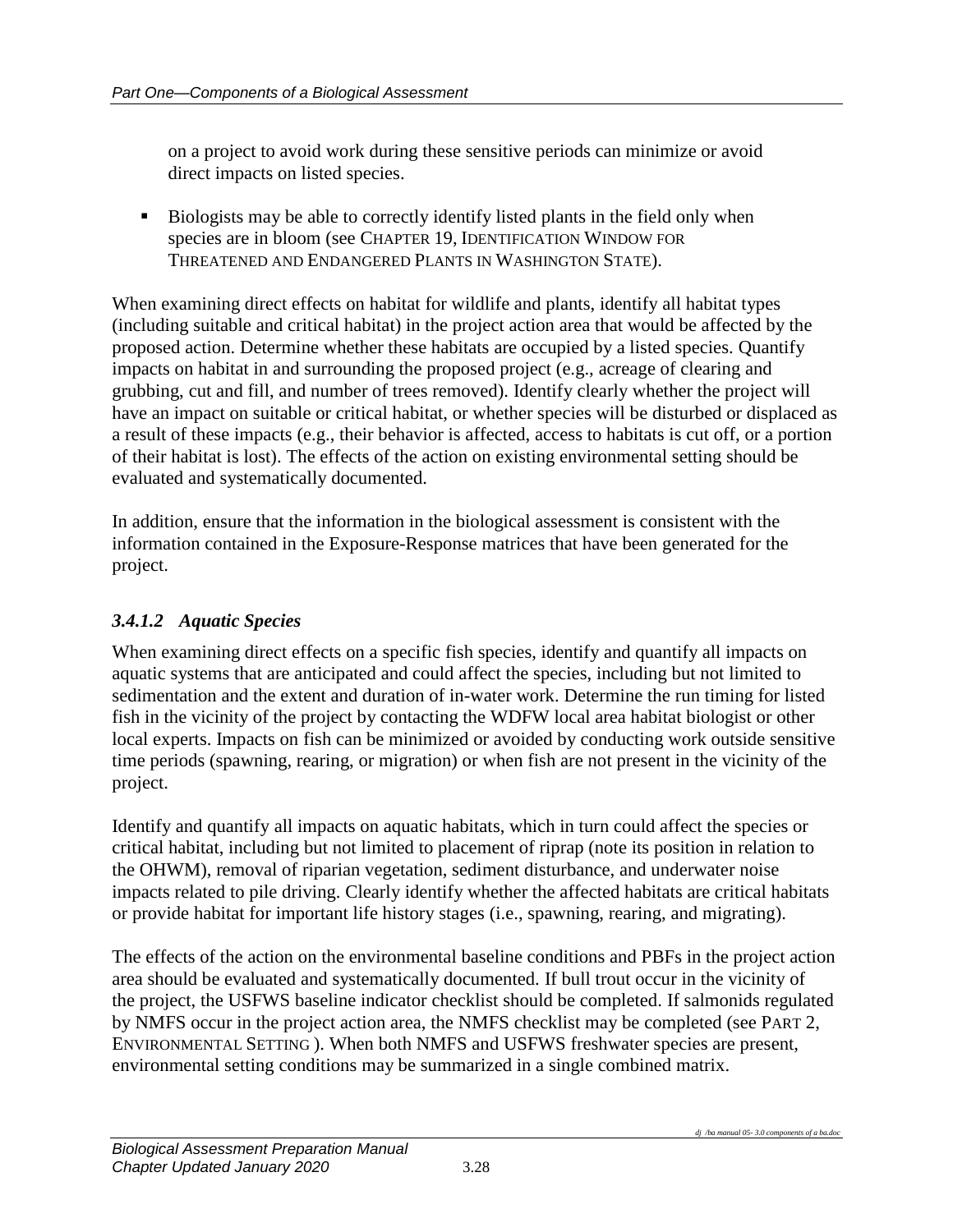These pathways and indicators matrices apply only to freshwater riverine areas. When evaluating marine or lacustrine systems and species, be sure to identify existing environmental conditions or PBFs in the project action area, describe them in detail and explain how these conditions relate to the species being evaluated, and document how the habitat conditions will be influenced by the proposed action.

If the project will result in beneficial direct effects, such as improvement of spawning substrate in the action area resulting from the addition of suitable spawning gravels, include a discussion of these effects in the Direct Effects section of the BA and also summarize these beneficial effects in the Project Benefits section of the BA.

Ensure that the information in the biological assessment is consistent with the information contained in the Exposure-Response matrices that have been generated for the project.

## <span id="page-32-0"></span>**3.4.2 Delayed Consequences**

This section of a BA addresses delayed consequences on species (listed or proposed), suitable habitat, critical habitat, and food resources in the vicinity of the project. Delayed consequences to each species or designated critical habitat are analyzed within the defined project action area. Delayed consequences to species and critical habitats can stem directly or indirectly from future activities related to the project or can result from effects to a prey species, physical or biological features or important habitat elements. Detailed guidance on how to address delayed consequences due to induced growth in a biological assessment is provided in this manual (see PART 2, DELAYED CONSEQUENCES).

If the project will result in beneficial delayed consequences, include a discussion of them in the Delayed Consequences section of the BA and also summarize these beneficial effects in the Project Benefits section of the BA. Beneficial effects might include improved water quality resulting from new stormwater treatment elements installed as part of a project.

In addition, ensure that the information in the biological assessment is consistent with the information contained in the Exposure-Response matrices that have been generated for the project.

## <span id="page-32-1"></span>**3.4.3 Effects from Interrelated and Interdependent Actions/Activities**

Authors often mistakenly refer to interdependent or interrelated *effects or impacts*. This section of a BA should discuss interdependent or interrelated *actions* or *activities* associated with the proposed project and identify the effects associated with them.

An interdependent activity is an activity that has no independent utility apart from the proposed action (50 CFR 402.02). An agency reviewer made the following comment:

*Examples of interdependent actions for a timber sale include the construction, maintenance, and use of a road required to access the sale area.*

*dj /ba manual 05- 3.0 components of a ba.doc*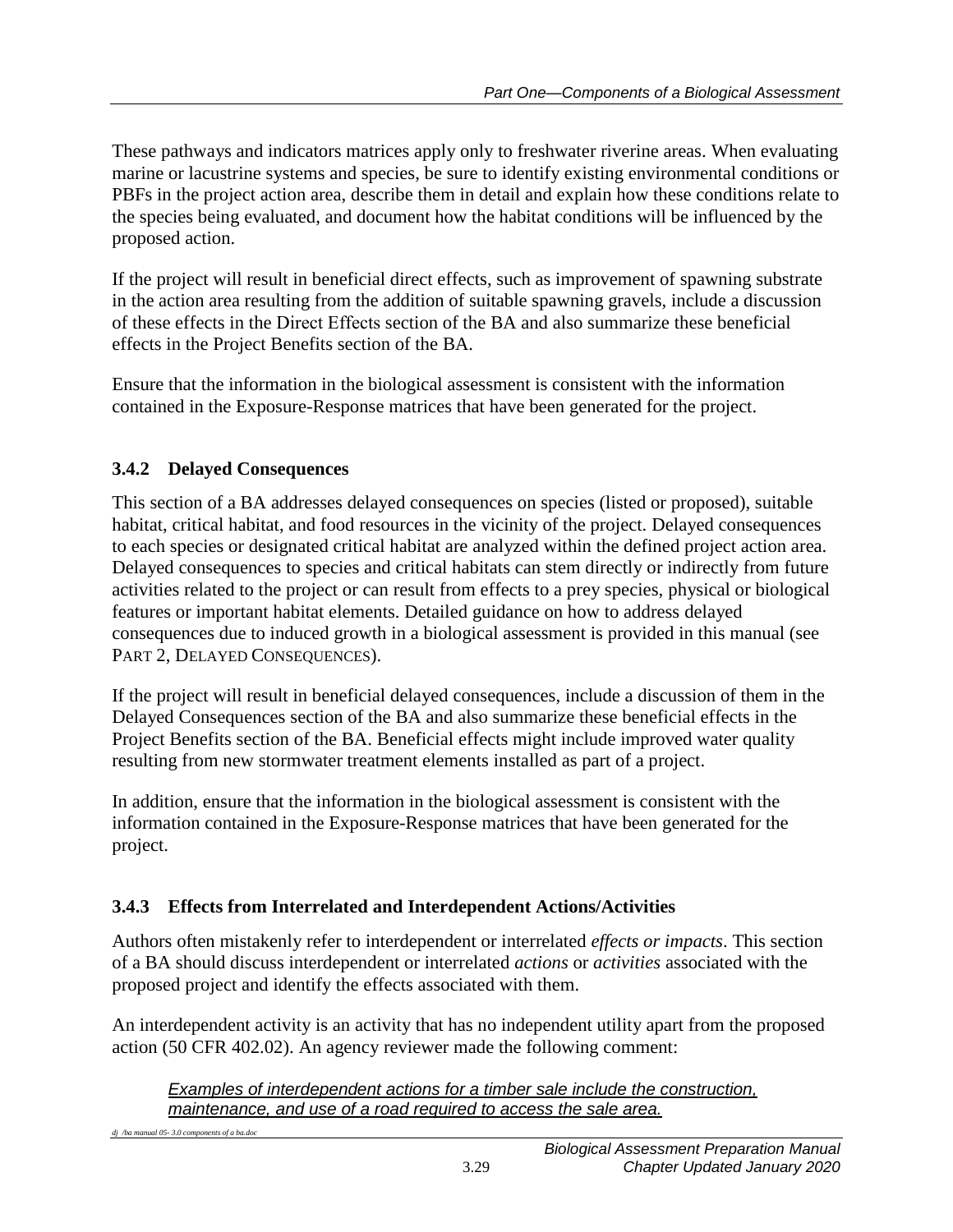An interrelated activity is an action that is part of a larger action and depends on the larger action for its justification (50 CFR 402.02). The proposed action itself can be part of a larger action, or may require additional related actions for its completion. An agency reviewer made the following comment:

*Examples of interrelated activities for a timber sale include the post-timberharvest activities such as slash burning, site preparation, planting, and brush control.*

The *but-for* test can be applied to determine whether an activity is interrelated with or independent upon the proposed action under consultation. An example of an effective application of the *but-for* test that was suggested by agency reviewers is provided below:

*An acre of previously vegetated land is cleared, grubbed, and graded to serve as a temporary staging area for heavy equipment used in a road construction project. The staging area would not be cleared, grubbed, and graded but for the road construction project.*

The two excerpts below provide examples of improper application of the *but-for* test and include reviewer comments:

Easing traffic congestion, increasing traffic safety, and increasing bicycle/ pedestrian safety would not occur but for implementation of the proposed road widening project. *The but-for test does not apply to the proposed project actions; it applies only to actions taken as a result of the proposed actions.*

The only interrelated effect that the project may have on aquatic resources is the potential for accidental spills. *1) There is no such thing as "interrelated effect;" proper terminology is "interrelated action or activity." 2) Accidental spills and project-related pollution are direct effects on species or habitat.*

## <span id="page-33-0"></span>**3.4.4 Cumulative Effects**

For projects that will require formal consultation (i.e., that are "likely to adversely affect" a listed species) cumulative effect information should be included in the BA. However, cumulative effect information does not influence the size of the action area and is not considered in the final effect determinations for species.

There is a difference between the definitions of cumulative impacts associated with the ESA and NEPA. NEPA requires a cumulative impact analysis to address future federal, state, local, and private actions. ESA requires analysis of only future state, local, and private actions, but not federal. For a more extensive discussion, see PART 2, CUMULATIVE EFFECTS.

Under the ESA, cumulative effects are the effects of future state, local, or private (but not federal) activities (unrelated to the proposed project) that are reasonably certain to occur within the action area of a proposed project. Unlike direct effects and delayed consequences, cumulative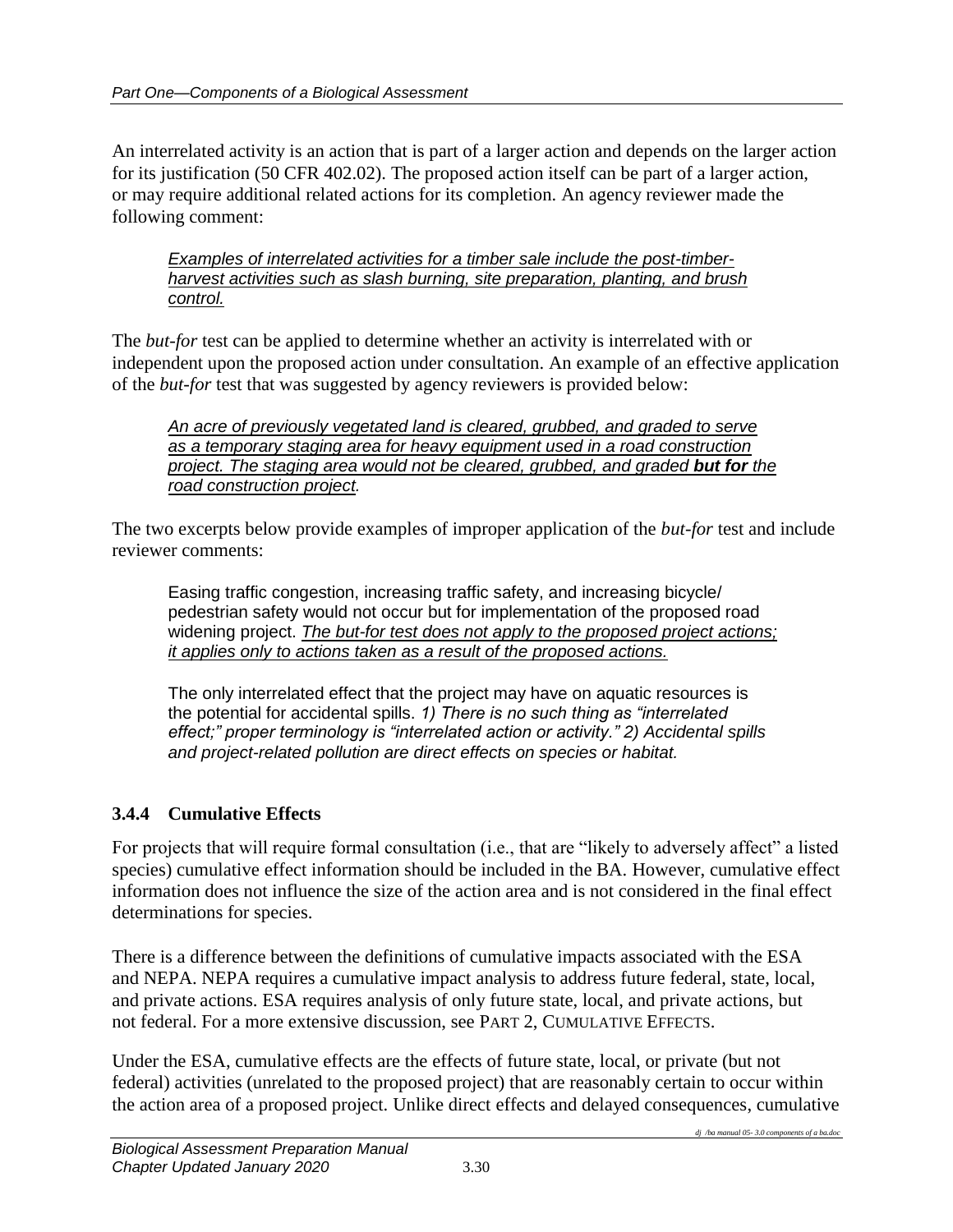effects do not influence or define the limits of the action area. Rather, the action area defined by the extent of impacts from these other activities defines the geographic scope for the cumulative effects analysis.

A future activity is reasonably certain to occur if examination of economic, administrative, or legal hurdles and plans indicates that it is likely to occur; implementation of the activity need not be guaranteed. A reviewer made the following comment:

*An example of an action that could be considered cumulative to the primary action is a future housing development located adjacent to the federal activity of building a highway. Care should be taken to ensure that the development would not involve federal authorization or funding.*

Cumulative effects analyses are required by the ESA only for those projects undergoing formal consultation (LTAA BAs; see Table 2-1). Officially, the U.S Army Corps of Engineers defines adverse effect (LTAA) reports as *biological assessments* and NLTAA reports as *biological evaluations* or BEs (which do not require a cumulative effects analysis). However, in practice, the Corps uses these terms interchangeably.

The cumulative effects analysis does not weigh into the project's effect determination for listed and proposed species and habitats. This analysis is included in the BA for evaluation by the Services of the cumulative effects of the project upon the species as a whole.

A cumulative effects analysis should include the following:

- **Provide a description of actions that are cumulative to the primary action but not** related to it. Cumulative effects include the effects of future, local, state, or private activities, but not federal activities, which are reasonably certain to occur within the action area of the proposed project.
- Provide an analysis of the effects of those actions that explores the environmental results of the actions and how listed species will respond to them.
- Any research findings that are used in the analysis of the effects of an action should be cited. This adds to the credibility of the analysis.

## <span id="page-34-0"></span>**3.4.5 Other Considerations**

#### *3.4.5.1 Compliance with Existing Recovery or Management Plans*

If recovery or management plans have been established in the project vicinity that would affect the species or ecosystems in the project action area, the BA should address to what degree the project is in compliance with these plans and their management recommendations. It should be noted that the project may not be in compliance with the recovery or management plan. This discrepancy should be addressed in the Analysis of Effects section of the BA. A listing of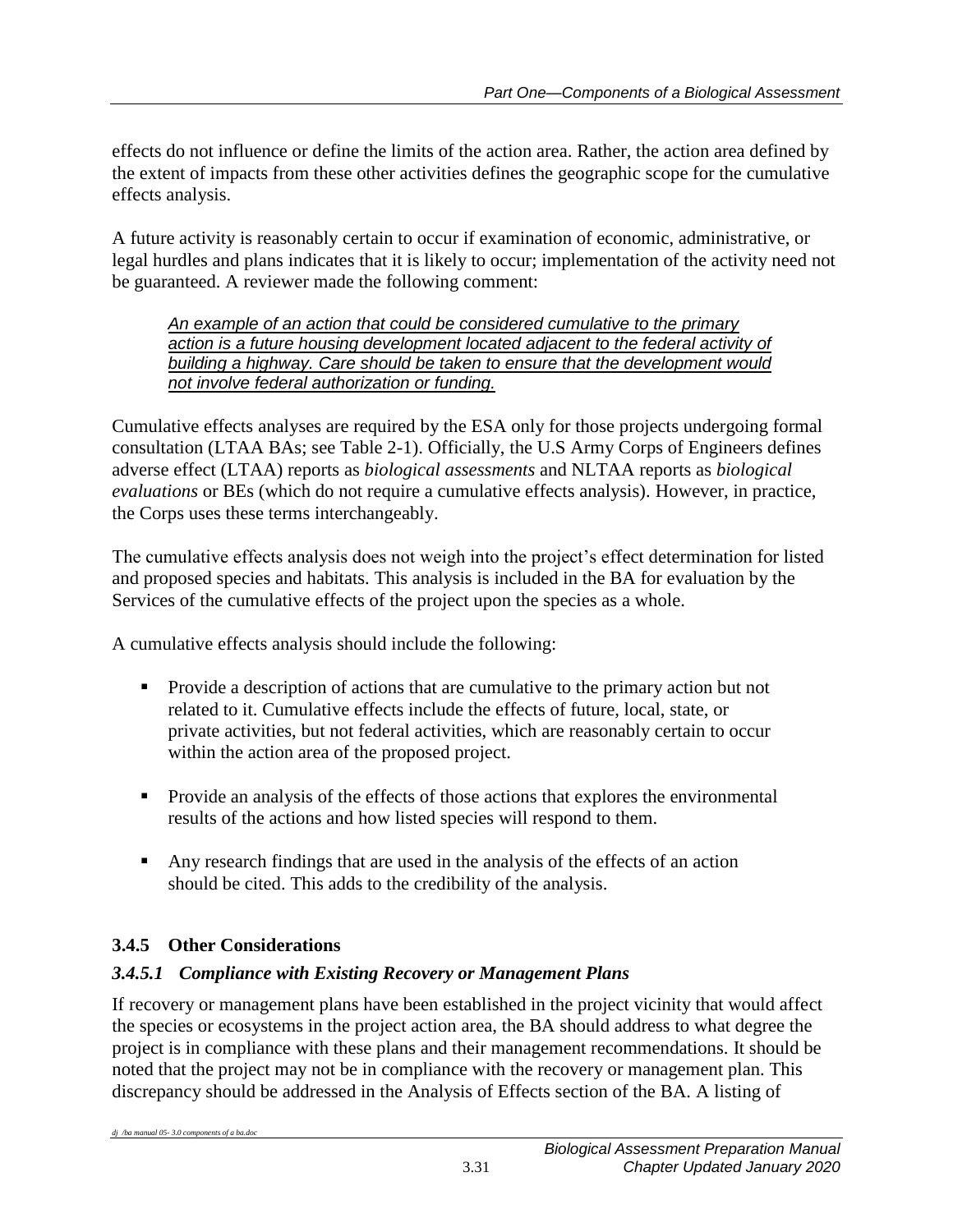available recovery or management plans is provided in PART 3, INFORMATION ON LISTED SPECIES.

#### *3.4.5.2 Potential for Project to Result in Incidental Take of Listed Species*

Under the ESA (16 U.S.C. §§ 1531 et. seq.), *take* is defined as:

*To harass, harm, pursue, hunt shoot, wound, kill, trap, capture or collect, or to attempt to engage in any such conduct.*

See also PART 3, GLOSSARY AND ABBREVIATIONS.

The potential for the proposed action to incidentally *take* a listed species should be discussed in detail in the BA. A *take* analysis should quantify the number of individuals or the amount of a species' habitat (occupied or designated critical habitat) likely to be lost as a result of the proposed project. The terms and conditions of the incidental *take* statement stipulate the number of individuals of a species that may be lost. *Take* is not allowed for the entirety of a listed species' habitat or designated critical habitat. *Take* provisions for proposed species or proposed critical habitat may be given in a conference report. (Conferences are required for federal actions likely to jeopardize proposed species or adversely modify proposed critical habitat, and the results are summarized in a conference report.) The ESA does not limit or provide for the incidental *take* of listed plant species. However, listed plants are afforded some protection under the ESA in that a federal permit is required to remove, reduce population size, or possess endangered plants from areas under federal jurisdiction. A federal permit is also required for any act that would remove, cut, dig up, damage, or destroy any listed species in any other area in knowing violation of any state regulation or in the course of any violation of a state criminal trespass law.

#### *3.4.5.3 Potential for Project to Jeopardize the Continued Existence of a Proposed Species or Result in Adverse Modification of Proposed Critical Habitat*

The federal action agency must ensure that its activities are not likely to jeopardize the continued existence of proposed species or result adverse modification of proposed critical habitat.

For proposed species, the BA must analyze the potential for the project to jeopardize the continued existence of the species in relation to the impact analyses provided in the preceding sections (including direct effects and delayed consequences). This jeopardy analysis pertains to the entire species, not to individual animals. However, the provisional effect determination (i.e., NE, NLTAA, or LTAA) that accompanies the jeopardy analysis and conclusion reflects the potential for *take* of individual animals. A determination of LTAA does not necessitate a jeopardy call of *likely to jeopardize the continued existence* of a proposed species.

A clear summary statement of the impacts affecting each proposed species should be included in the Conclusion and Effect Determination section of the BA, which should accompany the final effect statement for proposed species (see PART 2, EFFECT DETERMINATION GUIDANCE). If a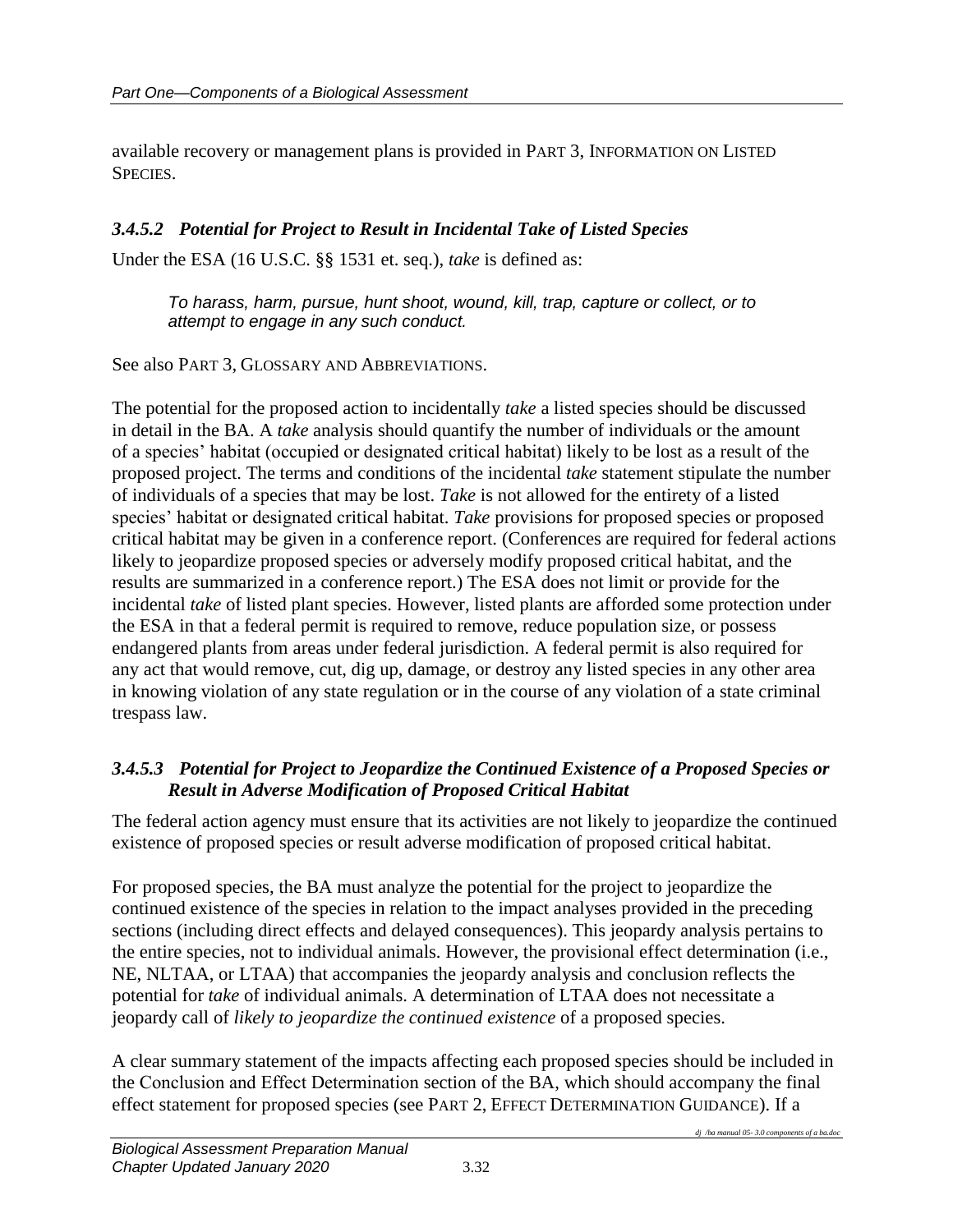project is *likely to adversely affect* (LTAA) a proposed species, a conference with the Services can be requested to secure provisional incidental *take* provisions. If the species becomes listed prior to completion of the project, the action agency would request that the formal conference be turned into a formal consultation.

In addition, if a proposed species will become listed (or a proposed critical habitat will become designated) prior to the completion of the project, a conference can be requested from the Service on NLTAA effect calls (it is not required, however). This will allow the conference concurrence to turn into a consultation concurrence upon request at the time of listing. By including proposed species in the BA, the conference process is completed in conjunction with the consultation process.

For proposed critical habitat, the BA must analyze the potential for the project to affect proposed critical habitat as well as the project's potential for adversely modifying this habitat. The effect determination conveys whether any impacts on critical habitat or physical or biological features will occur. The adverse modification determination assesses the functionality of the proposed critical habitat for the conservation of a species as a whole. As a result, an LTAA determination does not necessitate a modification determination of *destroy or adversely modify proposed critical habitat*.

A clear summary statement of the impacts affecting proposed critical habitat should be included in the Conclusion and Effect Determination section of the BA, which should accompany the final effect statement for proposed critical habitat (see PART 2, EFFECT DETERMINATION GUIDANCE). If a project is *likely to adversely affect* proposed critical habitat, a conference with the Services can be requested to secure provisional incidental *take* provisions.

The Services are available to assist the federal agency with this determination of effect. A conference can be requested for jeopardy findings on proposed species or adverse modification findings on proposed critical habitat.

## <span id="page-36-0"></span>**3.5 Conclusions**

The project biologist concludes the analysis presented in the BA and the Exposure-Response analysis matrices by summarizing the findings for each species and critical habitat addressed in the effects analysis and generating an effect determination for each species (listed and proposed) and for all critical habitat (designated and proposed) potentially affected by the proposed project.

The federal action agency formally makes the effect determination by accepting the analyses, conclusions, and effect determination(s) of the project biologist and forwarding the BA to the Services for review. The action agency may require revisions to the analysis before submitting the BA to the Services for concurrence. Three potential effect determinations may be made:

 $\blacksquare$  No effect (NE)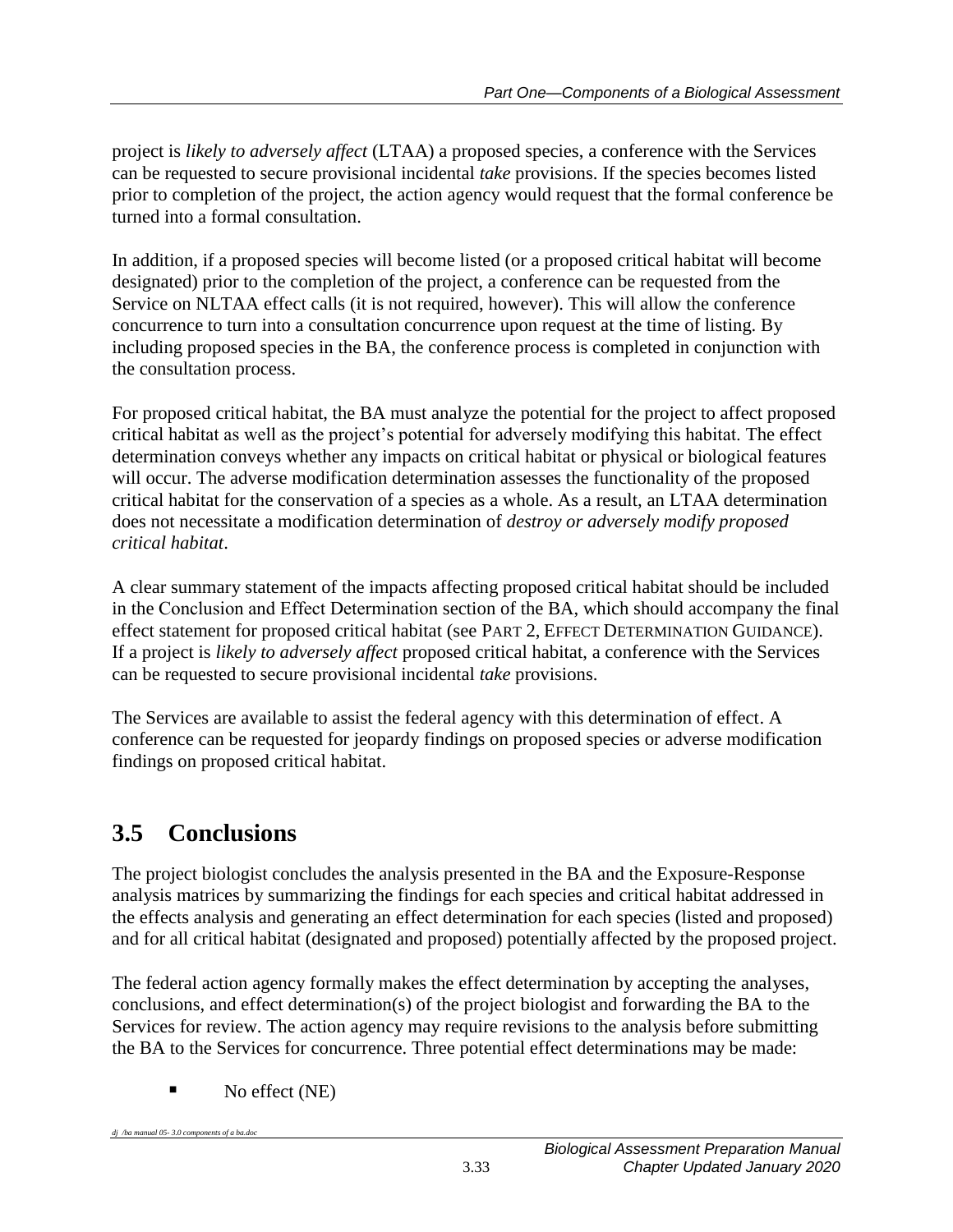- May affect, not likely to adversely affect (NLTAA)
- May affect, likely to adversely affect (LTAA)

An action that results in only beneficial effects on a particular species does not warrant a *noeffect* determination for that species. Such an action warrants a *may affect, not likely to adversely affect* determination and requires informal consultation. If a project will have beneficial effects accompanied by adverse effects, the appropriate effect determination is *may affect, likely to adversely affect*, and the project will require formal consultation.

A project typically has several different effect determinations, one for each of the listed species and designated critical habitats affected (e.g., a NE determination for marbled murrelet and spotted owls and an LTAA determination for Chinook salmon).

An example is provided below of a good conclusion statement for a BA that summarizes the anticipated impacts of the proposed action in relation to listed aquatic species. This statement would be followed in the BA by an effect determination:

The determination of effects for protected salmonids is contingent upon implementation of the previously identified impact minimization measures. The proposed action may have the following potential impacts on bull trout and other salmonids:

1) The installation of three rock or large woody material (LWM) stream barbs has the potential to directly disturb or harm fish within the project area (a stream barb is a line of boulders extending part way into the channel to deflect flows, minimizing bank erosion):

- Because bull trout and other salmonids (namely steelhead and coho) are known to occur in Daisy Creek, the project is proposed to occur during the WDFW-designated open work window (give exact dates) when various life forms of fish are least likely to be present in the action area.
- Rock used for barb construction will be placed individually by excavator arm rather than by dropping or end dumping to the repair site, to minimize any risk of injury to fish.

2) Stream barb installation will increase the width-to-depth ratio of the channel and cover suitable cobble and gravel substrate. These impacts are expected to adversely affect salmonid habitat, particularly juvenile rearing and adult holding areas. Only the minimum amount of rock needed to construct the barbs will be used. Aspects of the barb installation, however, will improve some setting conditions for salmonids. Barbs with incorporated LWM will reduce channel velocity and bank erosion potential. Barbs can create velocity refugia for salmonids during high water events and produce scour pools that hold rearing fish during low flow periods.

WSDOT has determined that the environmental setting in the proposed project action area will be slightly degraded by: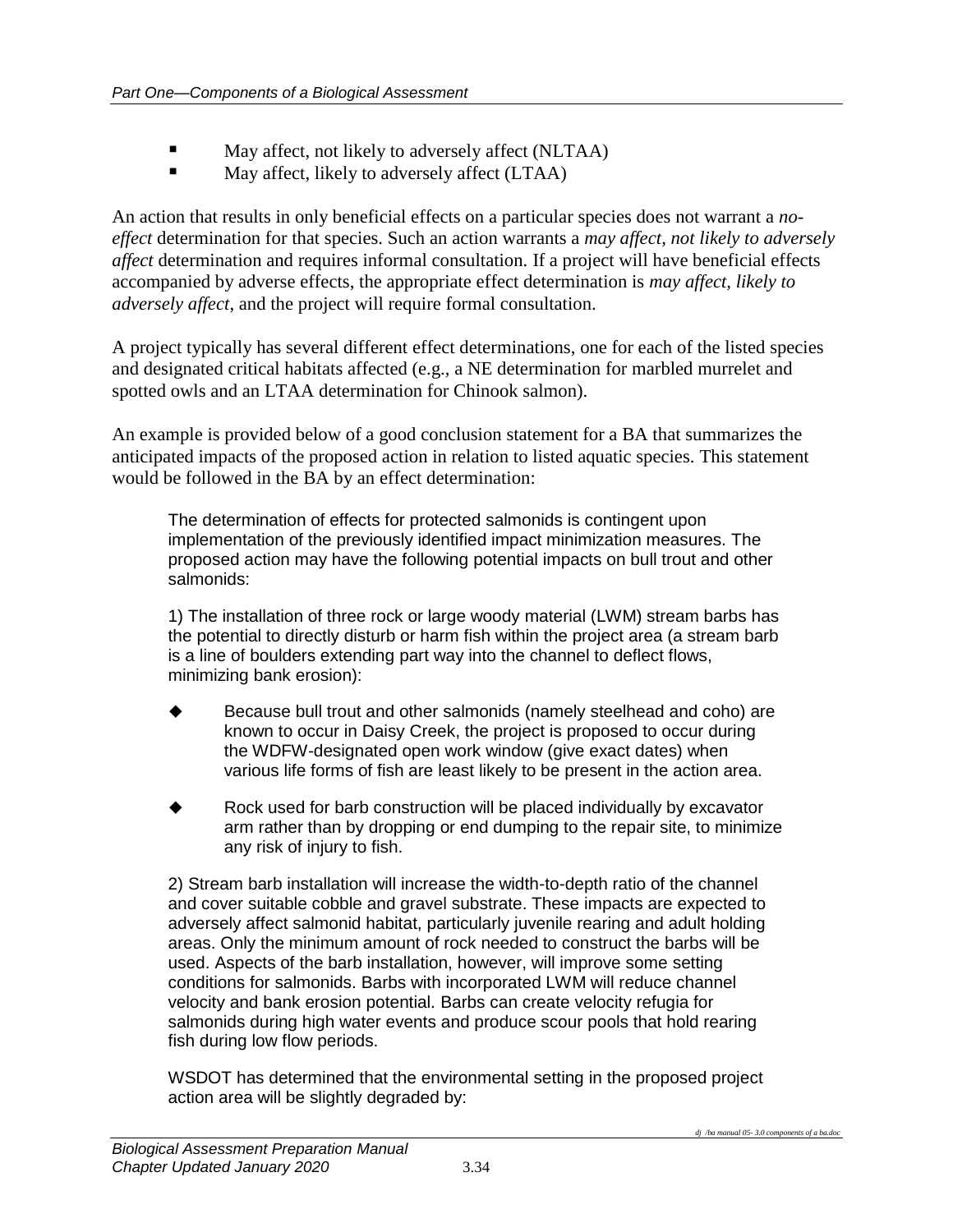- A short-term increase in turbidity from stream barb construction, reopening of an old stream channel, and placement and anchoring of LWM
- An increase in the width-to-depth ratio of Daisy Creek in the vicinity of the stream barbs.

The environmental setting in the proposed project action area will be maintained by:

- Permanent stabilization of the west bank and cessation of surface and mass erosion
- The incorporation of LWM into stream barbs and along the west bank line
- Creation of low-energy refugia on the downstream side of the stream barbs during high flows.

A concluding statement such as this clearly illustrates the rationale upon which the following final effect determination has been made, and it justifies the subsequent determinations by briefly recapping relevant supporting evidence (e.g., specific information from field surveys, agency coordination, etc.). The final effect determination for bull trout in this BA states:

Considering the information referenced in this report and project information provided in the construction plans, this project merits an effect determination of **may affect** because:

- There are no barriers to bull trout usage of Daisy Creek
- In-water work will occur.

This project merits a **likely to adversely affect** determination for bull trout because:

 $\bullet$  Individual fish could potentially be present during the proposed construction.

More detailed guidance is provided in PART 2, EFFECT DETERMINATION GUIDANCE.

## <span id="page-38-0"></span>**3.6 Magnuson Stevens Fishery Conservation and Management Act**

The Essential Fish Habitat Assessment should be placed after the ESA assessment but before the references and appendices (See CHAPTER 16 – ESSENTIAL FISH HABITAT for additional guidance and information).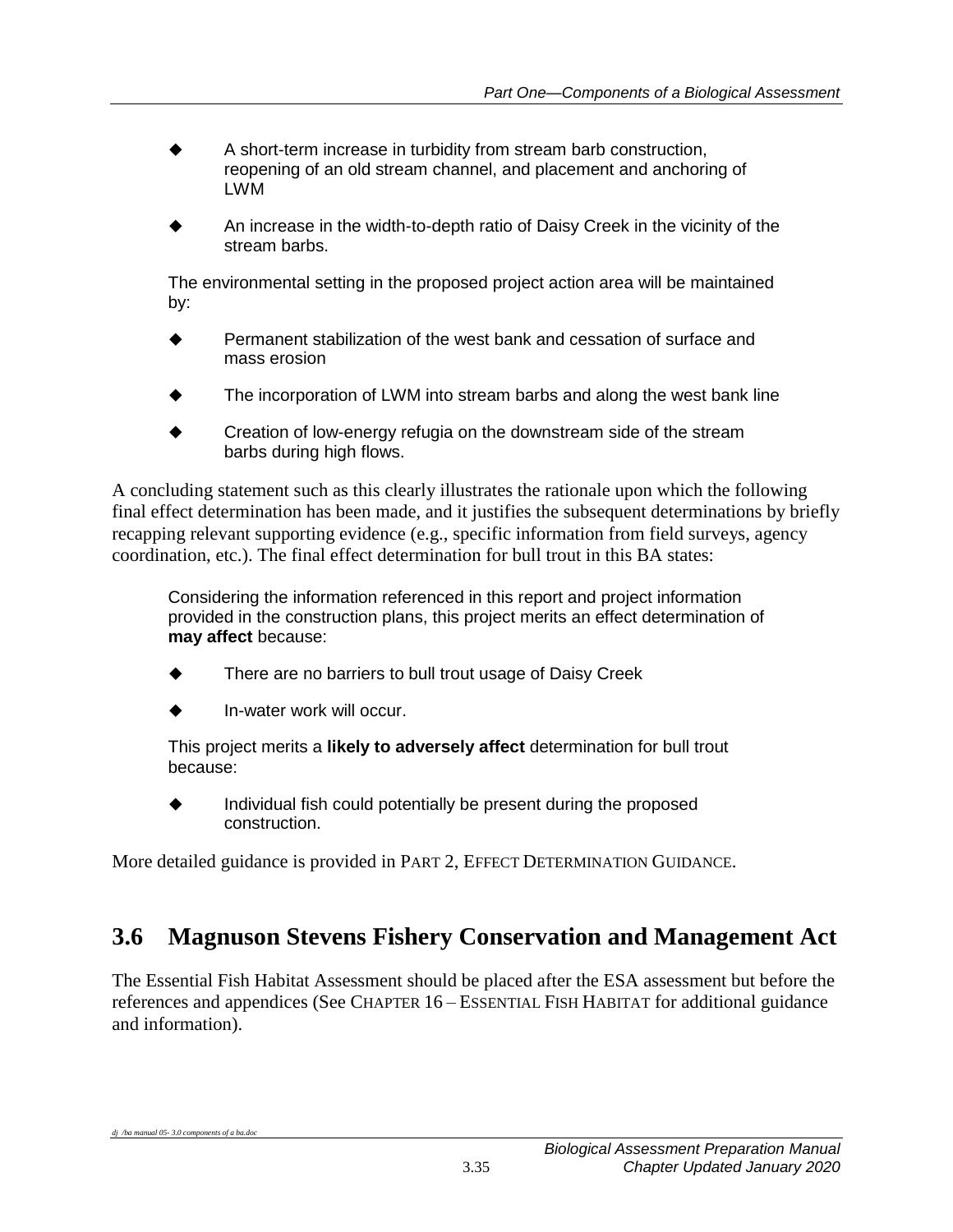## <span id="page-39-0"></span>**3.7 Reference Citations and Appendices**

The following items should be included in the reference section of the final BA or BE:

- **All literature citations**
- All website citations with URL information
- All personal communication citations

These reference listings should be detailed enough to enable readers to trace the information source, including author, year of publication, title, volume, publisher, city, and state. Some publications require additional information, such as edition, document series and number, sponsoring agency, program, and inclusive page numbers.

Citations for material obtained online should include the author or agency, date of publication (if evident), title or description of the information, date obtained from the internet, and internet address (URL).

Listings for personal communications should include the names of the persons providing and receiving the information, their affiliations, the nature of the communication (e.g., letter, telephone conversation, meeting, email message, or fax), and the day, month, and year of the communication.

Some informational resources may contain details on sensitive information that should not be included in a public document (e.g., nest site locations, congregation areas, or redd sites). The following resources should not be included in any section of the final BA or BE if they contain sensitive information:

- Priority habitat and species maps
- Site-specific resource maps
- Tabular data or survey results

The following items should be included in the appendices of the final BA or BE:

- **Pre-BA** meeting minutes
- Exposure-Response Matrices
- Photographs with photographic log describing picture content
- Simple project plans
- Survey method, protocols, or results
- Species list from NMFS, USFWS, and the Washington Natural Heritage Program
- General species life history and habitat requirement information
- The hydraulic project approval (HPA) from WDFW, if available; (if an HPA is referenced in the BA (e.g., *construction of the culvert will adhere to the conditions set in the HPA*), the HPA must be provided as an appendix to the BA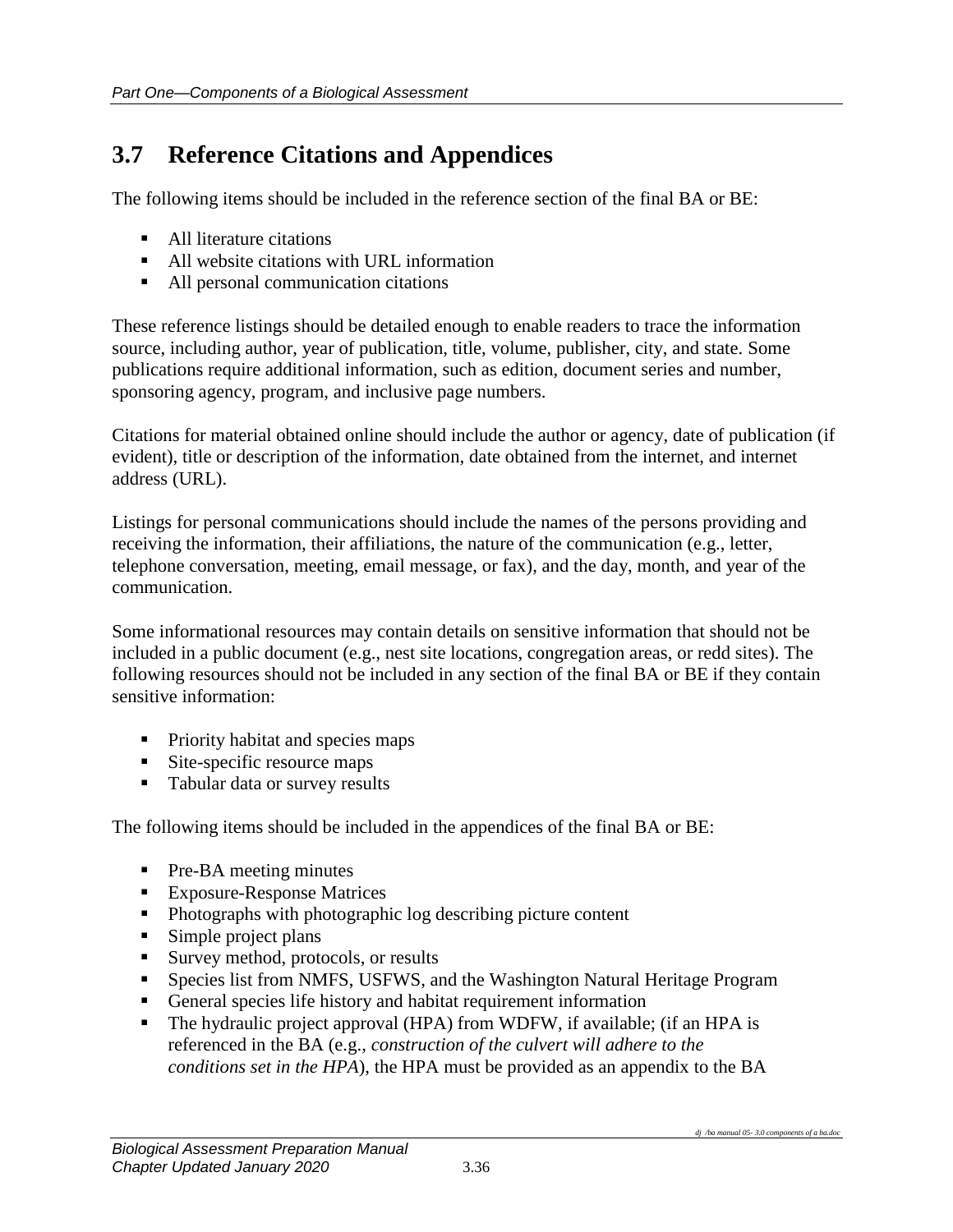so that the Services can understand those conditions; if no HPA is available, do not reference it)

 $\blacksquare$  Hydraulic report (optional)